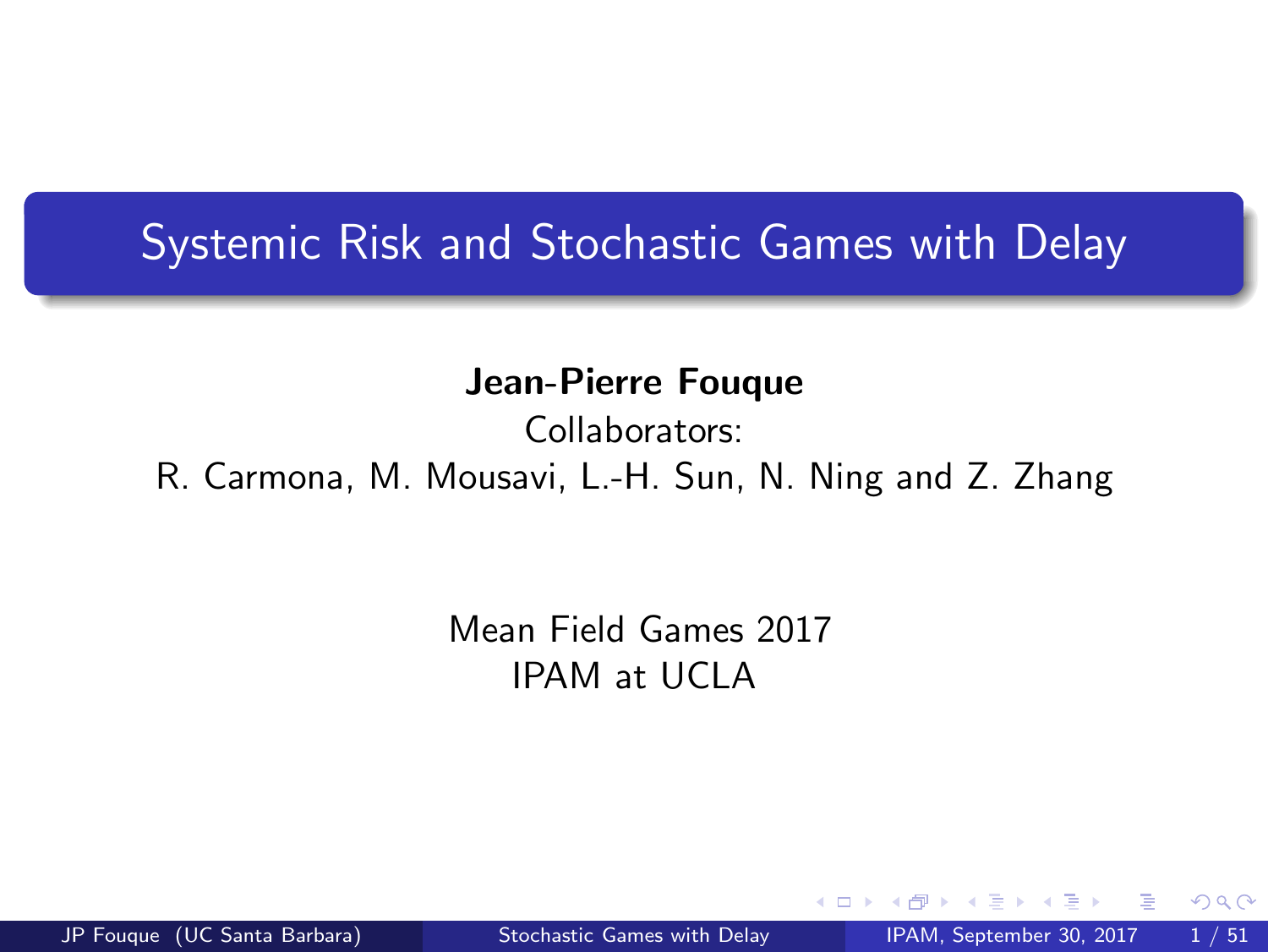## Coupled Diffusions: Toy Model for Liquidity Model

 $X_t^{(i)}$  $t^{(1)}_{t}, i = 1, \ldots, N$  denote log-monetary reserves of  $N$  banks

$$
dX_t^{(i)} = b_t^{(i)}dt + \sigma_t^{(i)}dW_t^{(i)} \quad i = 1,\ldots,N,
$$

which are **non-tradable quantities**. Assume independent Brownian motions  $W_t^{(i)}$ t and identical constant volatilities  $\sigma_t^{(i)}=\sigma.$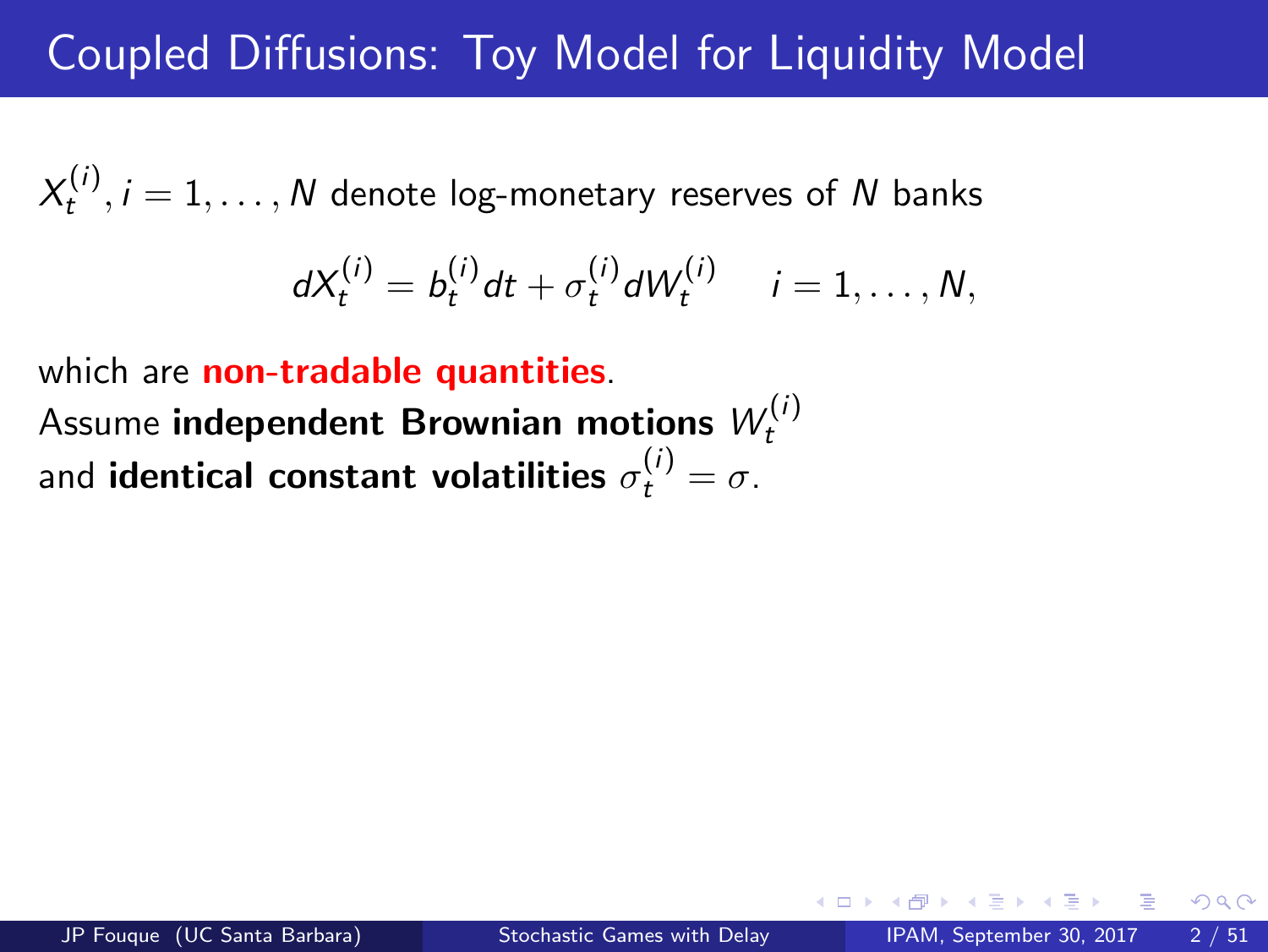## Coupled Diffusions: Toy Model for Liquidity Model

 $X_t^{(i)}$  $t^{(1)}_{t}, i = 1, \ldots, N$  denote log-monetary reserves of  $N$  banks

$$
dX_t^{(i)} = b_t^{(i)} dt + \sigma_t^{(i)} dW_t^{(i)} \quad i = 1, \ldots, N,
$$

which are **non-tradable quantities**. Assume independent Brownian motions  $W_t^{(i)}$ t and identical constant volatilities  $\sigma_t^{(i)}=\sigma.$ Model **borrowing and lending** through the drifts:

$$
dX_t^{(i)} = \frac{a}{N} \sum_{j=1}^N (X_t^{(j)} - X_t^{(i)}) dt + \sigma dW_t^{(i)}, \quad i = 1, \ldots, N.
$$

The overall rate of borrowing and lending  $a/N$  has been normalized by the number of banks.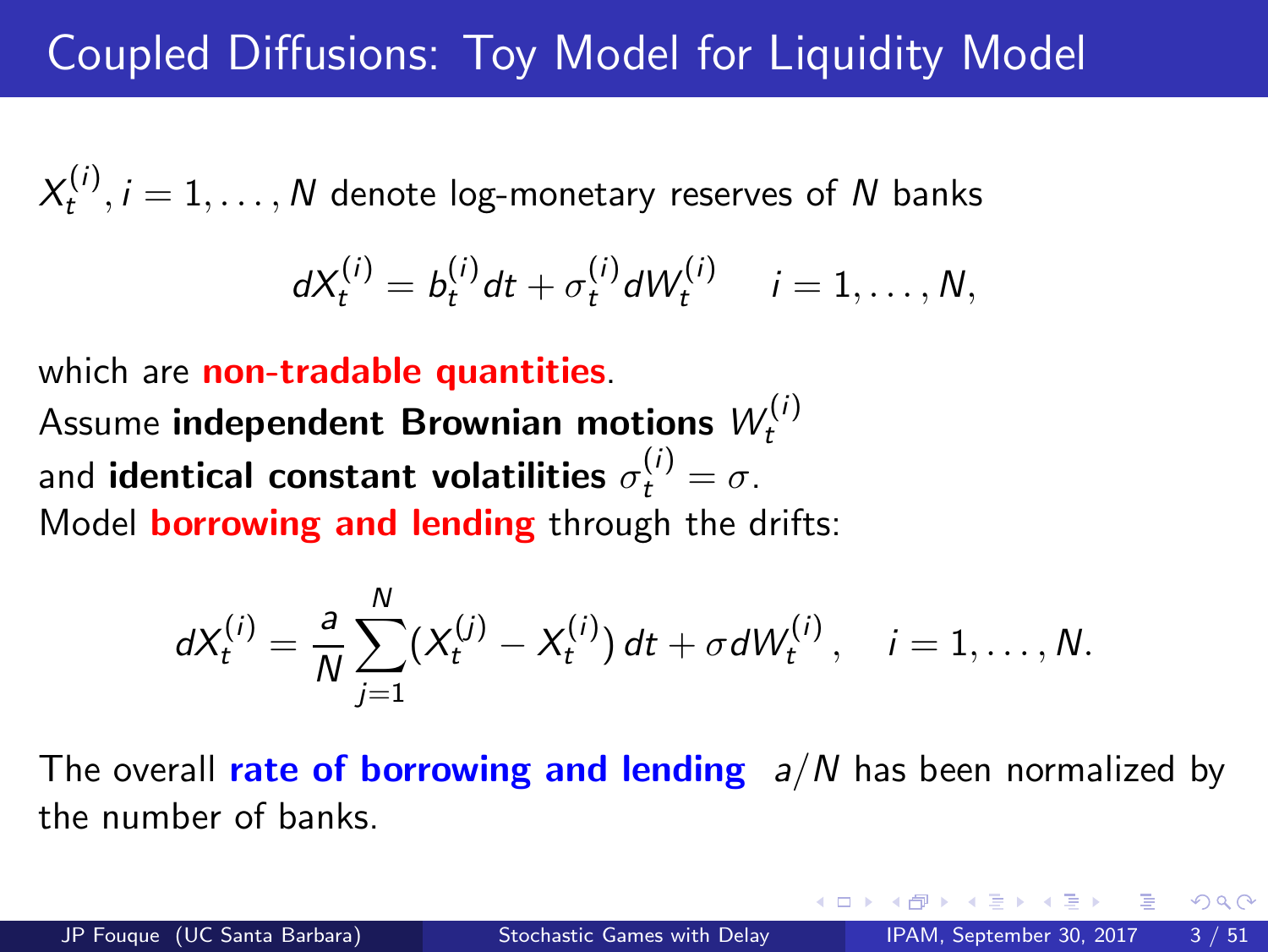## Fully Connected Symmetric Network



Denote the **default level** by  $D < 0$  and simulate the system for various values of **a**: **0.1.10.100** with fixed  $\sigma = 1$  $QQ$ 

JP Fouque (UC Santa Barbara) [Stochastic Games with Delay](#page-0-0) IPAM, September 30, 2017 4 / 51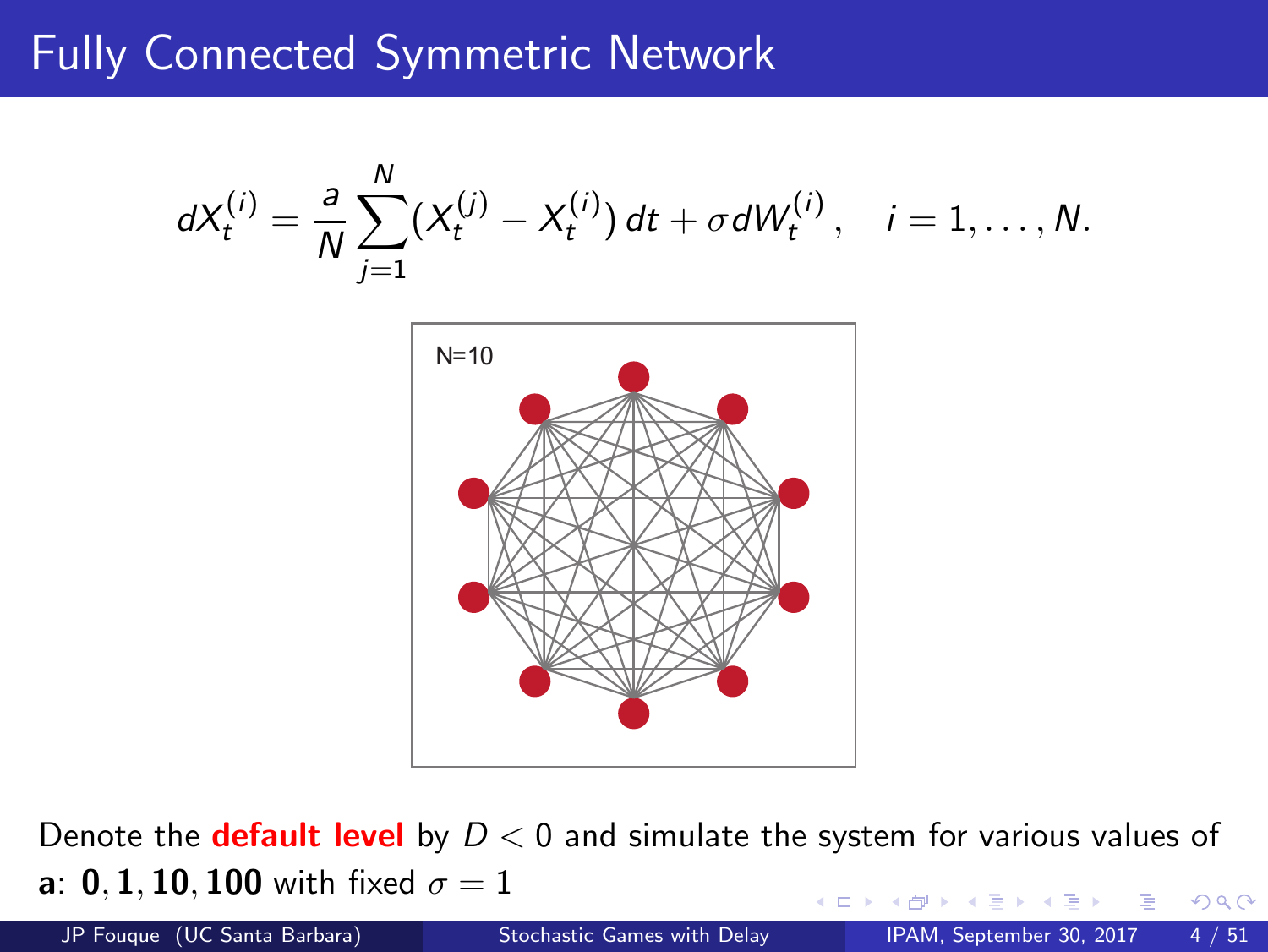## Weak Coupling:  $a = 1$



One realization of the trajectories of the coupled diffusions  $X_t^{(i)}$  with  $\underline{\mathbf{a}}=\underline{\mathbf{1}}$  (left plot) and trajectories of the independent Brownian motions ( $a = 0$ ) (right plot) using the same Gaussian increments. Solid horizontal line: default level  $D = -0.7$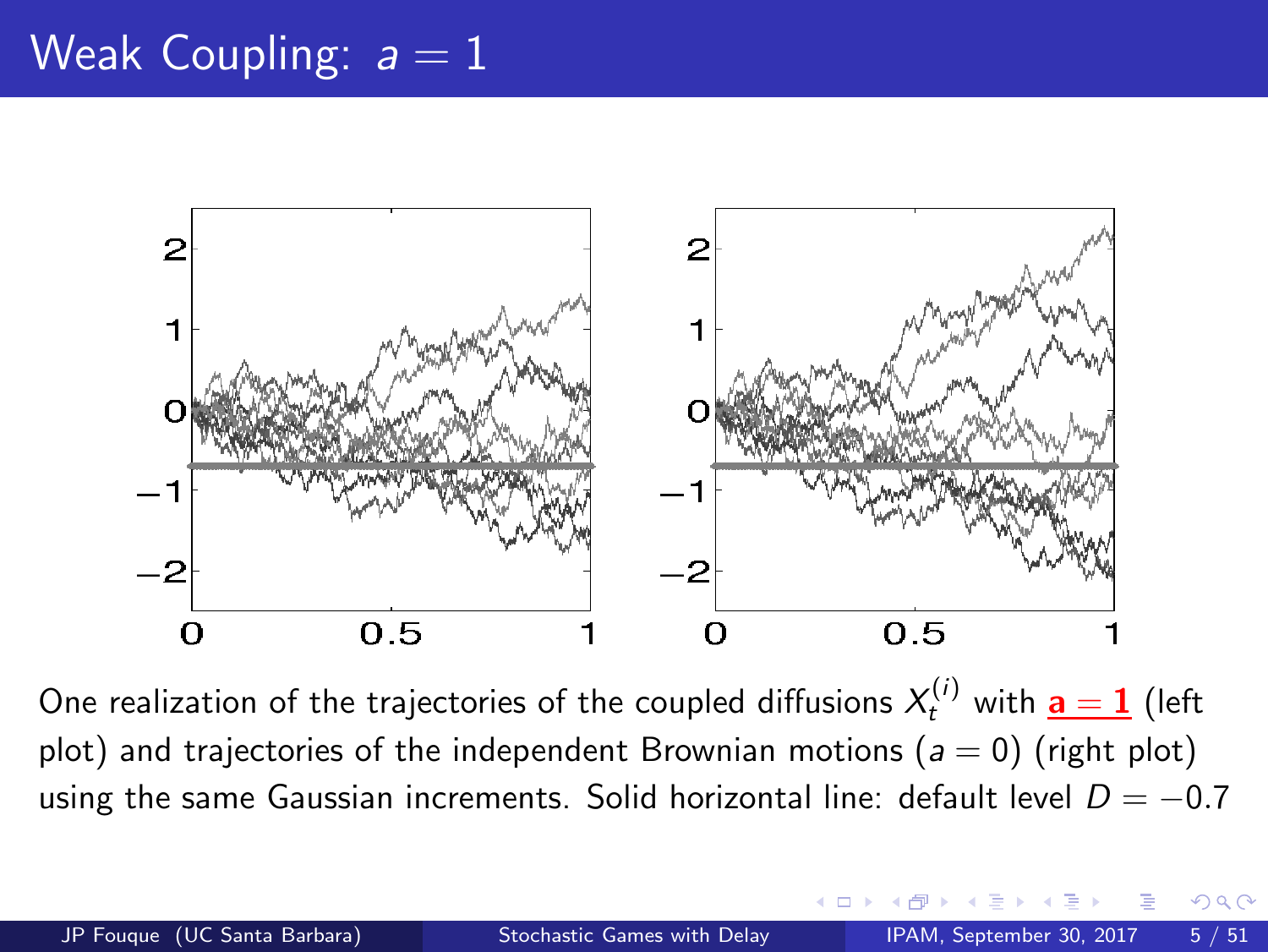#### Moderate Coupling:  $a = 10$



One realization of the trajectories of the coupled diffusions  $X_t^{(i)}$  with  $\underline{\mathbf{a}} = \mathbf{10}$  (left plot) and trajectories of the independent Brownian motions ( $a = 0$ ) (right plot) using the same Gaussian increments. Solid horizontal line: default level  $D = -0.7$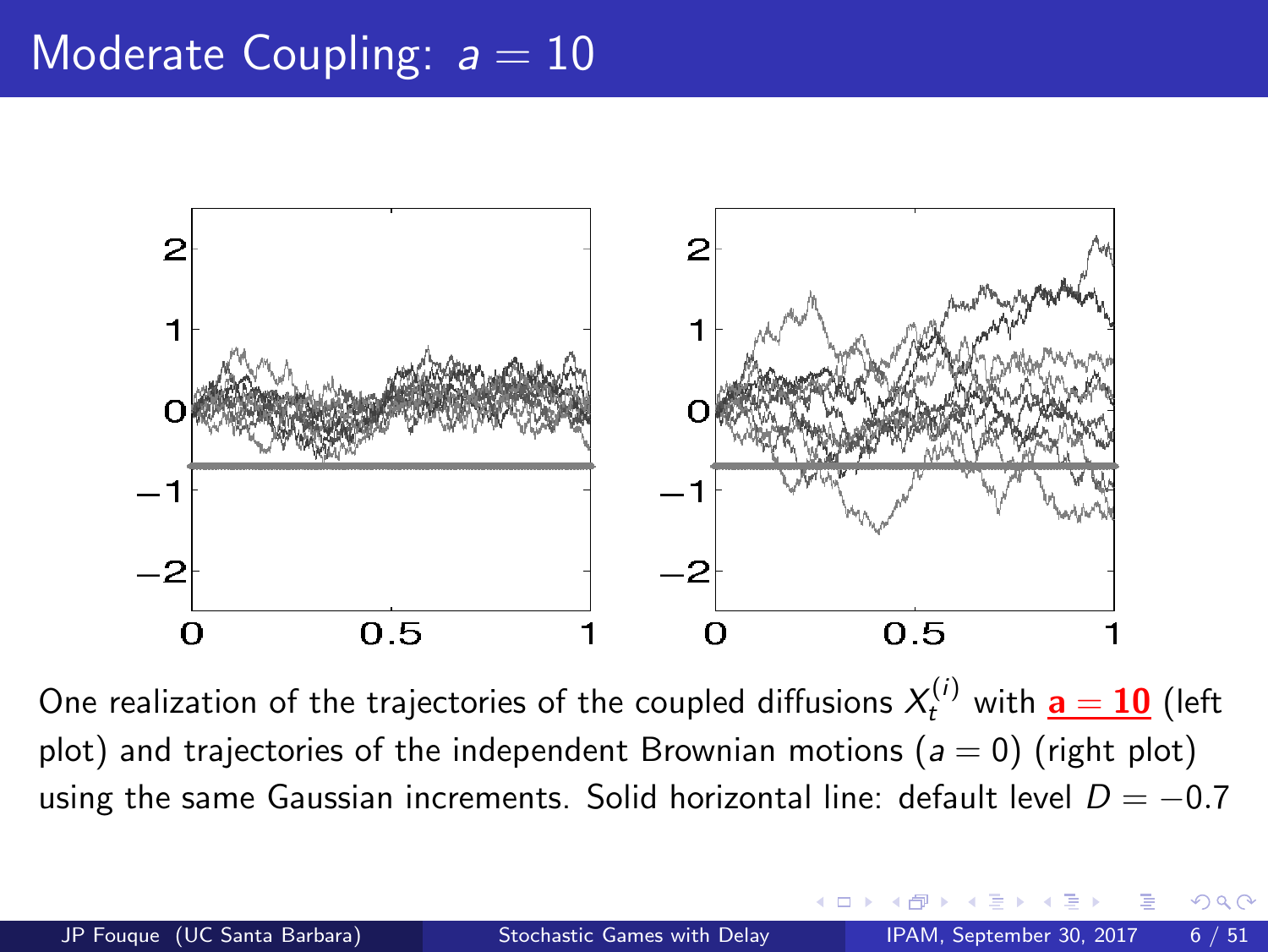## Strong Coupling:  $a = 100$



One realization of the trajectories of the coupled diffusions  $X_t^{(i)}$  with  ${\bf a} = {\bf 100}$  (left plot) and trajectories of the independent Brownian motions ( $a = 0$ ) (right plot) using the same Gaussian increments. Solid horizontal line: default level  $D = -0.7$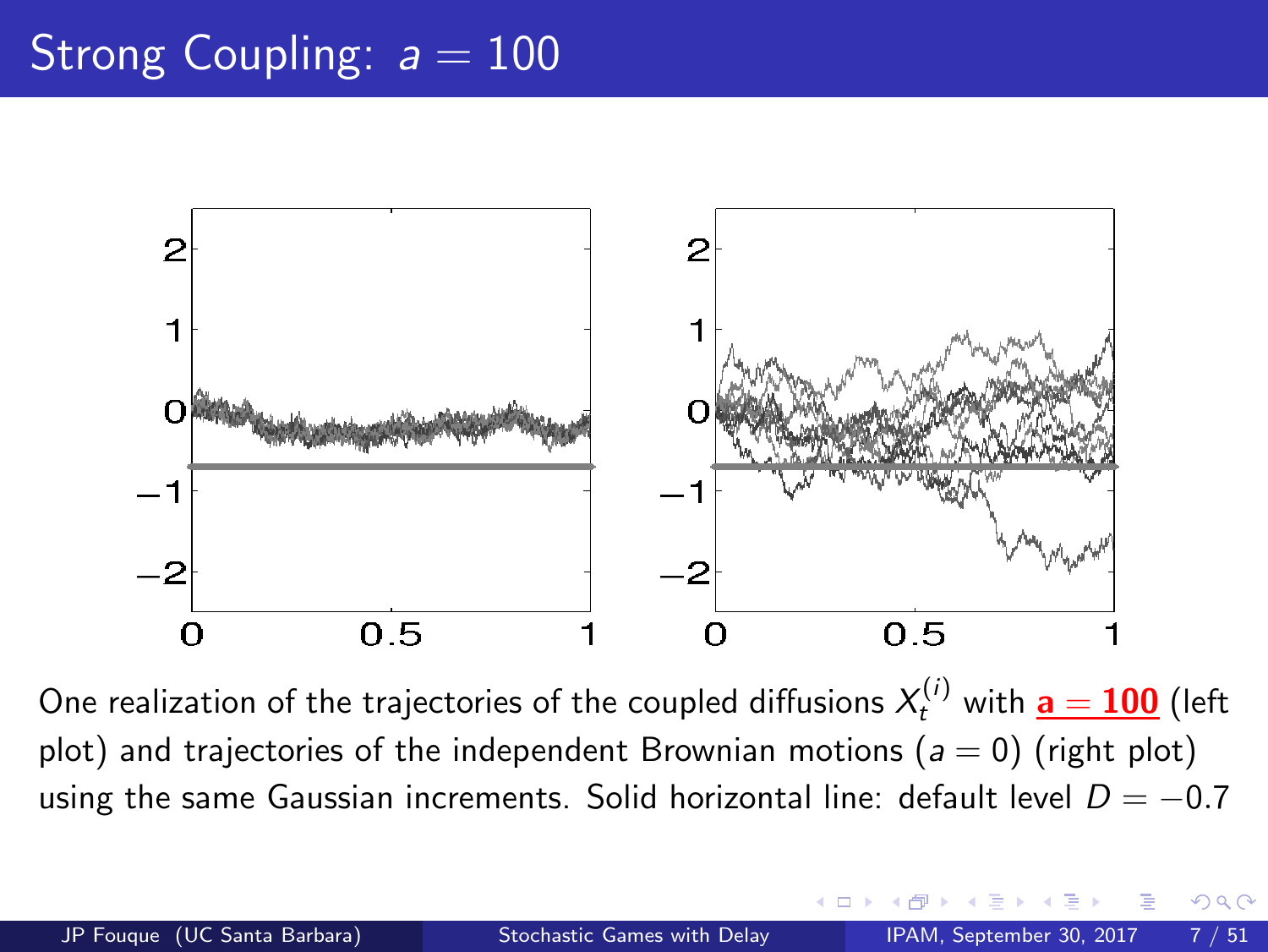#### These simulations "show" that STABILITY is created by increasing the rate of borrowing and lending.

Next, we compare the loss distributions for the coupled and independent cases. We compute these loss distributions by Monte Carlo method using  $10^4$  simulations, and with the same parameters as previously.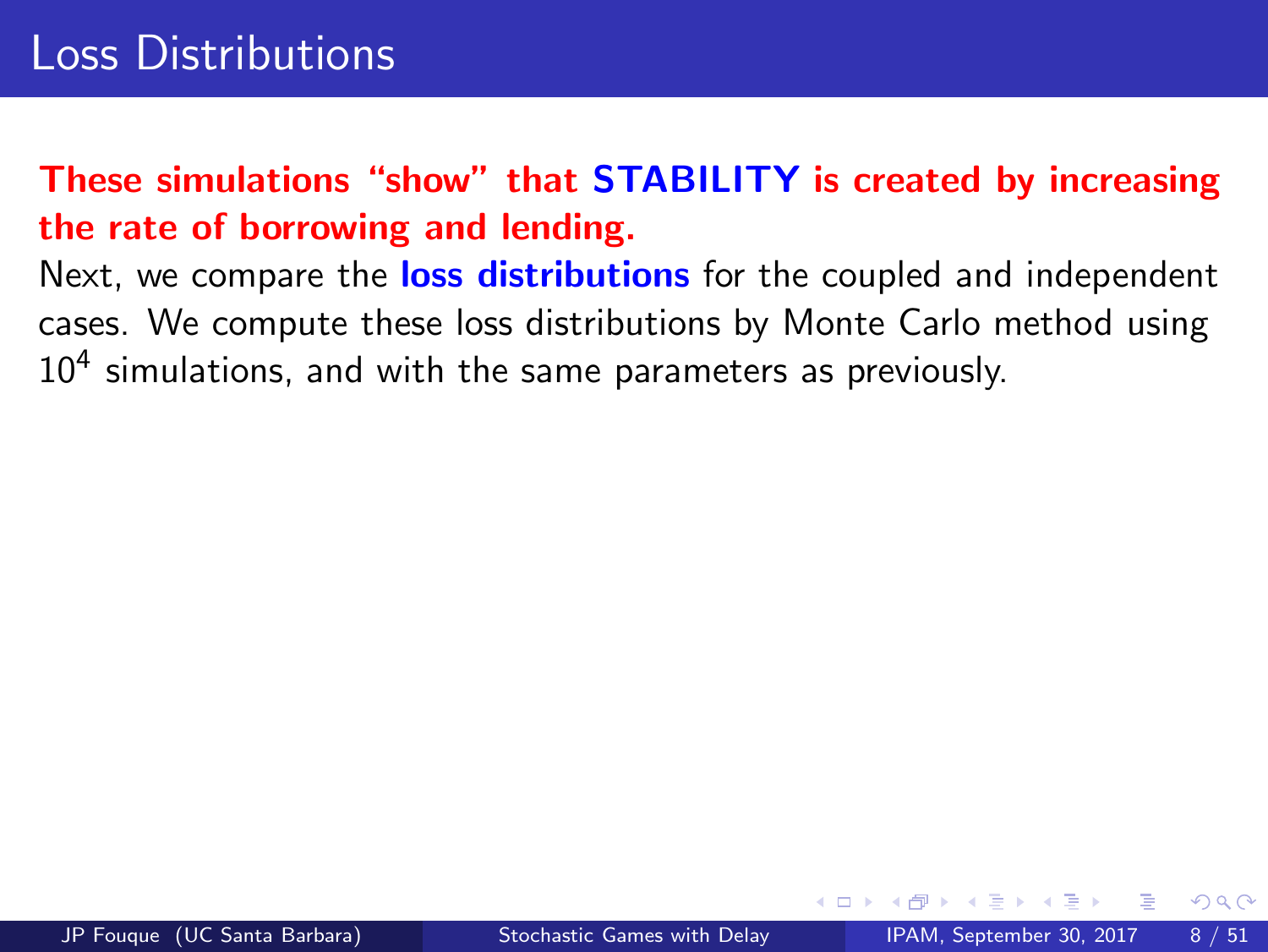#### These simulations "show" that STABILITY is created by increasing the rate of borrowing and lending.

Next, we compare the loss distributions for the coupled and independent cases. We compute these loss distributions by Monte Carlo method using  $10^4$  simulations, and with the same parameters as previously. In the independent case, the loss distribution is Binomial( $N, p$ ) with parameter  $p$  given by

$$
p = P\left(\min_{0 \le t \le T} (\sigma W_t) \le D\right)
$$
  
=  $2\Phi\left(\frac{D}{\sigma\sqrt{T}}\right),$ 

where  $\Phi$  denotes the  $\mathcal{N}(0,1)$  cdf. With our choice of parameters, we have  $p \approx 0.5$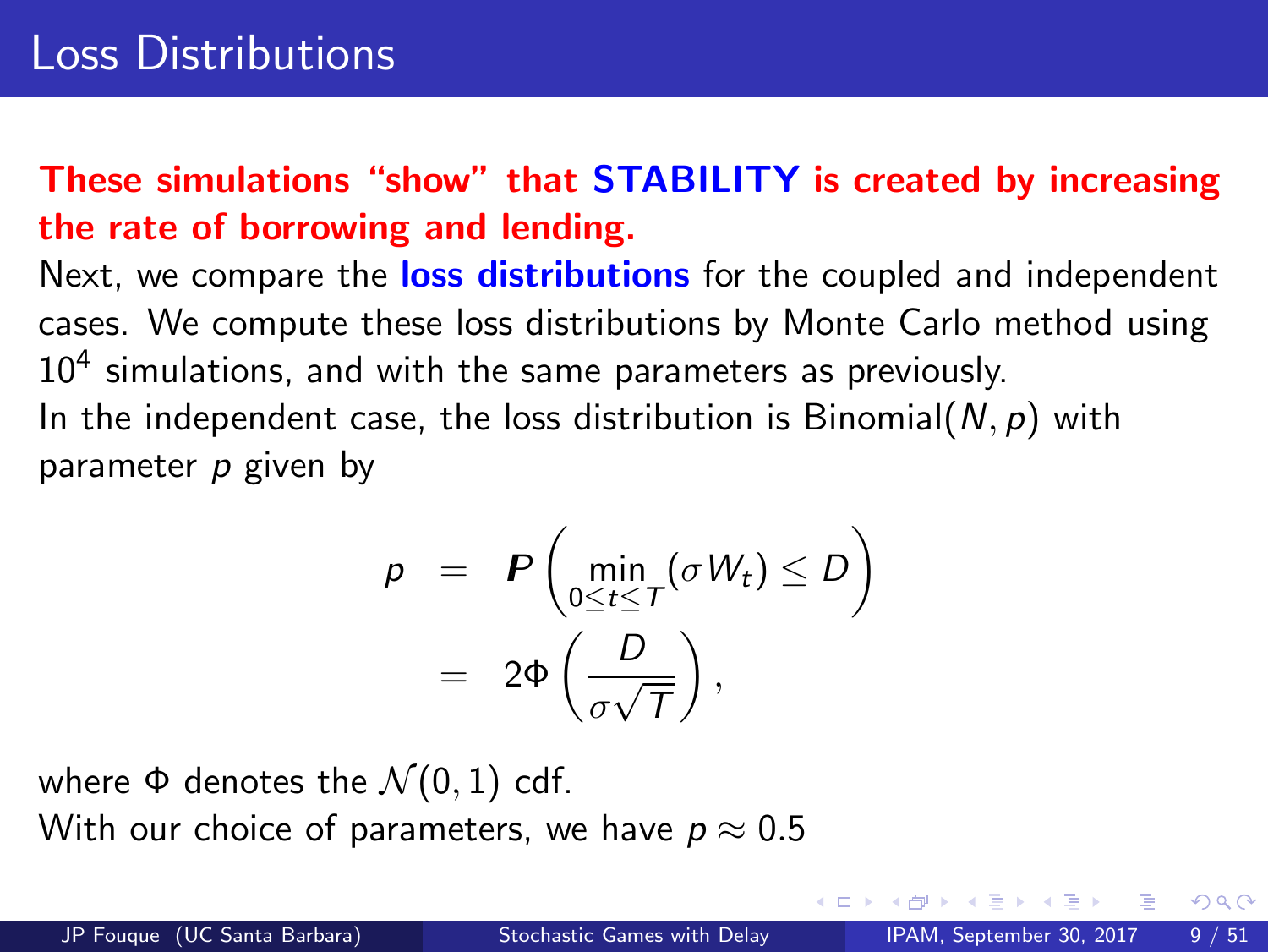

On the left, we show plots of the loss distribution for the coupled diffusions with  $a = 1$  (solid line) and for the independent Brownian motions (dashed line). The plots on the right show the corresponding tail probabilities.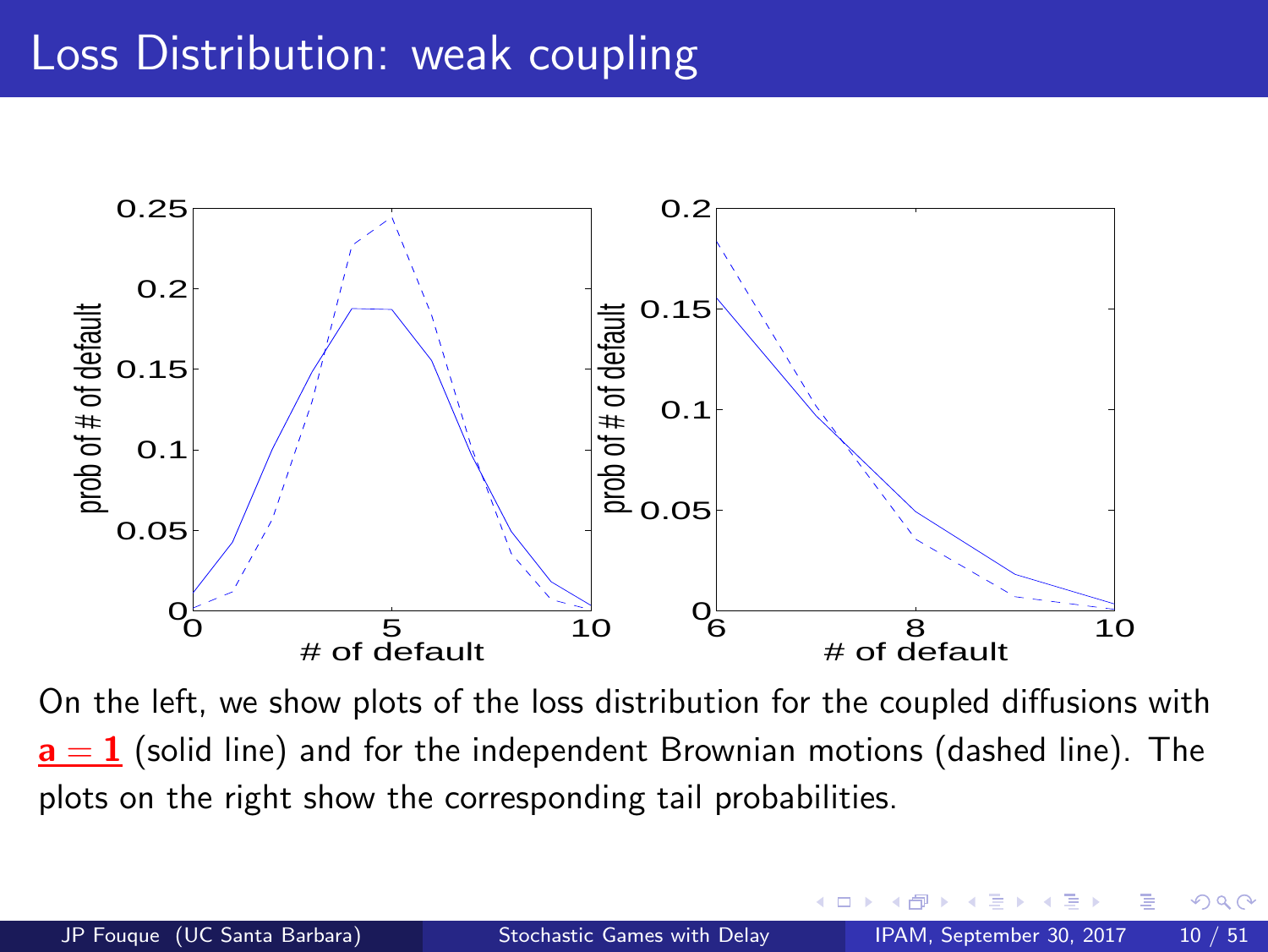### Loss Distribution: moderate coupling



On the left, we show plots of the loss distribution for the coupled diffusions with  $a = 10$  (solid line) and for the independent Brownian motions (dashed line). The plots on the right show the corresponding tail probabilities.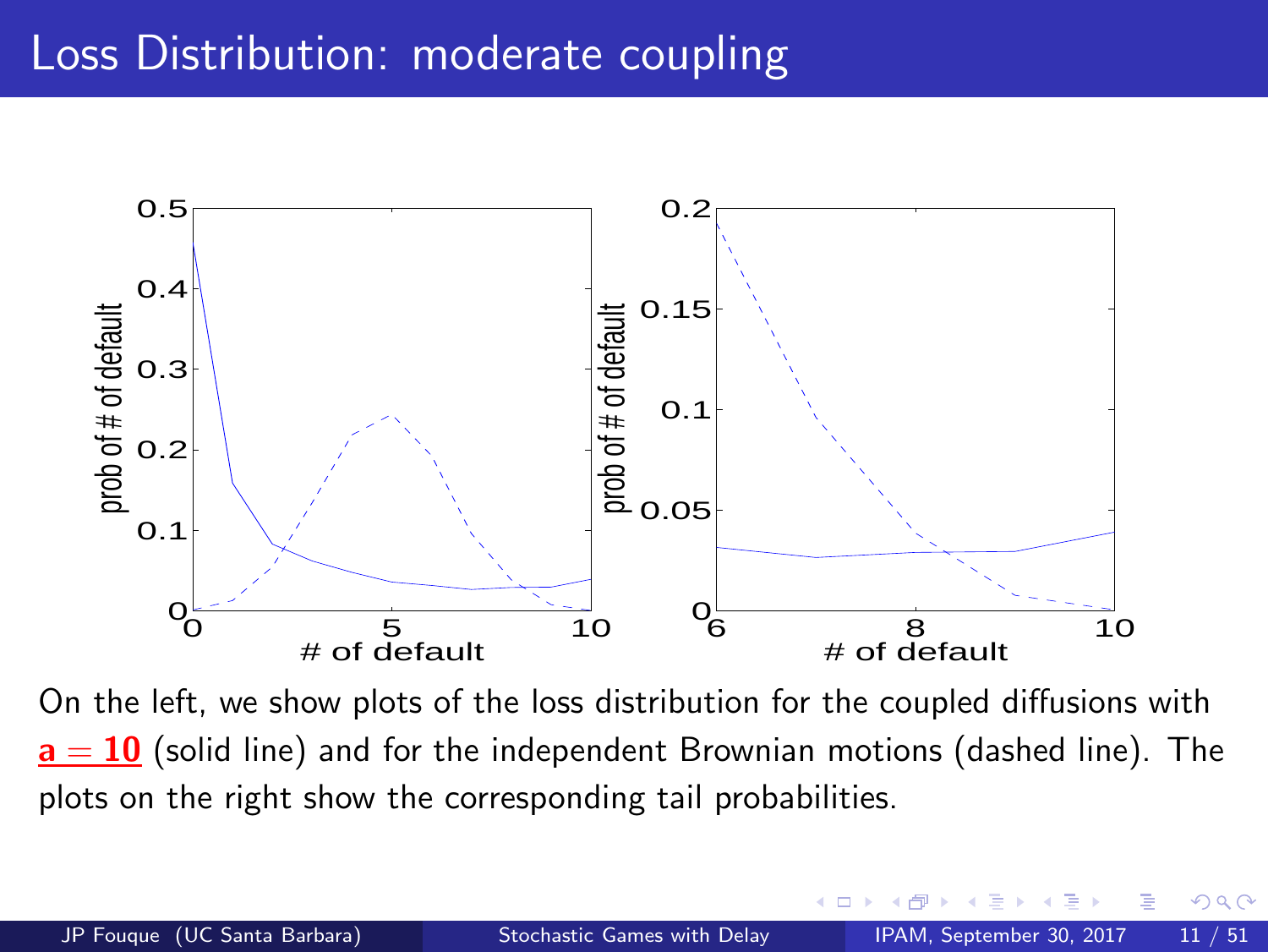

On the left, we show plots of the loss distribution for the coupled diffusions with  $a = 100$  (solid line) and for the independent Brownian motions (dashed line). The plots on the right show the corresponding tail probabilities.

 $\Omega$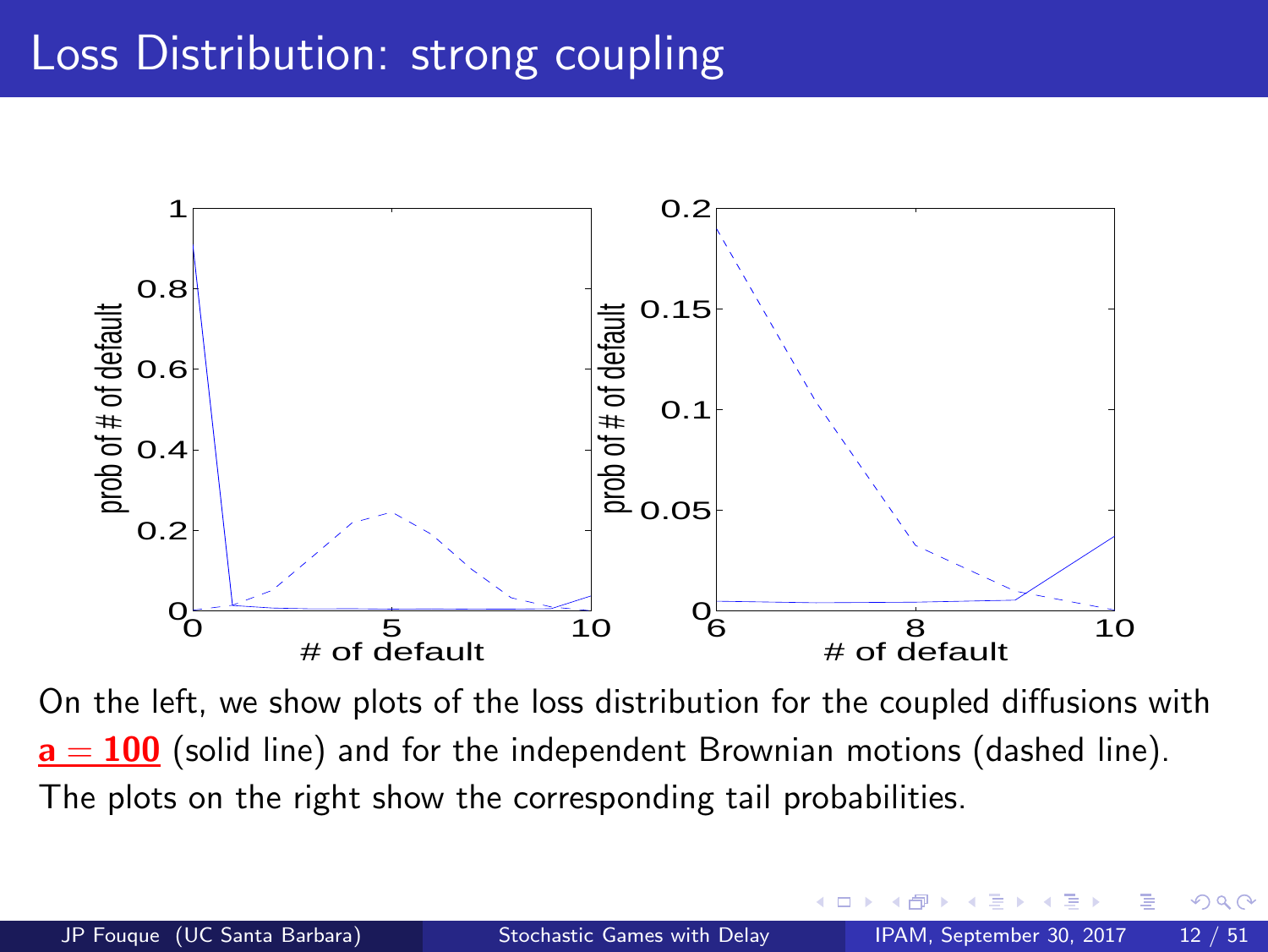Rewrite the dynamics as:

$$
dX_t^{(i)} = \frac{a}{N} \sum_{j=1}^N (X_t^{(j)} - X_t^{(i)}) dt + \sigma dW_t^{(i)}
$$
  
=  $a \left[ \left( \frac{1}{N} \sum_{j=1}^N X_t^{(j)} \right) - X_t^{(i)} \right] dt + \sigma dW_t^{(i)}.$ 

The processes X (i ) 's are "OUs" mean-reverting to the ensemble average which satisfies

$$
d\left(\frac{1}{N}\sum_{i=1}^N X_t^{(i)}\right) = d\left(\frac{\sigma}{N}\sum_{i=1}^N W_t^{(i)}\right).
$$

4 0 8

B

 $2Q$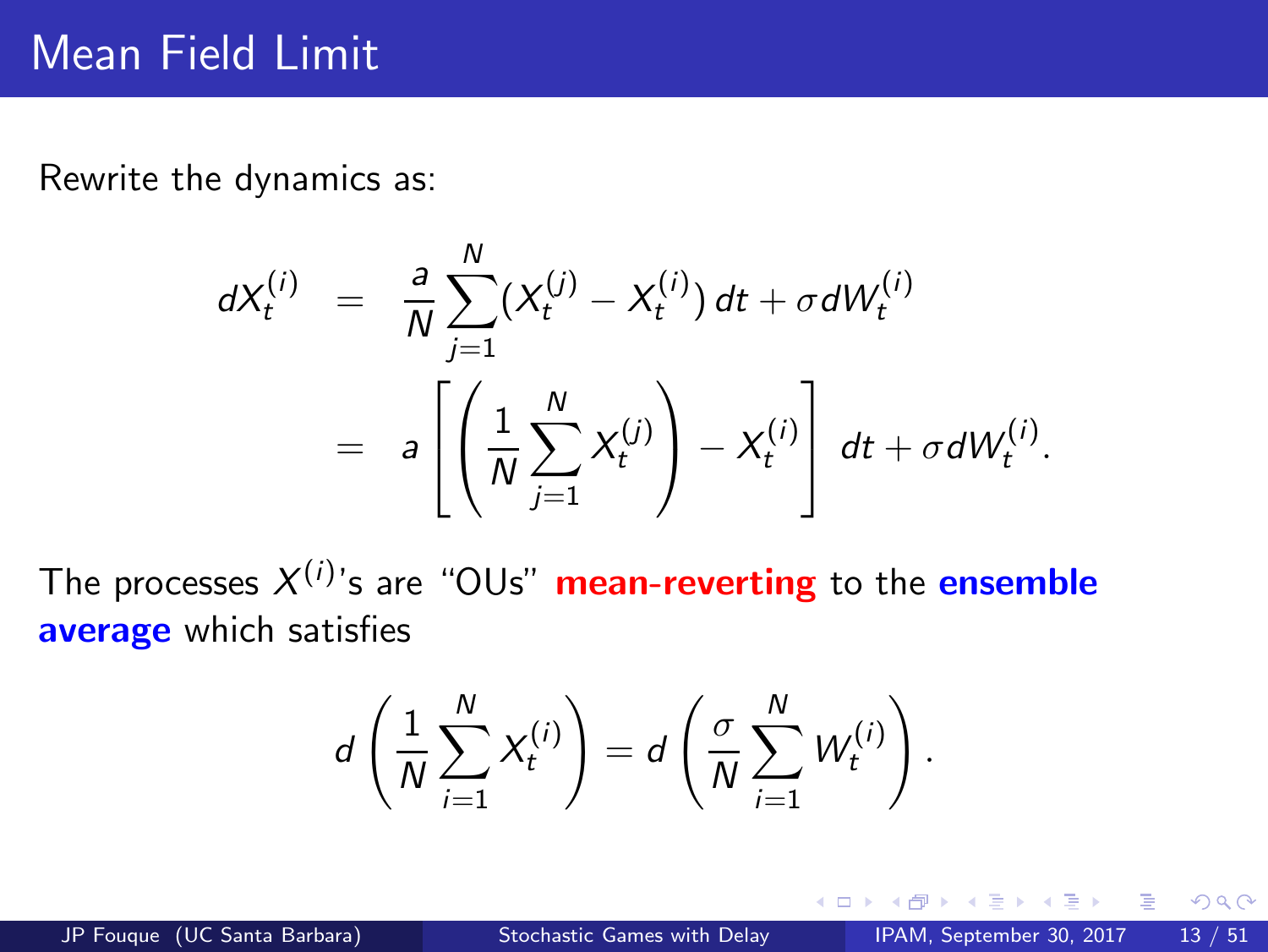## Mean Field Limit

# Assuming for instance that  $x_0^{(i)} = 0, i = 1, \ldots, N$ , we obtain

$$
\frac{1}{N} \sum_{i=1}^{N} X_t^{(i)} = \frac{\sigma}{N} \sum_{i=1}^{N} W_t^{(i)}, \text{ and consequently}
$$

$$
dX_t^{(i)} = a \left[ \left( \frac{\sigma}{N} \sum_{j=1}^{N} W_t^{(j)} \right) - X_t^{(i)} \right] dt + \sigma dW_t^{(i)}.
$$

Note that the ensemble average is distributed as a Brownian motion with diffusion coefficient  $\sigma/\sqrt{N}$ .

In the limit  $N \to \infty$ , the strong law of large numbers gives

$$
\frac{1}{N}\sum_{j=1}^N W_t^{(j)} \to 0 \quad \text{a.s.}\,,
$$

and therefore, the processes  $X^{(i)}$ 's converge to independent OU processes with long-run mean zero.  $QQ$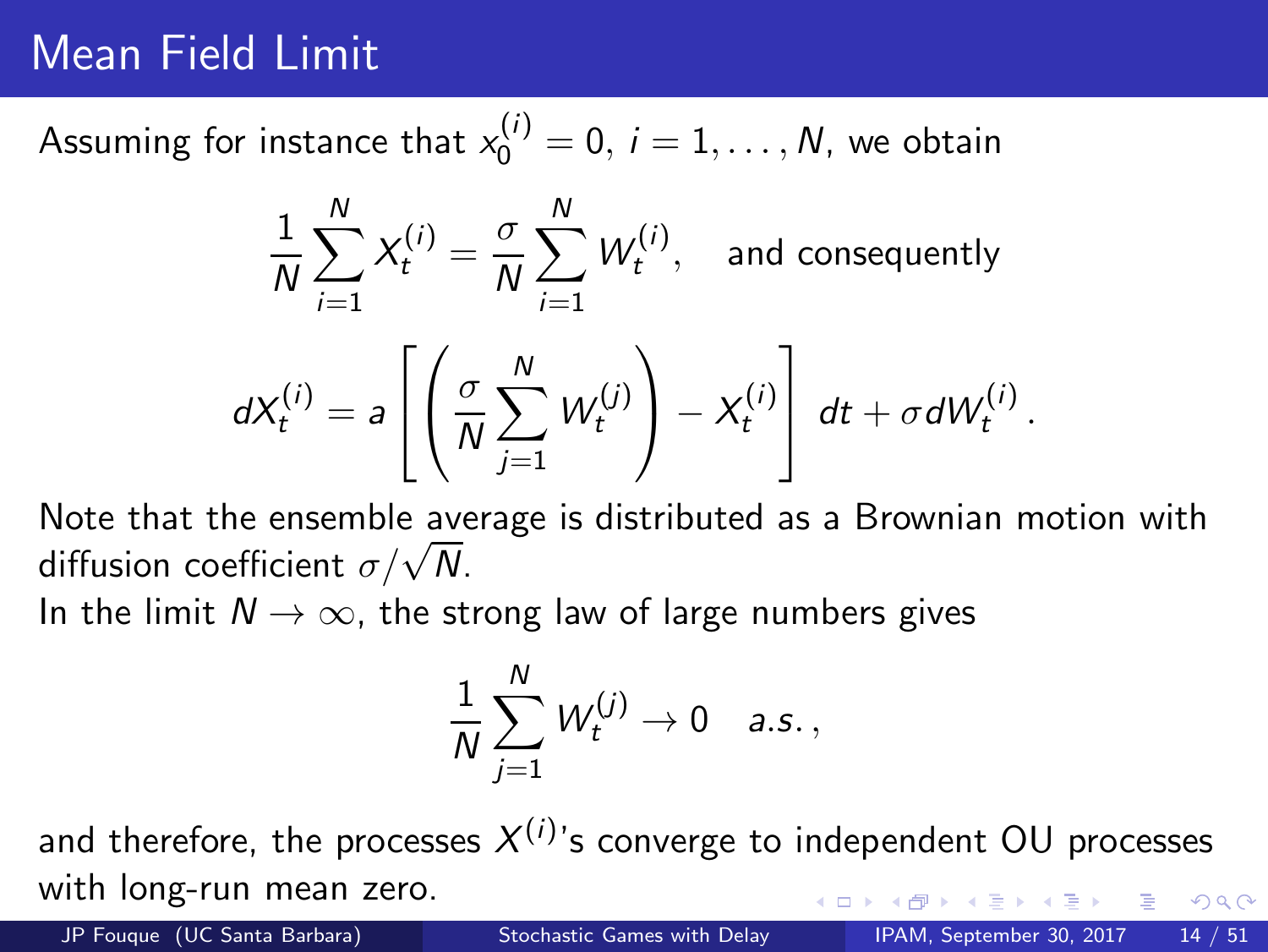<span id="page-14-0"></span>In fact,  $X_t^{(i)}$  $t'$  is given explicitly by

$$
X_t^{(i)} = \frac{\sigma}{N} \sum_{j=1}^N W_t^{(j)} +
$$

$$
\sigma e^{-at} \int_0^t e^{as} dW_s^{(i)} - \frac{\sigma}{N} \sum_{j=1}^N \left( e^{-at} \int_0^t e^{as} dW_s^{(j)} \right),
$$

and therefore,  $X_t^{(i)}$  $\sigma_t^{(i)}$  converges to  $\sigma e^{-at}\int_0^t e^{as}dW_s^{(i)}$  which are independent OU processes.

This is a simple example of a **mean-field limit** and propagation of chaos studied in general by Sznitman (1991).

 $\Omega$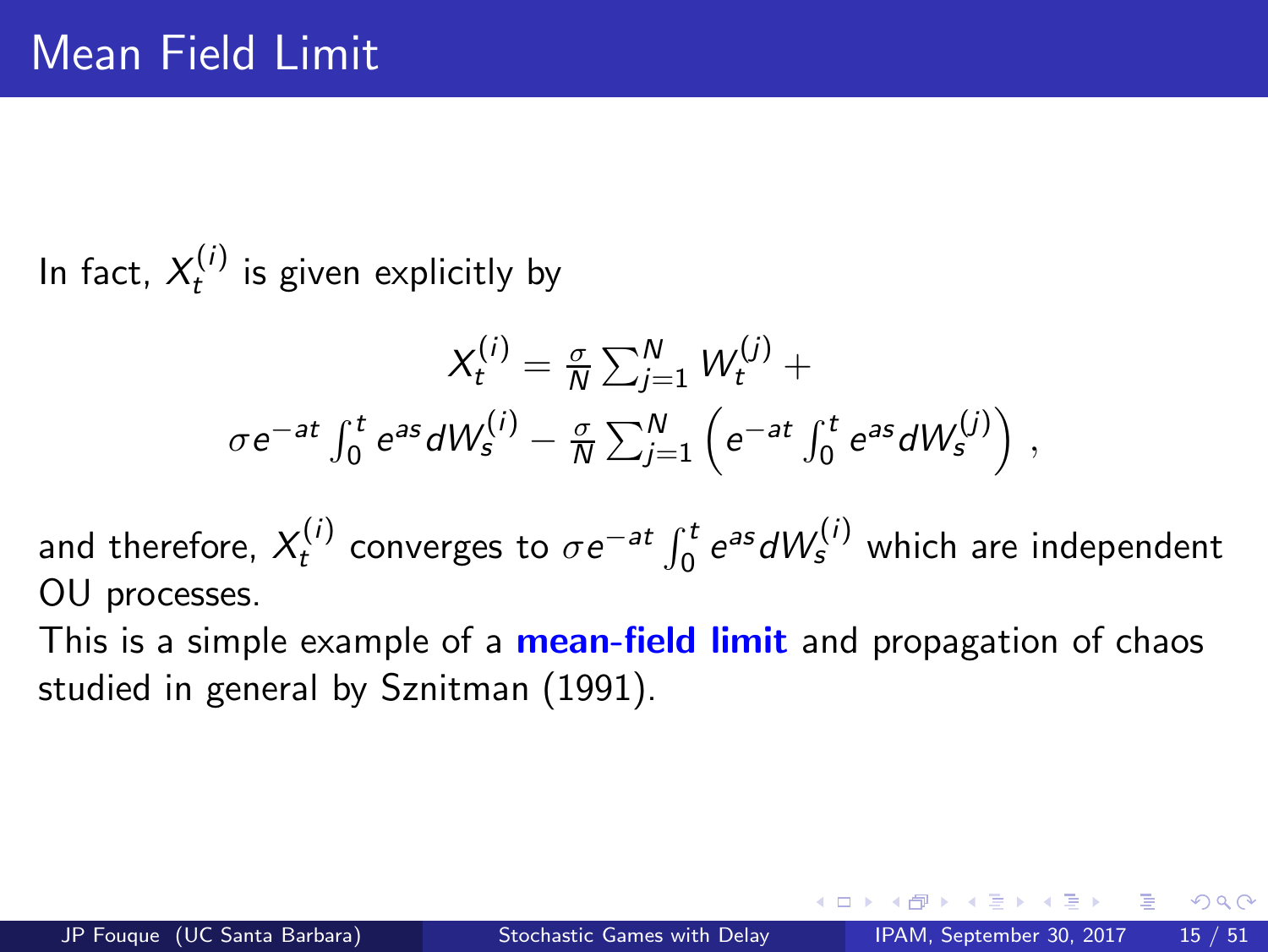## <span id="page-15-0"></span>Systemic Risk

Using classical equivalent for the Gaussian cumulative distribution function, we obtain the *large deviation estimate* 

$$
\lim_{N\to\infty}-\frac{1}{N}\log P\left(\min_{0\leq t\leq T}\left(\frac{\sigma}{N}\sum_{i=1}^N W_t^{(i)}\right)\leq D\right)=\frac{D^2}{2\sigma^2 T}.
$$

For a large number of banks, the probability that the ensemble average reaches the default barrier is of order exp  $\left(-\frac{D^2N}{2\sigma^2T}\right)$  $\frac{D^2N}{2\sigma^2T}$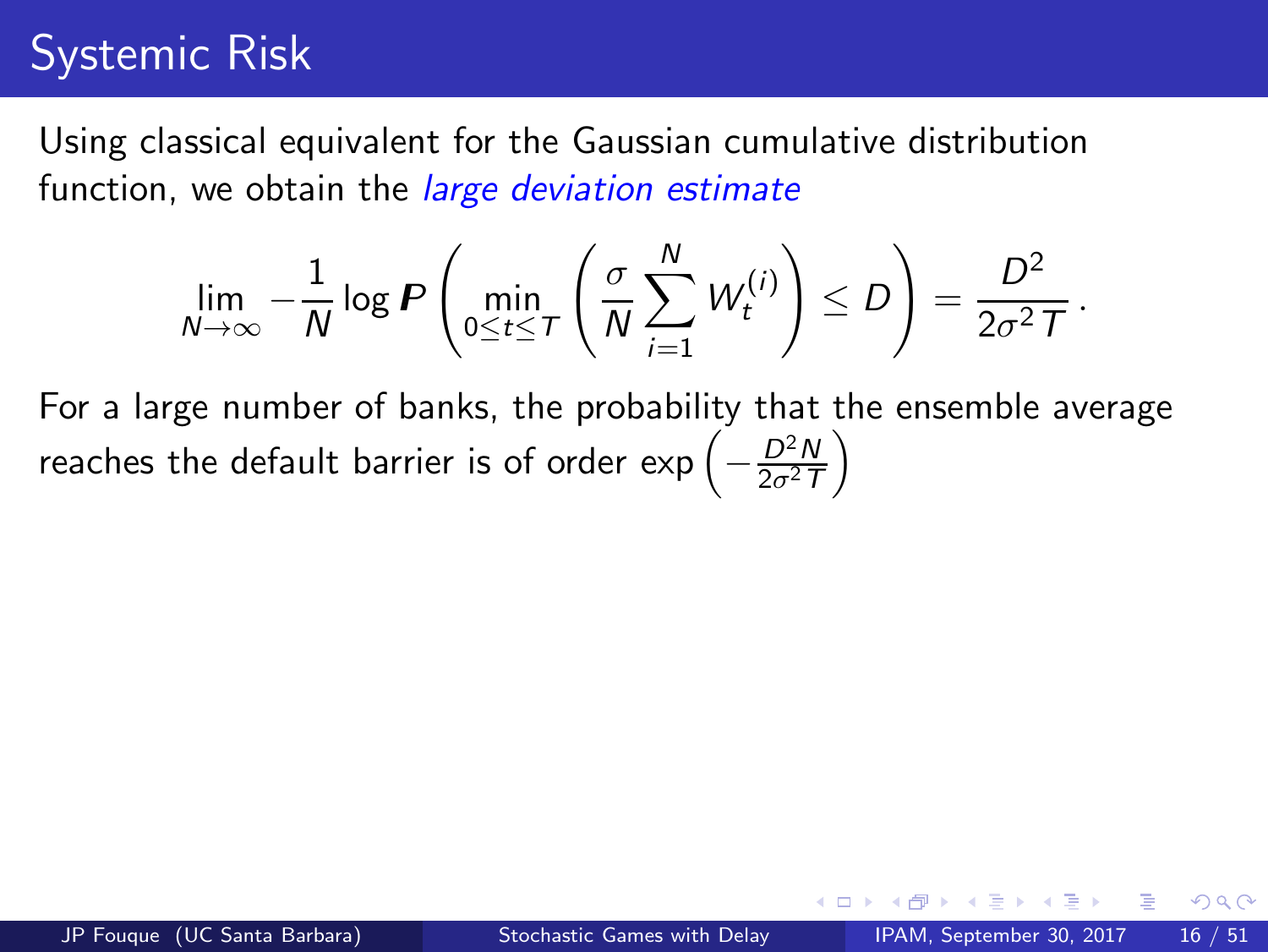## <span id="page-16-0"></span>Systemic Risk

Using classical equivalent for the Gaussian cumulative distribution function, we obtain the *large deviation estimate* 

$$
\lim_{N\to\infty}-\frac{1}{N}\log P\left(\min_{0\leq t\leq T}\left(\frac{\sigma}{N}\sum_{i=1}^N W_t^{(i)}\right)\leq D\right)=\frac{D^2}{2\sigma^2 T}.
$$

For a large number of banks, the probability that the ensemble average reaches the default barrier is of order exp  $\left(-\frac{D^2N}{2\sigma^2T}\right)$  $\frac{D^2N}{2\sigma^2T}$ 

> Since  $\frac{1}{N}$  $\sum$ N  $i=1$  $X_t^{(i)} = \frac{\sigma}{\Lambda}$ N  $\sum$ N  $i=1$  $W_t^{(i)}$  $t^{\prime\prime\prime}$ , we identify  $\sqrt{2}$ min 0≤t≤T  $\sqrt{1}$ N  $\sum$ N  $i=1$  $\mathsf{X}_\mathsf{t}^\mathsf{(i)}$ t  $\setminus$  $\leq$  D ) as a systemic event

This event does not depend on a. In fact, once in this event, increasing a creates more defaults by "flocking to default"[.](#page-15-0)  $QQ$ 

JP Fouque (UC Santa Barbara) [Stochastic Games with Delay](#page-0-0) IPAM, September 30, 2017 17 / 51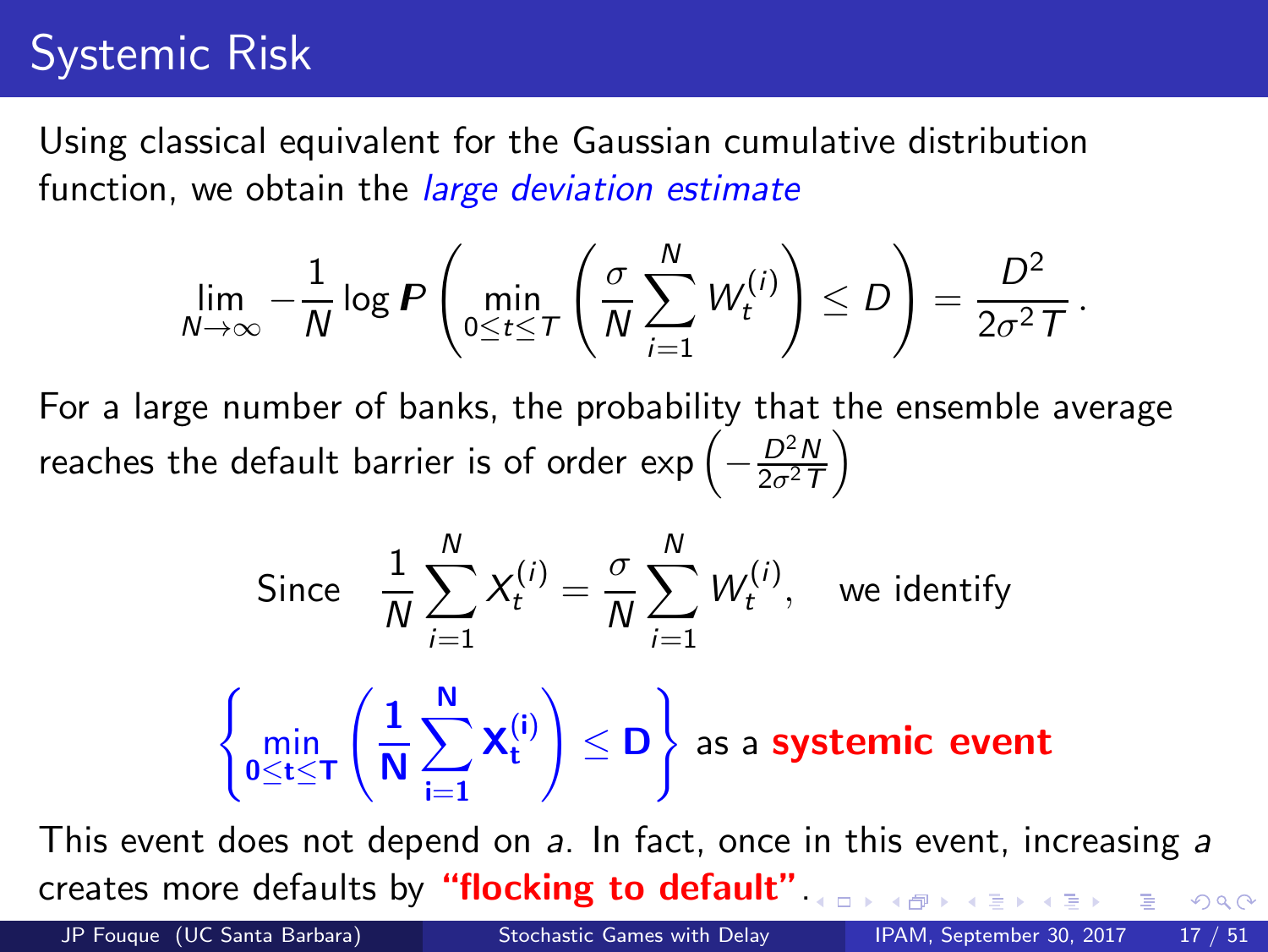<span id="page-17-0"></span>So far we have seen that: "Lending and borrowing improves stability but also contributes to systemic risk"

#### But how about if the banks compete? (minimizing costs, maximizing profits,...)

- Can we find an equilibrium in which the previous analysis can still be performed?
- Can we find and characterize a Nash equilibrium?

#### What follows is from Mean Field Games and Systemic Risk by R. Carmona, J.-P. Fouque and L.[-H](#page-16-0). [S](#page-18-0)[u](#page-16-0)[n](#page-17-0) [\(](#page-18-0)[20](#page-0-0)[15](#page-50-0)[\)](#page-0-0)

JP Fouque (UC Santa Barbara) [Stochastic Games with Delay](#page-0-0) IPAM, September 30, 2017 18 / 51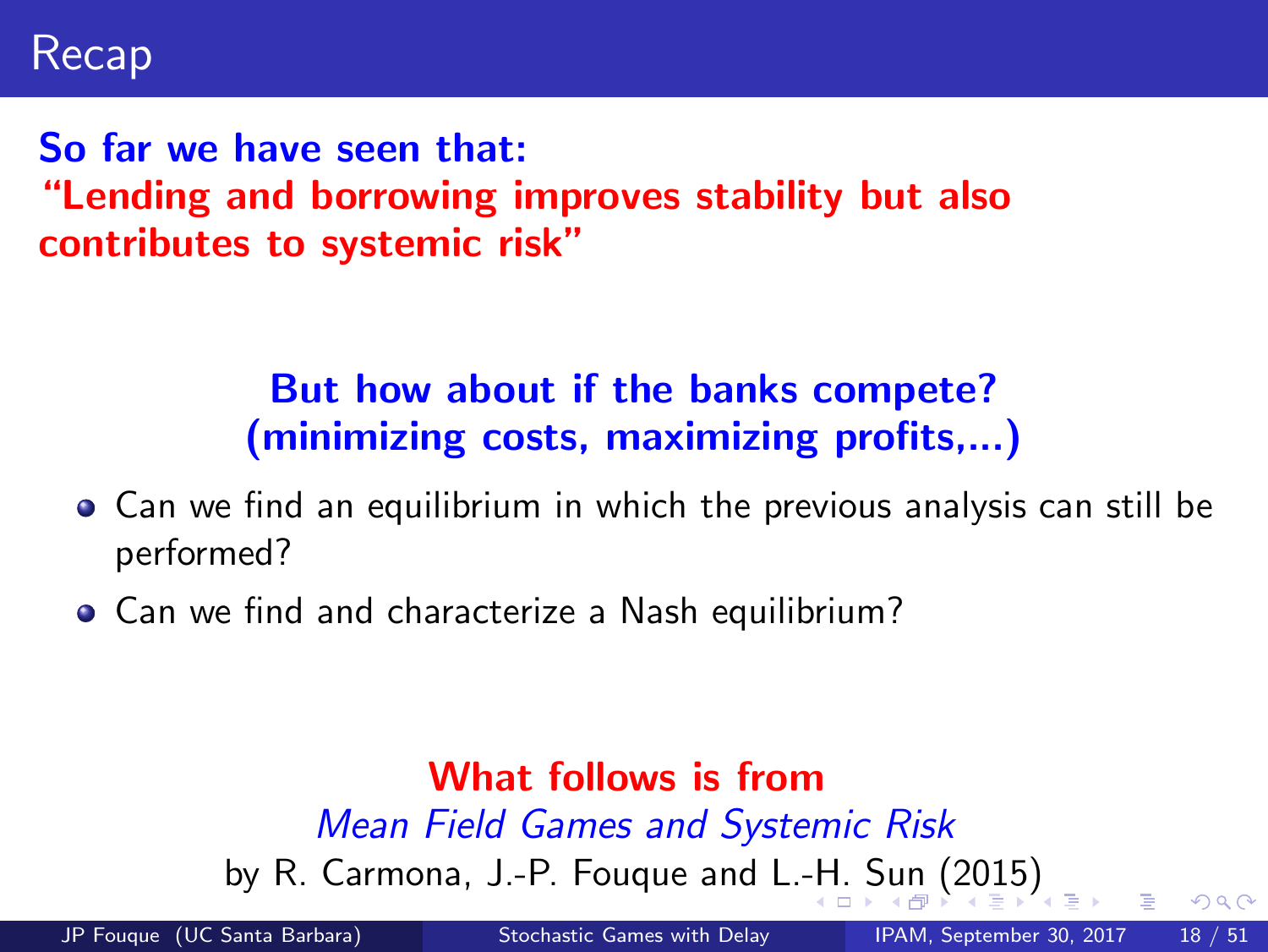### <span id="page-18-0"></span>Stochastic Game/Mean Field Game

Banks are borrowing from and lending to a central bank:

$$
dX_t^i = \alpha_t^i dt + \sigma dW_t^i, \quad i = 1, \cdots, N
$$

where  $\alpha^i$  is the control of bank  $i$  which wants to  $\mathsf{minimize}$ 

$$
J^{i}(\alpha^{1}, \cdots, \alpha^{N}) = \mathbf{E}\left\{\int_{0}^{T} f_{i}(X_{t}, \alpha_{t}^{i})dt + g_{i}(X_{T})\right\},\,
$$

with **running cost** 

$$
f_i(x, \alpha^i) = \left[\frac{1}{2}(\alpha^i)^2 - q\alpha^i(\overline{x} - x^i) + \frac{\epsilon}{2}(\overline{x} - x^i)^2\right], \ q^2 < \epsilon,
$$

and **terminal cost**  $g_i(x) = \frac{c}{2} (\overline{x} - x^i)^2$ . This is an example of Mean Field Game (MFG) studied extensively by P.L. Lions and collaborators, R. Carmona and F. Delarue, ...

 $QQQ$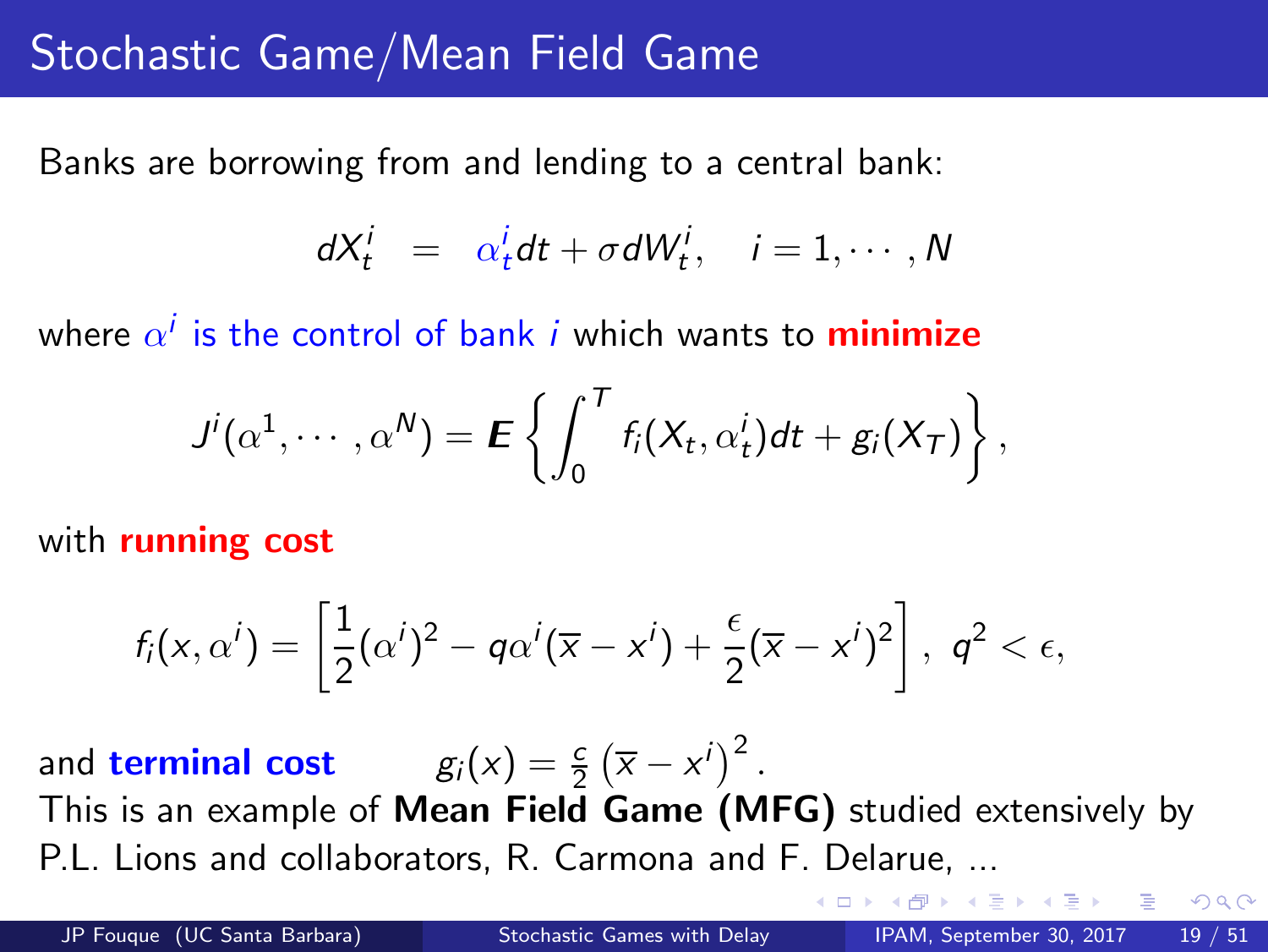## Nash Equilibria (FBSDE Approach)

The Hamiltonian (with Markovian feedback strategies):

$$
H^{i}(x, y^{i,1}, \dots, y^{i,N}, \alpha^{1}(t, x), \dots, \alpha_{t}^{i}, \dots, \alpha^{N}(t, x))
$$
  
= 
$$
\sum_{k \neq i} \alpha^{k}(t, x) y^{i,k} + \alpha^{i} y^{i,i}
$$
  
+ 
$$
\frac{1}{2} (\alpha^{i})^{2} - q \alpha^{i} (\overline{x} - x^{i}) + \frac{\epsilon}{2} (\overline{x} - x^{i})^{2},
$$

Minimizing  $H^i$  over  $\alpha^i$  gives the choices:

$$
\hat{\alpha}^i = -y^{i,i} + q(\overline{x} - x^i), \qquad i = 1, \cdots, N,
$$

Ansatz:

$$
Y_t^{i,j} = \eta_t \bigg(\frac{1}{N} - \delta_{i,j}\bigg)(\overline{X}_t - X_t^i),
$$

where  $\eta_t$  is a deterministic function satisfying the terminal condition  $\eta_{\mathcal{T}} = c$ .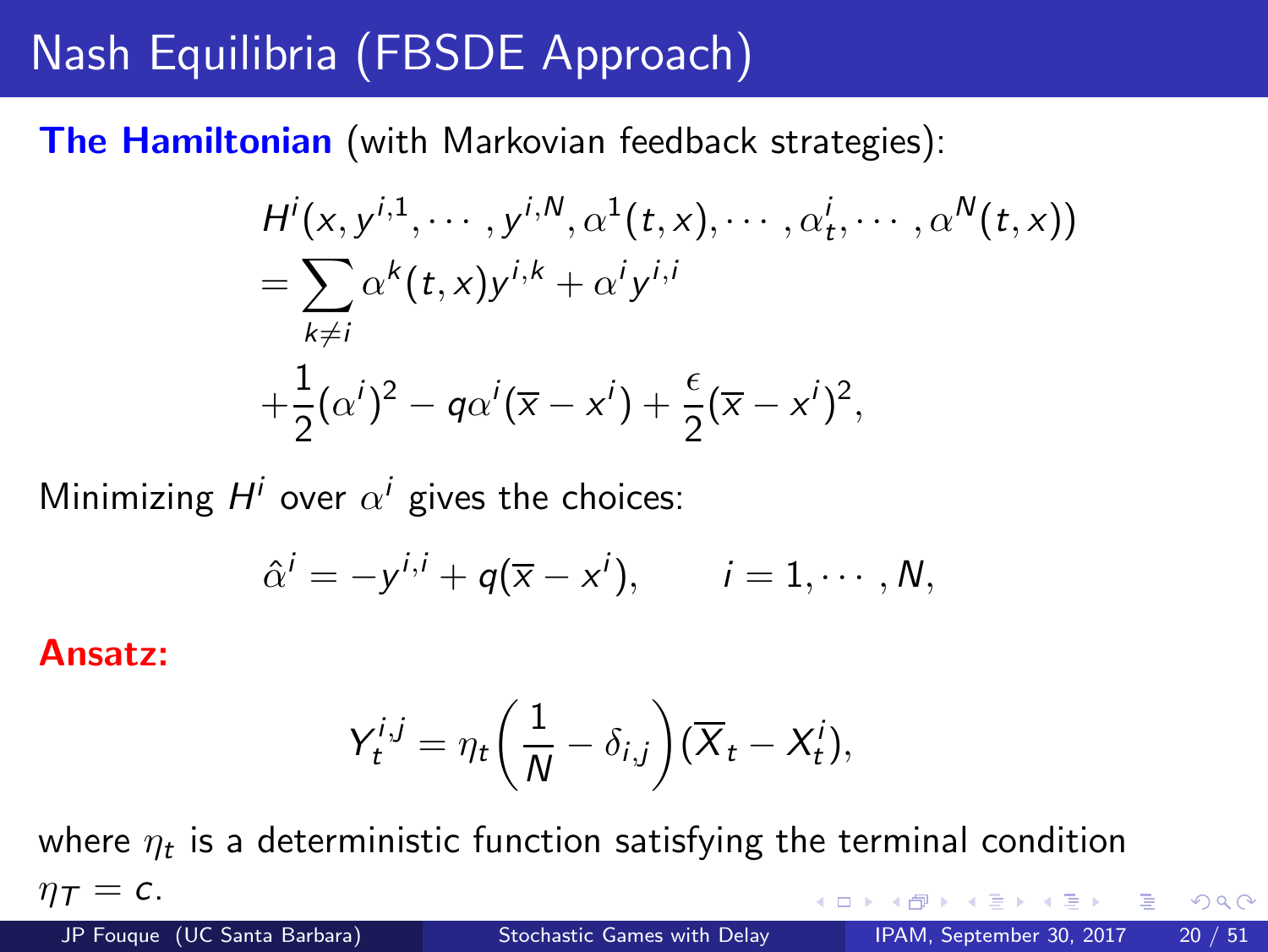#### <span id="page-20-0"></span>Forward-Backward Equations

#### Forward Equation:

$$
dX_t^i = \partial_{y^{i,i}} H^i dt + \sigma dW_t^i
$$
  
= 
$$
\left[ q + (1 - \frac{1}{N}) \eta_t \right] (\overline{X}_t - X_t^i) dt + \sigma dW_t^i,
$$

with initial conditions  $X_0^i = x_0^i$ . Backward Equation:

$$
dY_t^{i,j} = -\partial_{x^j} H^i dt + \sum_{k=1}^N Z_t^{i,j,k} dW_t^k
$$
  
= 
$$
(\frac{1}{N} - \delta_{i,j})(\overline{X}_t - X_t^i) \left[ q\eta_t - \frac{1}{N}(\frac{1}{N} - 1)\eta_t^2 + q^2 - \epsilon \right] dt
$$
  
+ 
$$
\sum_{k=1}^N Z_t^{i,j,k} dW_t^k, \qquad Y_T^{i,j} = c(\frac{1}{N} - \delta_{i,j})(\overline{X}_T - X_T^i).
$$

4 0 8

重

 $298$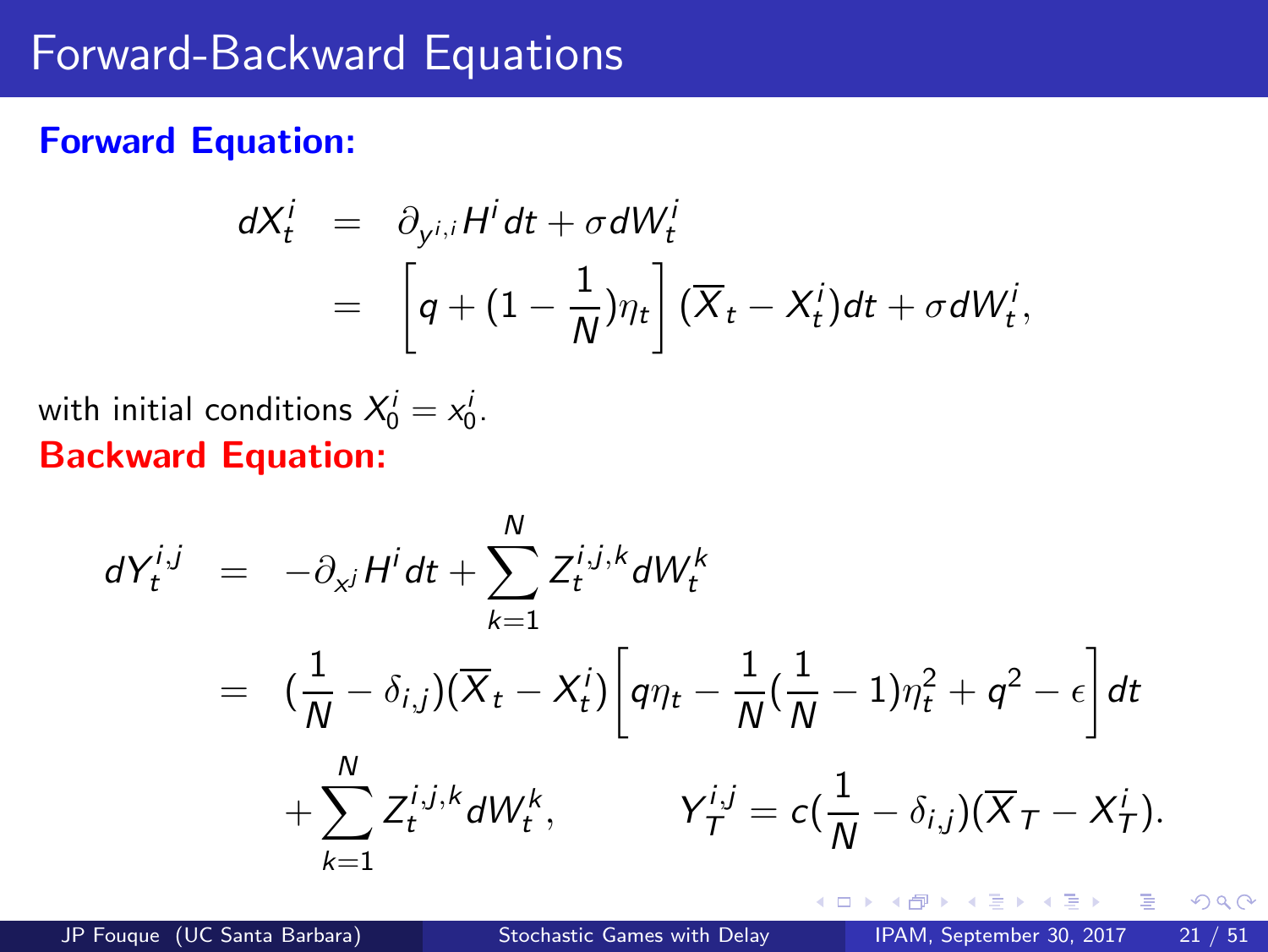### Solution to the Forward-Backward Equations

By summation of the forward equations:  $d\overline{X}_t = \frac{\sigma}{N} \sum_{k=1}^N dW_t^k$ . Differentiating the ansatz  $Y_t^{i,j} = \eta_t \bigg(\frac{1}{N} - \delta_{i,j}\bigg)(\overline{X}_t - X_t^i)$ , we get:

$$
dY_t^{i,j} = \left(\frac{1}{N} - \delta_{i,j}\right)(\overline{X}_t - X_t^i)\left[\dot{\eta}_t - \eta_t\left(q + (1 - \frac{1}{N})\eta_t\right)\right]dt
$$

$$
+ \eta_t\left(\frac{1}{N} - \delta_{i,j}\right)\sigma\sum_{k=1}^N\left(\frac{1}{N} - \delta_{i,k}\right)dW_t^k.
$$

Identifying with the backward equations:

$$
Z_t^{i,j,k} = \eta_t \sigma(\frac{1}{N} - \delta_{i,j})(\frac{1}{N} - \delta_{i,k})
$$
 for  $k = 1, \cdots, N$ ,

and  $\eta_t$  must satisfy the Riccati equation

$$
\dot{\eta}_t=2q\eta_t+(1-\frac{1}{N^2})\eta_t^2-(\epsilon-q^2),
$$

with the terminal condition  $\eta_{\tau} = c$ , solved expli[cit](#page-20-0)l[y.](#page-22-0)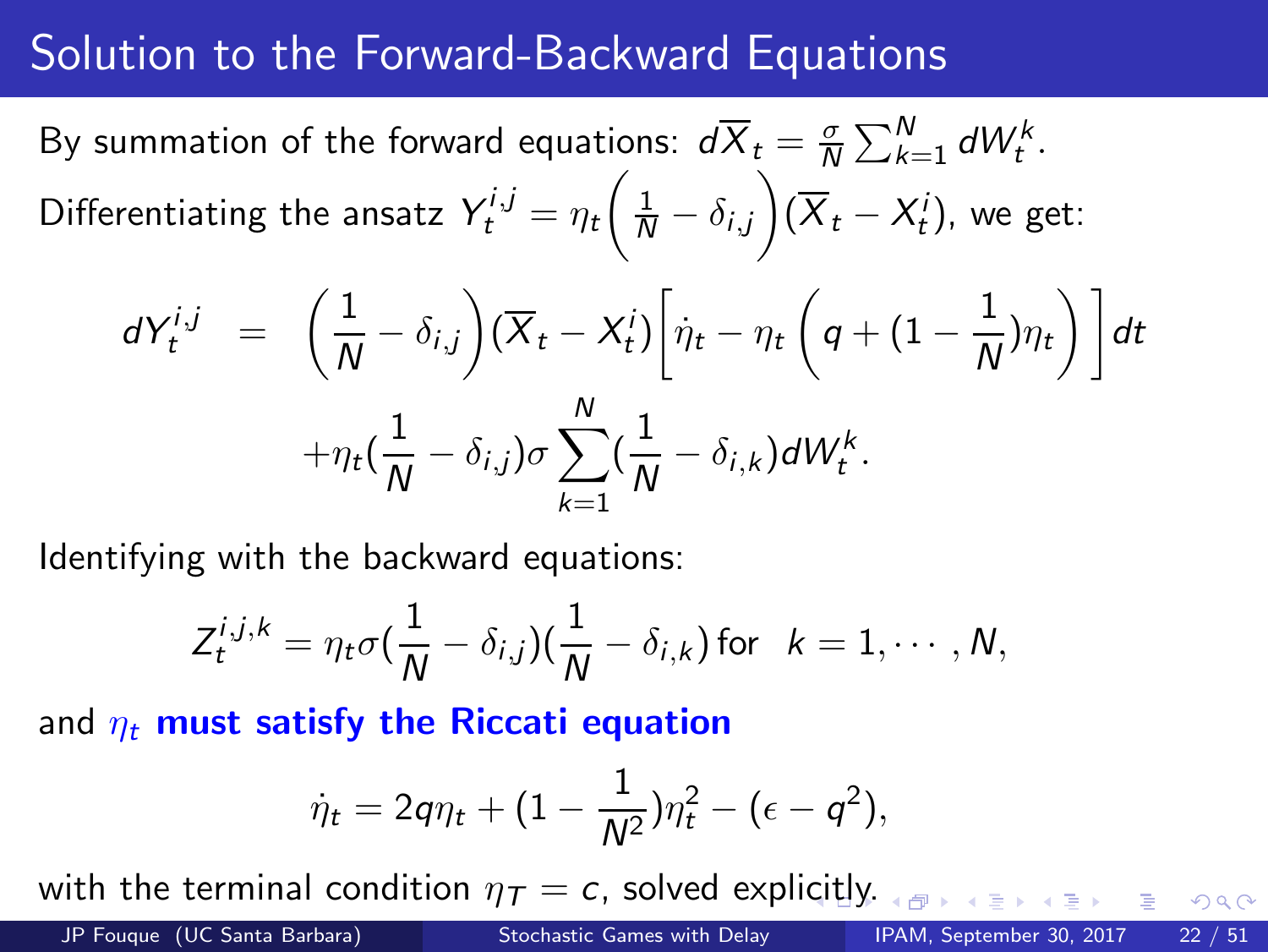<span id="page-22-0"></span>1. Once the function  $\eta_t$  has been obtained, bank *i* implements its strategy by using its control

$$
\hat{\alpha}_t^i = -Y_t^{i,i} + q(\overline{X}_t - X_t^i) = \left[q + (1 - \frac{1}{N})\eta_t\right](\overline{X}_t - X_t^i),
$$

It requires its own log-reserve  $X_t^i$  but also the average reserve  $\overline{X}_t$  which may or may not be known to the individual bank i.

Observe that the average  $\overline{X}_t$  is given by  $d\overline{X}_t=\frac{\sigma}{N}$  $\frac{\sigma}{N}\sum_{k=1}^N dW_t^k$ , and is identical to the average found in the uncontrolled case.

Therefore, systemic risk occurs in the same manner as in the case of uncontrolled dynamics.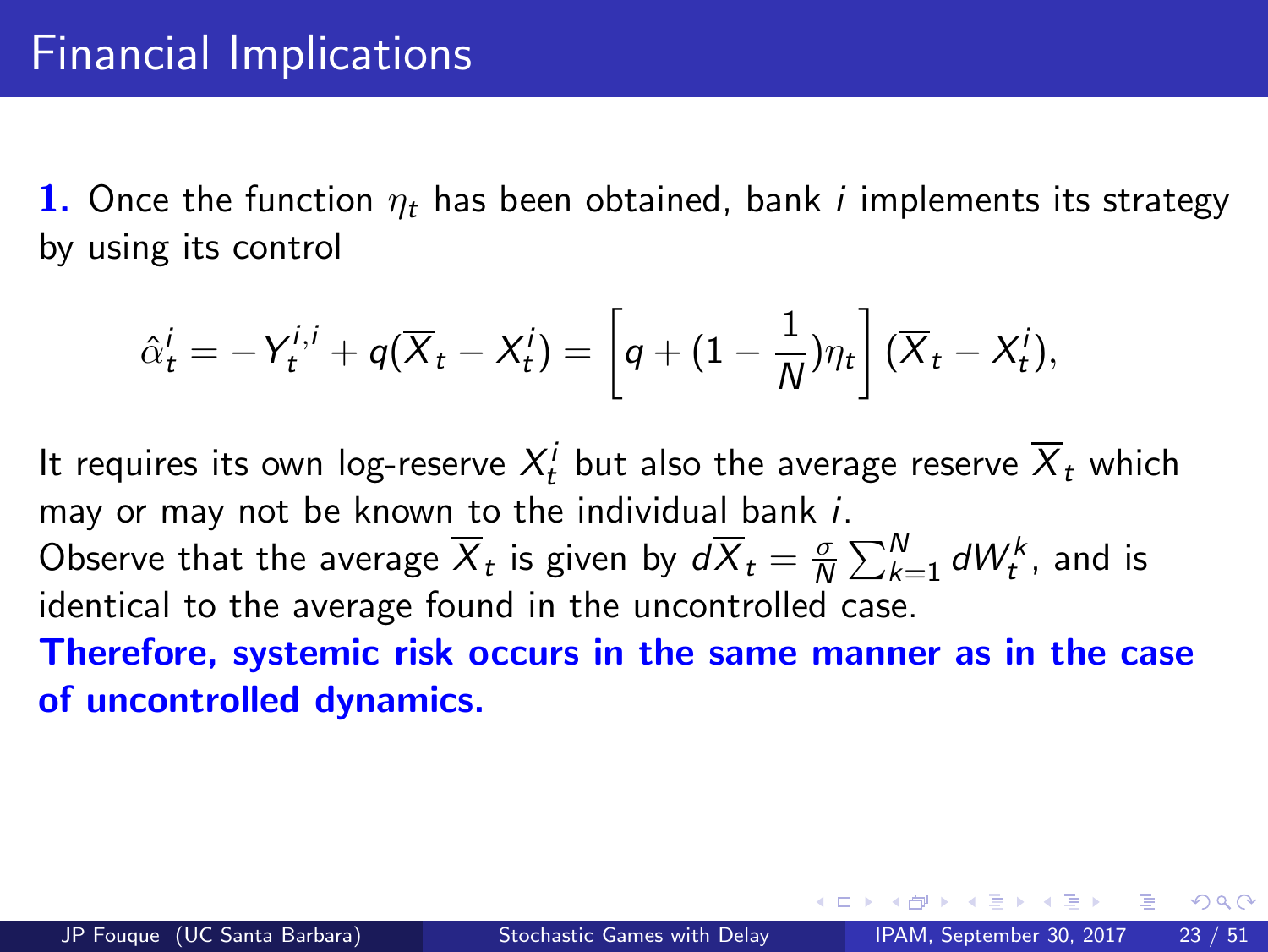2. In fact, the controlled dynamics can be rewritten

$$
dX_t^i = \left(q + (1 - \frac{1}{N})\eta_t\right) \frac{1}{N} \sum_{j=1}^N (X_t^j - X_t^i) dt + \sigma dW_t^i.
$$

The effect of the banks using their optimal strategies corresponds to inter-bank borrowing and lending at the **effective rate** 

$$
A_t := q + (1 - \frac{1}{N})\eta_t.
$$

Under this equilibrium, the central bank is simply a **clearing house**, and the system is operating as if banks were borrowing from and lending to each other at the rate  $A_t$ , and the net effect is  $\boldsymbol{\mathsf{creating}}$  liquidity quantified by the rate of lending/borrowing.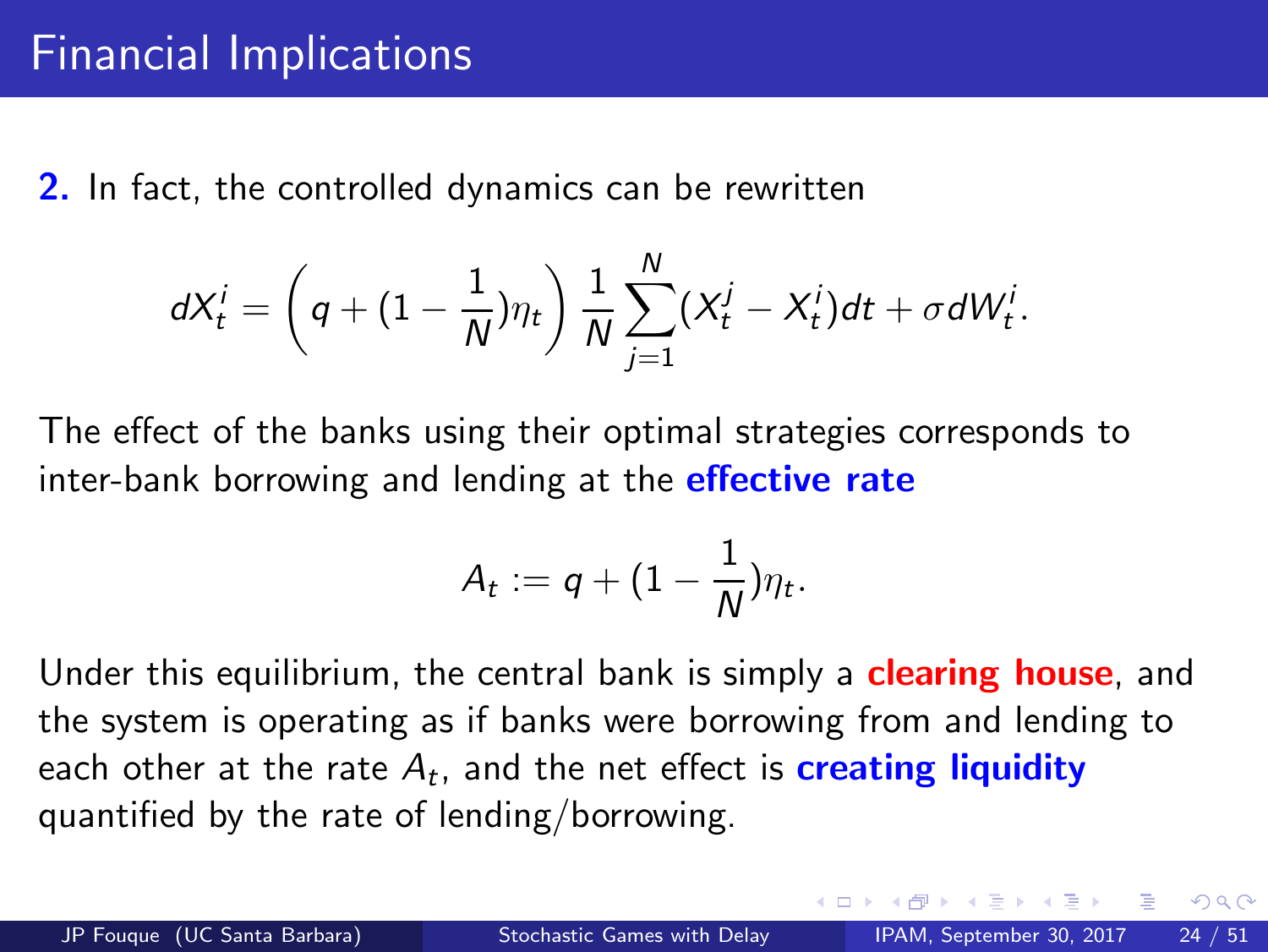## Financial Implications

**3.** For  $T$  large (most of the time  $T - t$  large),  $\eta_t$  is mainly constant. For instance, with  $c = 0$ ,  $\lim_{T \to \infty} \eta_t = \frac{\epsilon - q^2}{-\delta^-} := \overline{\eta}$ .



Plots of  $\eta_t$  with  $c = 0$ ,  $q = 1$ ,  $\epsilon = 2$  and  $T = 1$  on the left,  $T = 100$  on the right with  $\overline{\eta} \sim 0.24$  (here we used  $1/N \equiv 0$ ).

Therefore, in this infinite-horizon equilibrium, banks are borrowing and lending to each other at the constant rate

$$
A:=q+(1-\frac{1}{N})\overline{\eta}=q+\overline{\eta} \quad \text{in the Mean Field Limit}.
$$

 $\Omega$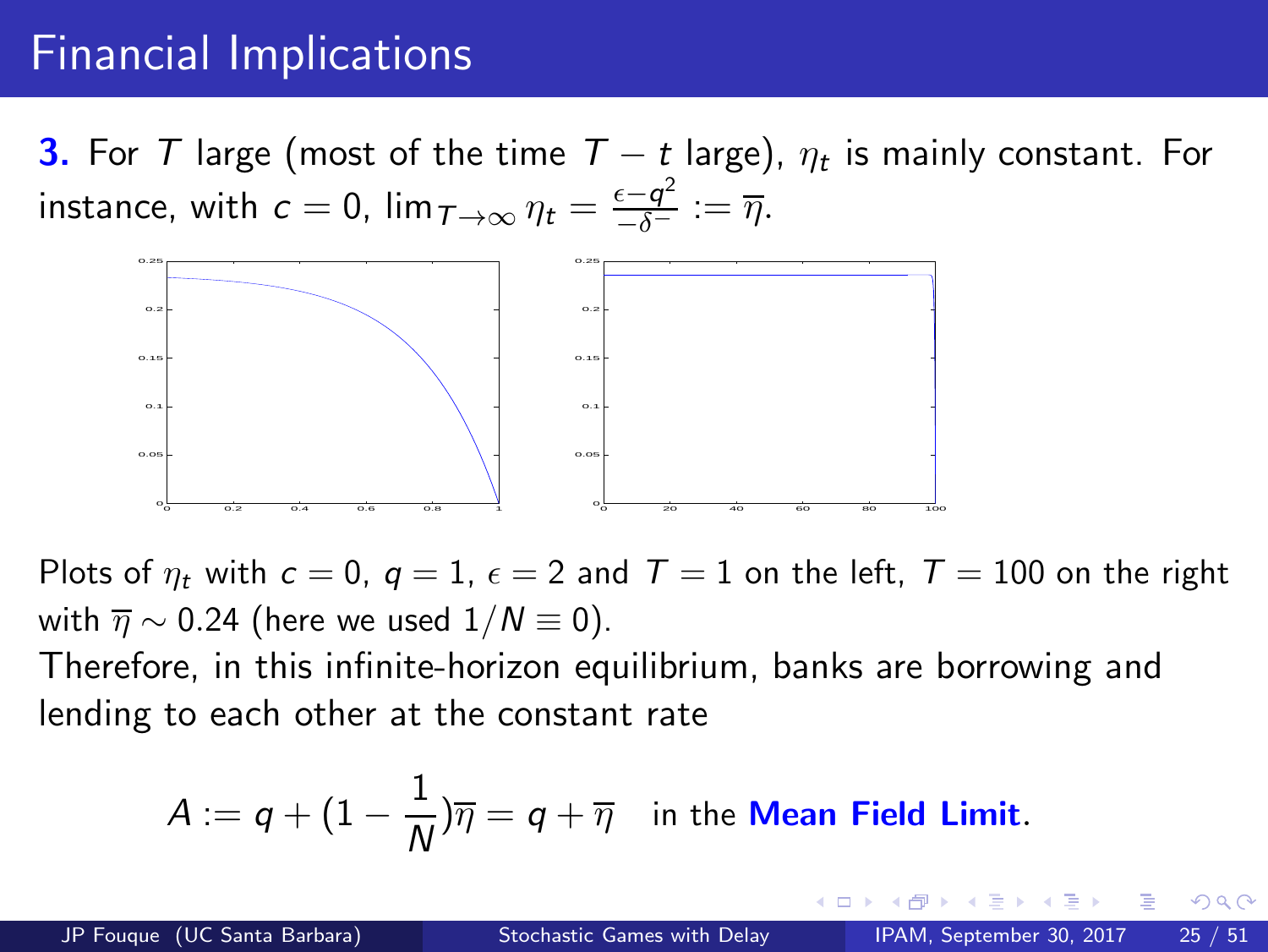#### Pause: Systemic Risk and Large Deviation

In equilibrium we have  $dX_t^i =$  $\overline{ }$  $-Y_t^{i,i} + q$  $\sqrt{ }$  $\left. \overline{X}_t - X^i_t \right) \bigg| \ dt + \sigma d \overline{W^i_t}$  with  $Y_t^{i,i} = \eta_t \left( \frac{1}{N} - 1 \right) (\overline{X}_t - X_t^i).$ 

We are interested in the fraction of defaults (say at time  $T$  for simplicity):

$$
P\left\{\frac{1}{N}\sum_{1}^{N}1_{\{X_{T}^{i}\leq D\}}\geq\alpha\right\}
$$

for  $\alpha > P\{X_T \leq D\}$ , in other words a LDP for the empirical **distribution**  $\mu_T^N$  converging to  $\mu_T = Law(X_T)$ . In this case  $X_{\mathcal{T}}^i, i=1,\cdots,N$  is Gaussian and one can compute explicitly the rate function

$$
\lim_{N\to\infty}-\frac{1}{N}\log P\left\{\frac{1}{N}\sum_{1}^{N}\mathbb{1}_{\{X_{T}^{i}\leq D\}}\geq\alpha\right\}.
$$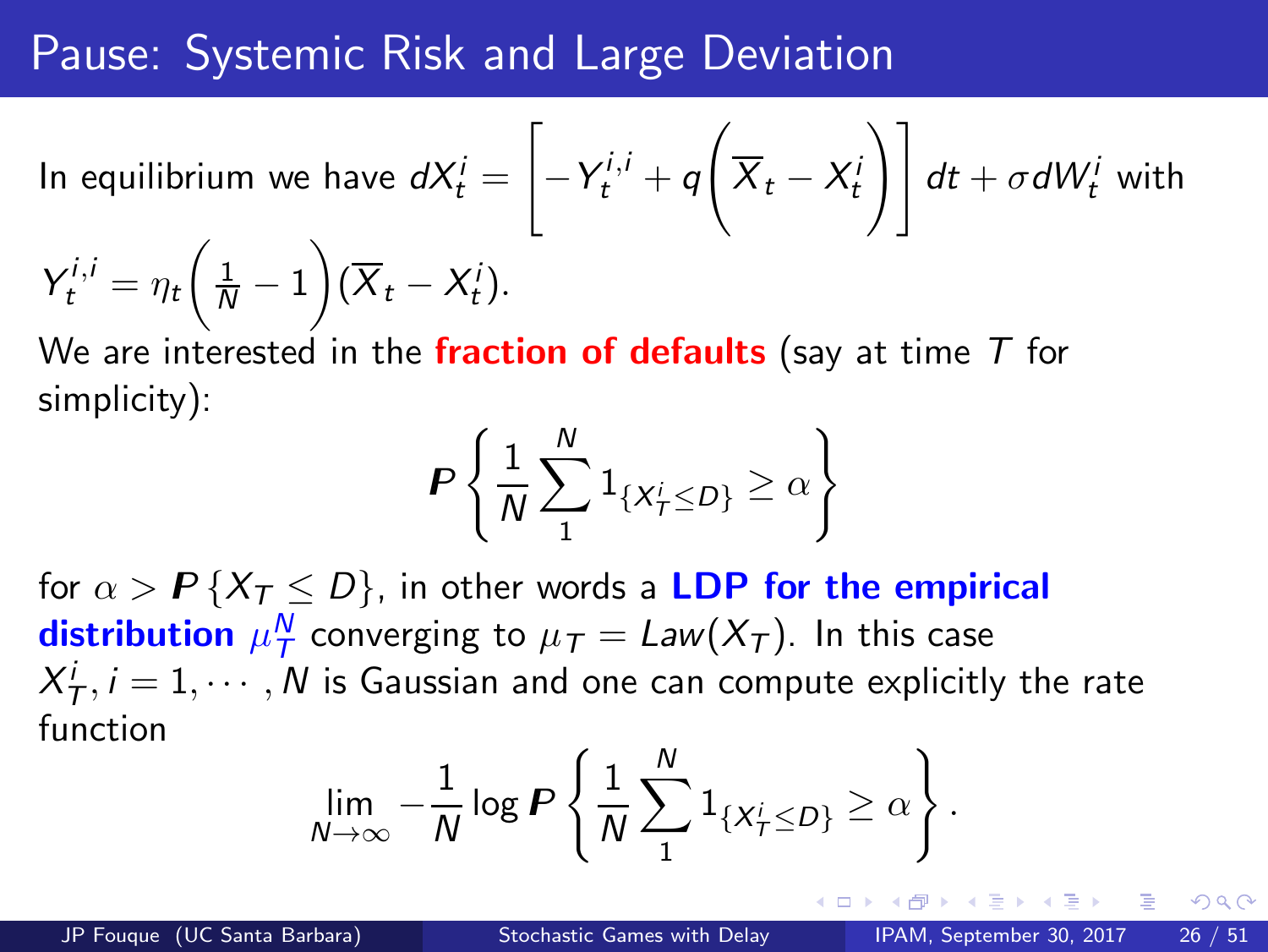### <span id="page-26-0"></span>Pause: Large Deviation, MFG, Master Equation

In this simple LQ stochastic game, the **decoupling field** is given explicitly:

$$
Y_t^{i,j} = \eta_t \bigg(\frac{1}{N} - \delta_{i,j}\bigg)(\overline{X}_t - X_t^i).
$$

In the limit  $N \to \infty$ , for  $i = j$ , it becomes  $\mathbf{Y_t} = -\eta_t^{\infty}(\mathbf{m_t} - \mathbf{X_t})$  where  $m_t = \int x \mu_t(dx)$ , with  $\mu_t$  being the law of  $X_t$ , and  $-\eta_t^{\infty}$  the solution to the Riccati equation  $\dot{\eta}_t = 2q\eta_t + \eta_t^2 - (\epsilon - q^2), \quad \eta_\tau = c.$ Since  $dX_t = [-Y_t + q(m_t - X_t)] dt + \sigma dW_t$ , we simply have  $m_t = m_0 = m$ . If  $Y_t^{i,i}$  had not be known explicitly, we would approximate it by

$$
\boldsymbol{\tilde{Y}}_t^i = -\eta_t^\infty\bigg(\frac{1}{\textbf{N}-1}\sum_{j\neq i}\boldsymbol{\tilde{X}}_t^j - \boldsymbol{\tilde{X}}_t^i\bigg)
$$

so that  $\mu_t^N$  and  $\tilde{\mu}_t^N$  are  $\bm{\text{exponentially}}$  equivalent (with common limit  $\mu_t$ ).

 $QQQ$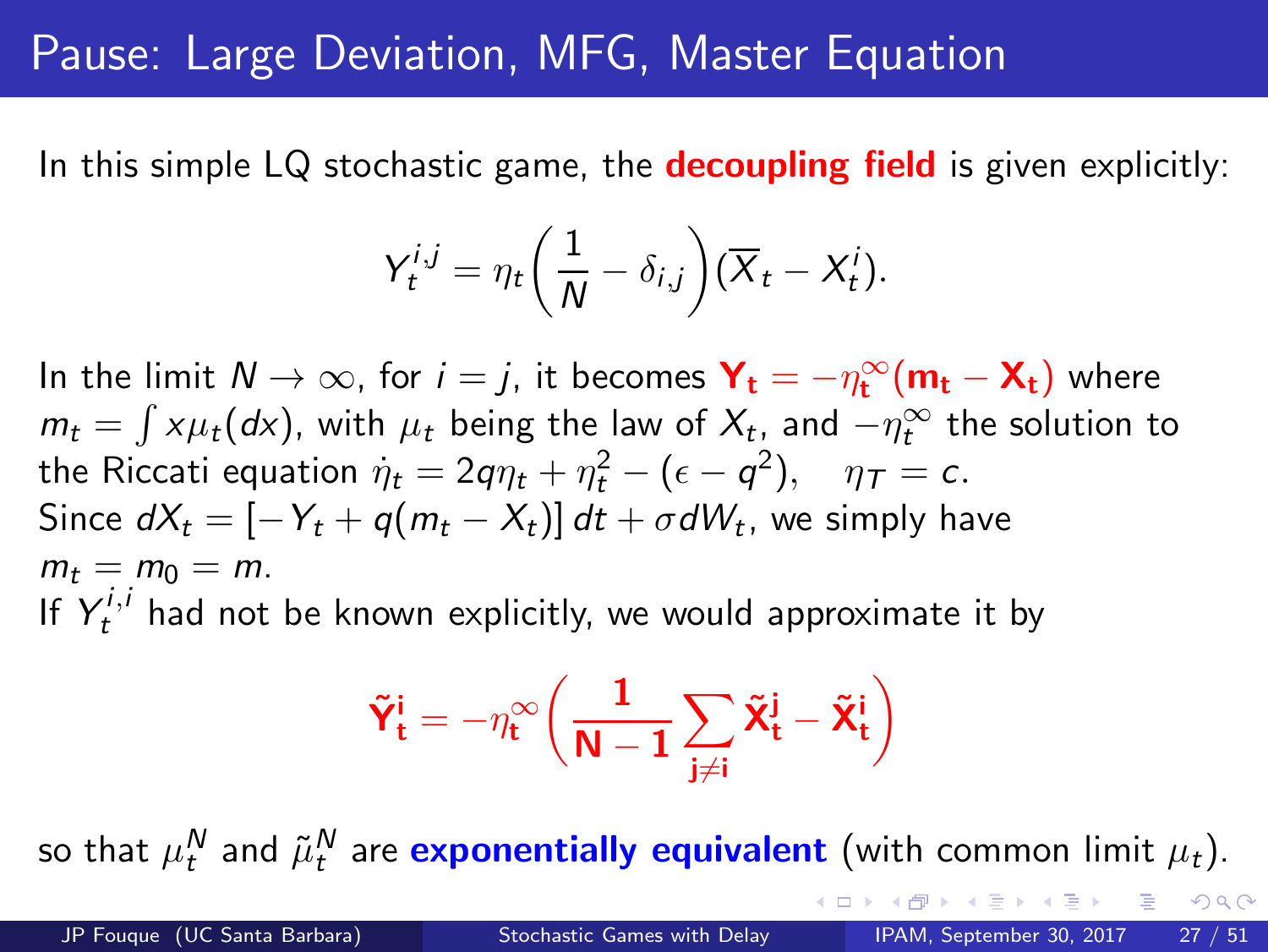### <span id="page-27-0"></span>Stochastic Game/Mean Field Game with Delay

What follows is from: Systemic Risk and Stochastic Games with Delay with R. Carmona, M. Mousavi, and L.-H. Sun (submitted, 2016)

Case τ = T: no return/delay −→ full liquidi[ty.](#page-26-0)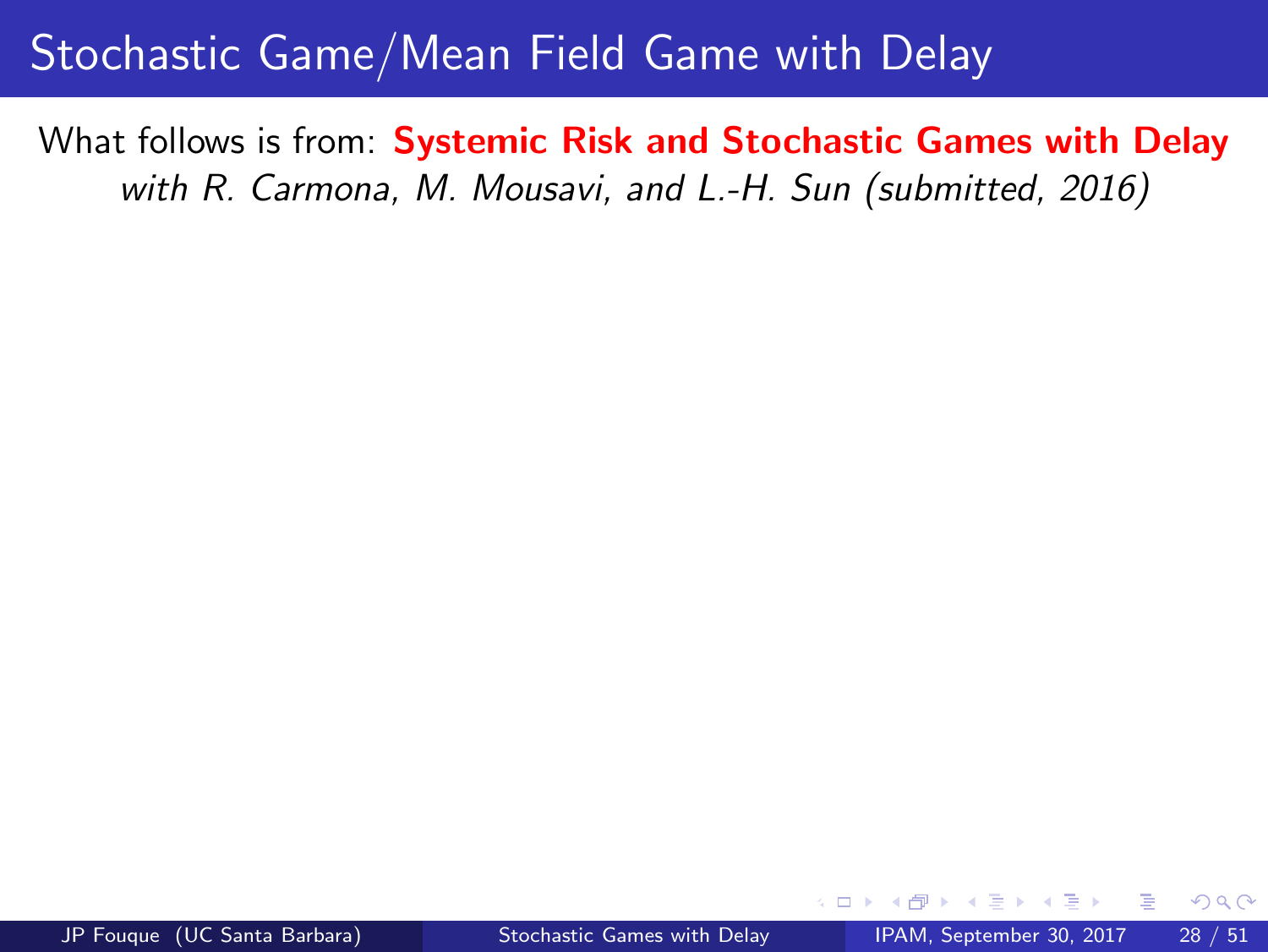### <span id="page-28-0"></span>Stochastic Game/Mean Field Game with Delay

Banks are borrowing from and lending to a central bank and money is returned at maturity  $\tau$ :

$$
dX_t^i = \left[ \alpha_t^i - \alpha_{t-\tau}^i \right] dt + \sigma dW_t^i, \quad i = 1, \cdots, N
$$

where  $\alpha^i$  is the control of bank  $i$  which wants to  $\mathsf{minimize}$ 

$$
J^{i}(\alpha^{1}, \cdots, \alpha^{N}) = \mathbf{E}\left\{\int_{0}^{T} f_{i}(X_{t}, \alpha_{t}^{i})dt + g_{i}(X_{T})\right\},
$$
  
\n
$$
f_{i}(x, \alpha^{i}) = \left[\frac{1}{2}(\alpha^{i})^{2} - q\alpha^{i}(\overline{x} - x^{i}) + \frac{\epsilon}{2}(\overline{x} - x^{i})^{2}\right], \quad q^{2} < \epsilon,
$$
  
\n
$$
g_{i}(x) = \frac{c}{2}(\overline{x} - x^{i})^{2},
$$
  
\n
$$
X_{0}^{i} = \xi^{i}, \quad \alpha_{t}^{i} = 0, \quad t \in [-\tau, 0).
$$

Case  $\tau = 0$ : no lending/borrowing  $\longrightarrow$  no liquidity. Case  $\tau = T$ : no return/delay  $\longrightarrow$  full liquidi[ty.](#page-27-0)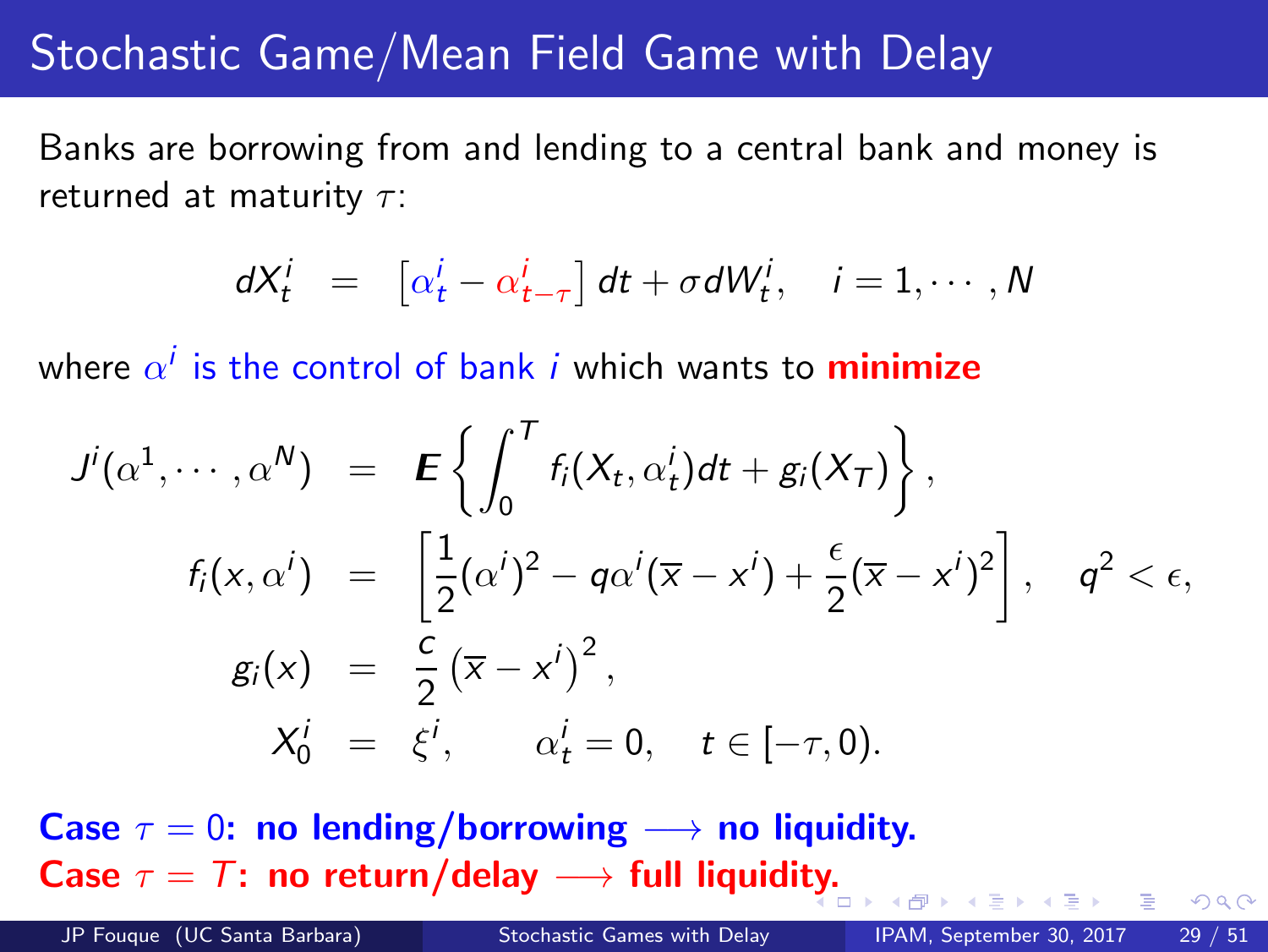#### <span id="page-29-0"></span>Forward-Advanced-Backward SDEs

**Theorem**. The strategy  $\hat{\alpha}$  given by

<span id="page-29-1"></span>
$$
\hat{\alpha}_t^i = q(\overline{X}_t - X_t^i) - Y_t^{i,i} + \boldsymbol{E}^{\mathcal{F}_t}(Y_{t+\tau}^{i,i})
$$
\n(1)

is a **open-loop Nash equilibrium** where  $(X, Y, Z)$  is the unique solution to the following system of **FABSDEs**:

<span id="page-29-2"></span>
$$
X_t^i = \xi^i + \int_0^t \left( \hat{\alpha}_s^i - \hat{\alpha}_{s-\tau}^i \right) ds + \sigma W_t^i, \quad t \in [0, T],
$$
\n
$$
Y_t^{i,j} = c \left( \frac{1}{N} - \delta_{i,j} \right) \left( \overline{X}_T - X_T^i \right) + \int_t^T \left( \frac{1}{N} - \delta_{i,j} \right) \left\{ \left( \epsilon - q^2 \right) \left( \overline{X}_s - X_s^i \right) + q Y_s^{i,j} - q \mathbf{E}^{\mathcal{F}_s} \left( Y_{s+\tau}^{i,j} \right) \right\} ds - \sum_{k=1}^N \int_t^T Z_s^{i,j,k} dW_s^k, \quad t \in [0, T],
$$
\n(3)

<span id="page-29-3"></span> $Y_t^{i,j} = 0, \quad t \in (T, T + \tau], \quad i, j = 1, \cdots, N,$ 

where the processes  $Z_t^{i,j,k},\ k=1,\cdots,N$  are adapted and square integrable, and  $\boldsymbol{E}^{\mathcal{F}_t}$  denotes the conditional expectation with respect to the filtration generated by the Brownian motion[s.](#page-28-0)  $\equiv$  990

JP Fouque (UC Santa Barbara) [Stochastic Games with Delay](#page-0-0) IPAM, September 30, 2017 30 / 51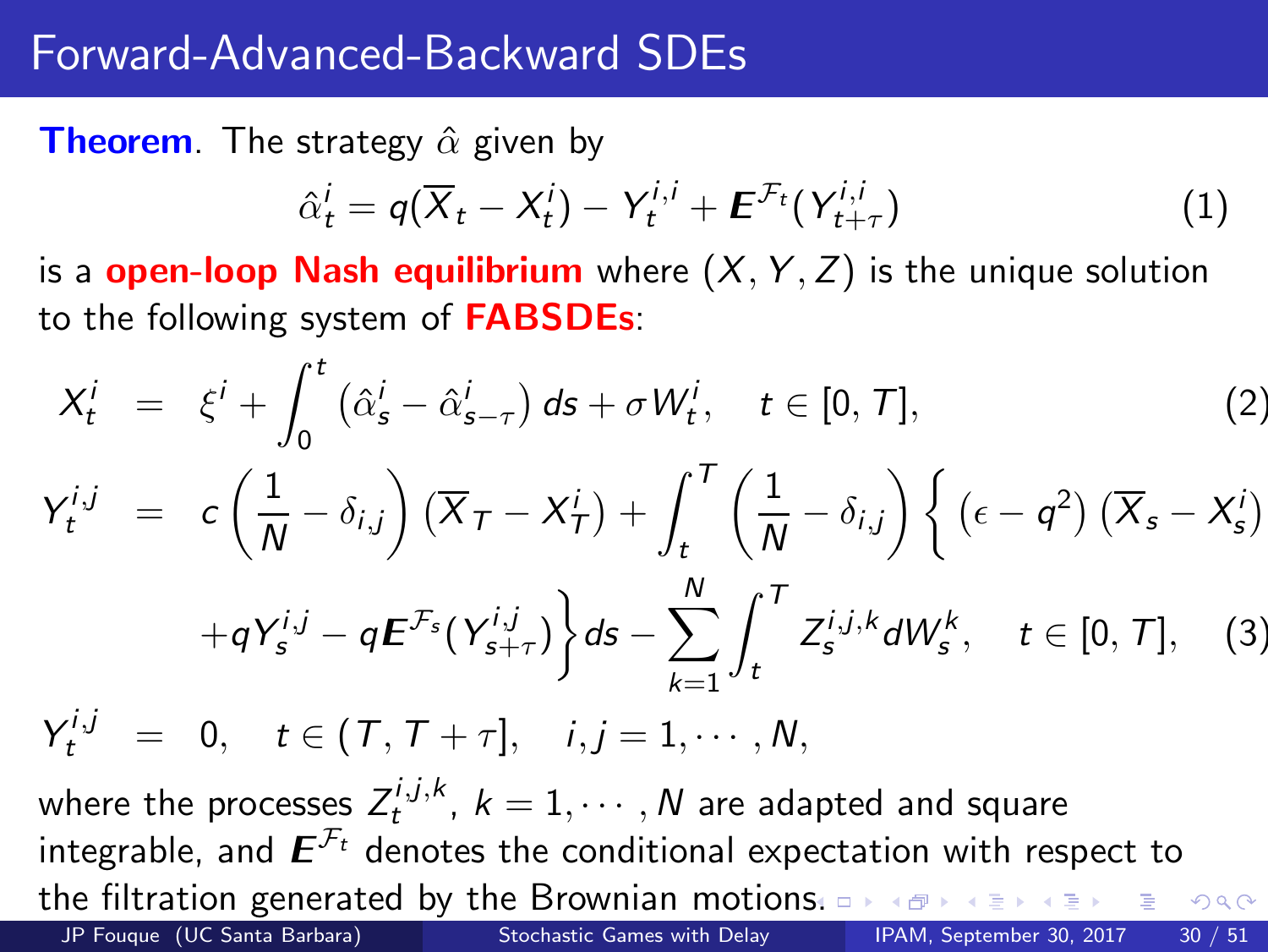<span id="page-30-0"></span>**Proof**. Denote by  $\tilde{\alpha} = (\hat{\alpha}^{-i}, \tilde{\alpha}^{i})$  the strategy obtained from the strategy  $\hat{\alpha}$ by replacing the  $i$ th component by  $\tilde{\alpha}^i$ . Denote by  $\tilde{X},$  the state generated by  $\tilde{\alpha}$  and observe that  $X^j = \tilde{X}^j$  for all  $j \neq i$  since the dynamics of  $X^j$  is only driven by  $\hat{\alpha}^j.$  We have

$$
J^{i}(\hat{\alpha}) - J^{i}(\tilde{\alpha}) = \mathbf{E} \bigg\{ \int_0^T \left( f_i(X_t, \hat{\alpha}_t^i) - f_i(\tilde{X}_t, \tilde{\alpha}_t^i) \right) dt + g_i(X_T) - g_i(\tilde{X}_T) \bigg\}.
$$
\n(4)

Since  $g_i$  is convex in  $\boldsymbol{\mathsf{x}}$ , we obtain that

$$
g_i(x) - g_i(\tilde{x}) \leq \partial_x g_i(x)(x - \tilde{x})
$$
  
=  $\partial_{x^i} g_i(x)(x^i - \tilde{x}^i),$ 

for  $\tilde{x}$  such that  $\tilde{x}^j = x^j$  for  $j \neq i$ . Therefore,

$$
\begin{array}{rcl}\n\mathbf{E}(g_i(X_T)-g_i(\tilde{X}_T)) & \leq & \mathbf{E}(\partial_{x^i}g_i(X_T)(X_T^i-\tilde{X}_T^i)) \\
& = & \mathbf{E}(Y_T^{i,i}(X_T^i-\tilde{X}_T^i)).\n\end{array}
$$

<span id="page-30-1"></span>つひひ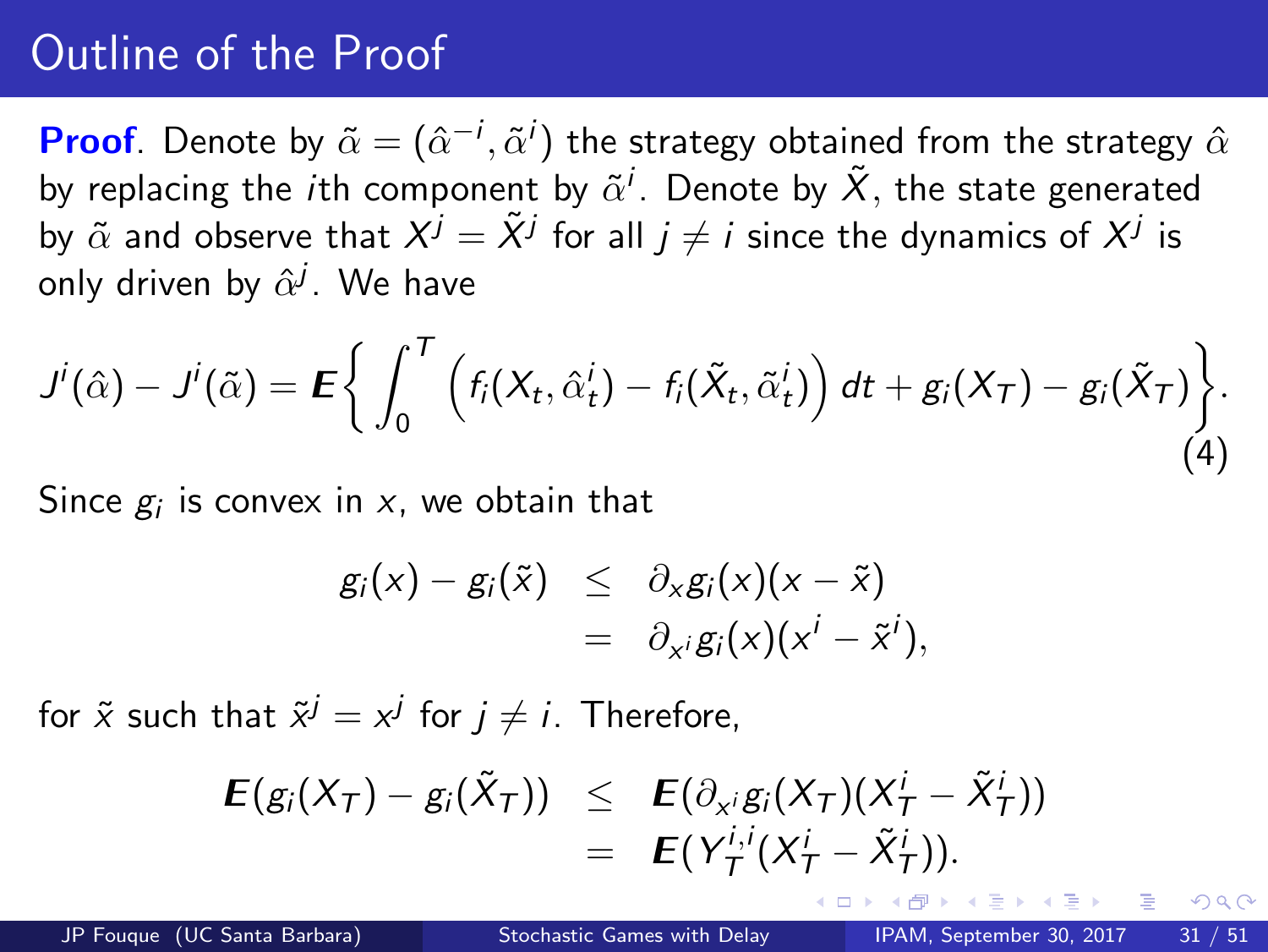<span id="page-31-0"></span>Applying Itô's formula, we have

$$
\mathbf{E}(Y_T^{i,i}(X_T^i - \tilde{X}_T^i))
$$
\n
$$
= \mathbf{E} \int_0^T \left\{ -(X_t^i - \tilde{X}_t^i)(\frac{1}{N} - 1) \left\{ (\epsilon - q^2)(\overline{X}_t - X_t^i) + qY_t^{i,i} - q\mathbf{E}^{\mathcal{F}_t}(Y_{t+\tau}^{i,i}) \right\} \right. \\
\left. + Y_t^{i,i} \left( \hat{\alpha}_t^i - \tilde{\alpha}_t^i - (\hat{\alpha}_{t-\tau}^i - \tilde{\alpha}_{t-\tau}^i) \right) \right\} dt.
$$
\n(5)

Then, we write

<span id="page-31-2"></span><span id="page-31-1"></span>
$$
\mathbf{E} \int_0^T Y_t^{i,j} \left( \hat{\alpha}_{t-\tau}^i - \tilde{\alpha}_{t-\tau}^i \right) dt = \mathbf{E} \int_{-\tau}^{T-\tau} Y_{s+\tau}^{i,j} \left( \hat{\alpha}_s^i - \tilde{\alpha}_s^i \right) ds
$$

$$
= \mathbf{E} \int_0^T Y_{s+\tau}^{i,j} \left( \hat{\alpha}_s^i - \tilde{\alpha}_s^i \right) ds = \mathbf{E} \int_0^T \mathbf{E}^{\mathcal{F}_s} (Y_{s+\tau}^{i,j}) \left( \hat{\alpha}_s^i - \tilde{\alpha}_s^i \right) ds. \tag{6}
$$

since $\hat{\alpha}_t^i = \tilde{\alpha}_t^i = 0$  f[or](#page-30-0)  $t \in [-\tau, 0)$  $t \in [-\tau, 0)$  $t \in [-\tau, 0)$  and  $Y_t^{i,i} = 0$  for  $t \in [\mathcal{T}, \mathcal{T} + \tau].$  $t \in [\mathcal{T}, \mathcal{T} + \tau].$  $t \in [\mathcal{T}, \mathcal{T} + \tau].$  $t \in [\mathcal{T}, \mathcal{T} + \tau].$  $t \in [\mathcal{T}, \mathcal{T} + \tau].$  $t \in [\mathcal{T}, \mathcal{T} + \tau].$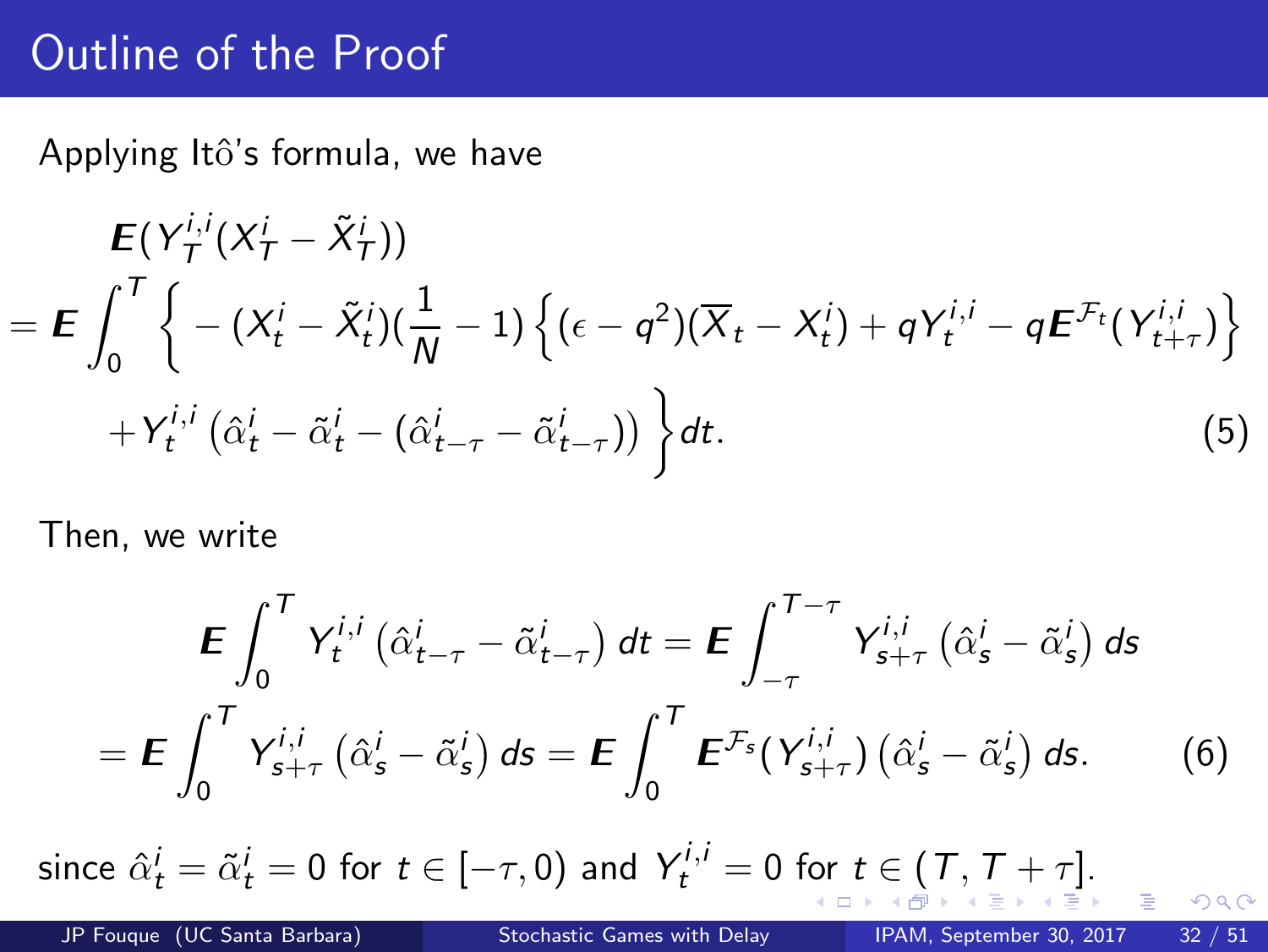<span id="page-32-0"></span>Plugging [\(6\)](#page-31-1) into [\(5\)](#page-31-2), we obtain

$$
\mathbf{E}(Y_T^{i,i}(X_T^i - \tilde{X}_T^i))
$$
\n
$$
= \mathbf{E} \int_0^T \left\{ -(X_t^i - \tilde{X}_t^i)(\frac{1}{N} - 1) \left\{ (\epsilon - q^2)(\overline{X}_t - X_t^i) + qY_t^{i,i} - q\mathbf{E}^{\mathcal{F}_t}(Y_{t+\tau}^{i,i}) \right\} + \left(Y_t^{i,i} - \mathbf{E}^{\mathcal{F}_t}(Y_{t+\tau}^{i,i})\right) (\hat{\alpha}_t^i - \tilde{\alpha}_t^i)) \right\} dt.
$$
\n(7)

Using [\(4\)](#page-30-1) and convexity of  $f_i$  in x and  $\alpha^i$ , and  $X_t^j = \tilde{X}_t^j$  for  $j \neq i$ , we deduce

$$
J^i(\hat{\alpha}) - J^i(\tilde{\alpha})
$$
  
\n
$$
\leq \mathbf{E} \int_0^T (\partial_{x^i} f_i(X_t, \hat{\alpha}_t^i))(X_t^i - \tilde{X}_t^i) + \partial_{\alpha^i} f^i(X_t, \hat{\alpha}_t^i)(\hat{\alpha}_t^i - \tilde{\alpha}_t^i)dt
$$
  
\n
$$
+ \mathbf{E}(Y_T^{i,i}(X_T^i - \tilde{X}_T^i))
$$

<span id="page-32-1"></span>4 0 8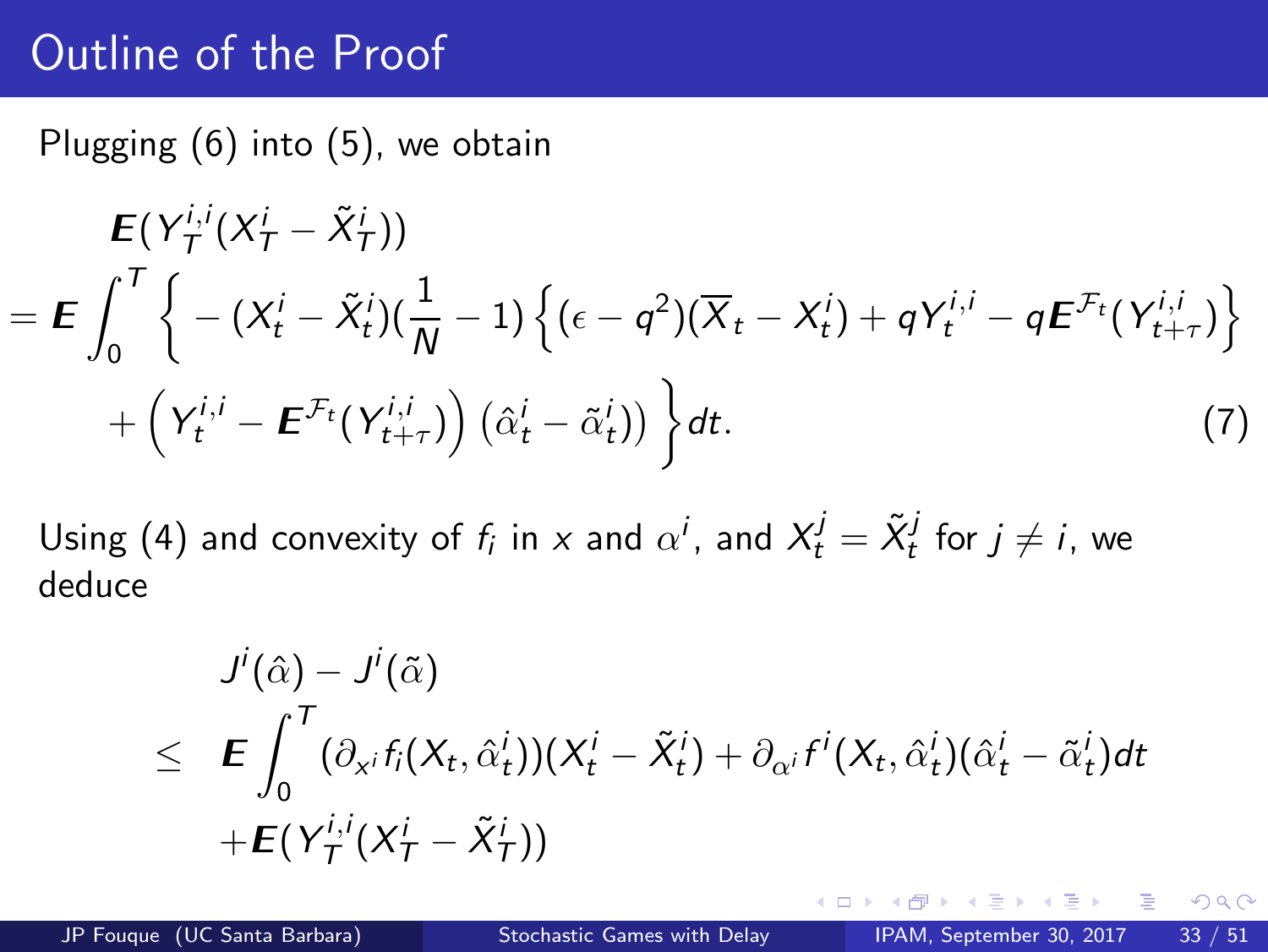Using [\(7\)](#page-32-1) we get

$$
= \mathbf{E} \int_0^T \left\{ \left( \frac{1}{N} - 1 \right) \left( -q \hat{\alpha}_t^i + \epsilon (\overline{X}_t - X_t^i) \right) \left( X_t^i - \tilde{X}_t^i \right) \right.+ \left( -q (\overline{X}_t - X_t^i) + \hat{\alpha}_t^i \right) \left( \hat{\alpha}_t^i - \tilde{\alpha}_t^i \right) \right\} dt+ \mathbf{E} \int_0^T \left\{ - \left( X_t^i - \tilde{X}_t^i \right) \left( \frac{1}{N} - 1 \right) \left\{ \left( \epsilon - q^2 \right) \left( \overline{X}_t - X_t^i \right) + q Y_t^{i,i} - q \mathbf{E}^{\mathcal{F}_t} \left( Y_{t+\tau}^{i,i} \right) \right\} \right.+ \left( Y_t^{i,i} - \mathbf{E}^{\mathcal{F}_t} \left( Y_{t+\tau}^{i,i} \right) \right) \left( \hat{\alpha}_t^i - \tilde{\alpha}_t^i \right) \right\} dt= \mathbf{E} \int_0^T \left[ q \left( \frac{1}{N} - 1 \right) \left( X_t^i - \tilde{X}_t^i \right) + \left( \hat{\alpha}_t^i - \tilde{\alpha}_t^i \right) \right] \times \left[ -\hat{\alpha}_t^i + q (\overline{X}_t - X_t^i) - Y_t^{i,i} + \mathbf{E}^{\mathcal{F}_t} \left( Y_{t+\tau}^{i,i} \right) \right] dt= 0,
$$

where in the last step we used the form of  $\hat{\alpha}^i_t$  given [by](#page-32-0)  $(1).$  $(1).$  $(1).$ 

 $298$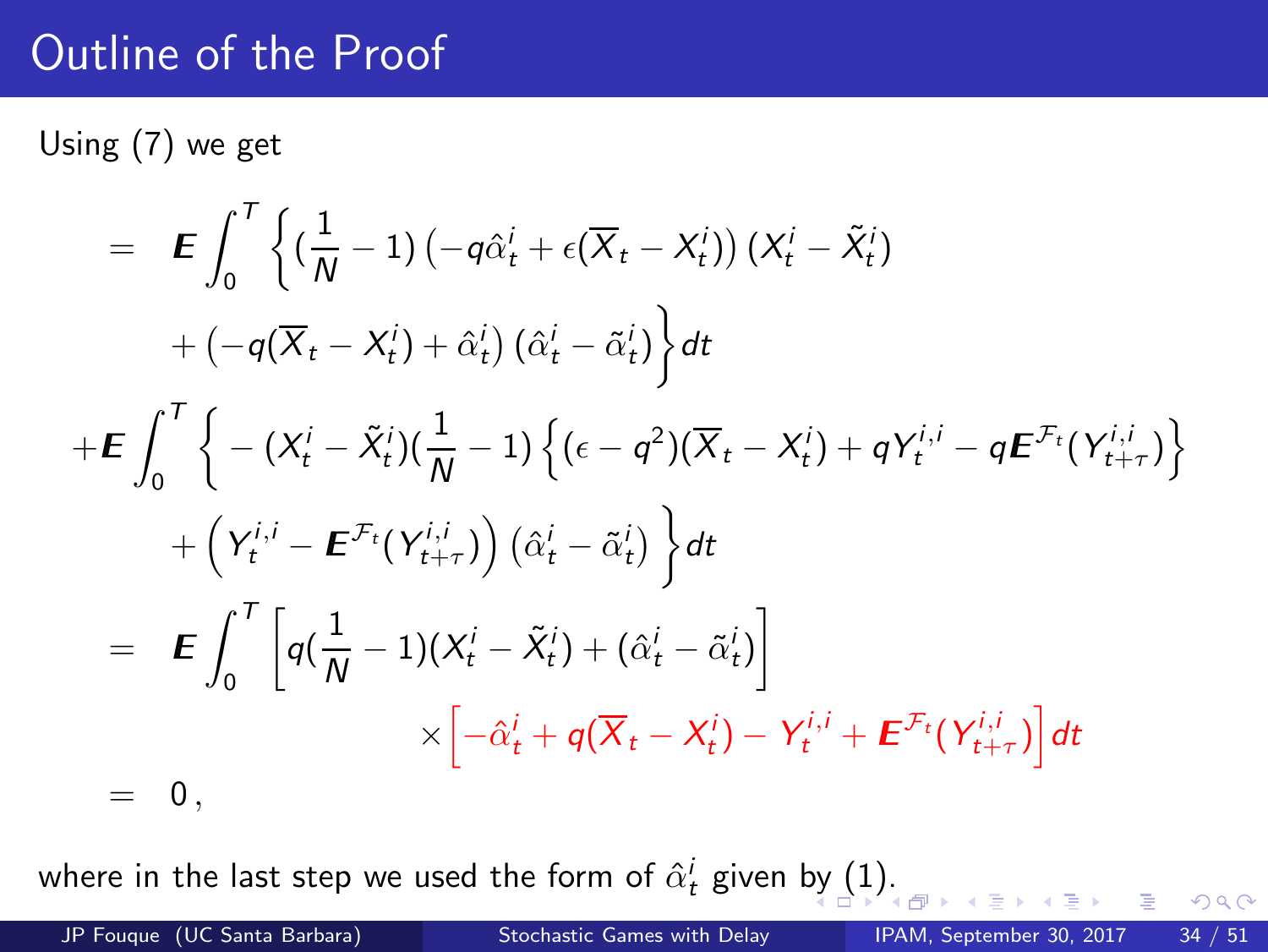<span id="page-34-0"></span>Therefore, the strategy  $\hat{\alpha}$  is a **Nash equilibrium for the open-loop** game with delay provided that the FABSDE system [\(2\)](#page-29-2)-[\(3\)](#page-29-3) admits a solution.

This is shown by a **continuation argument** introduced by Shige Peng in the context of stochastic control problems. This is quite technical and we refer to the Appendix in the paper.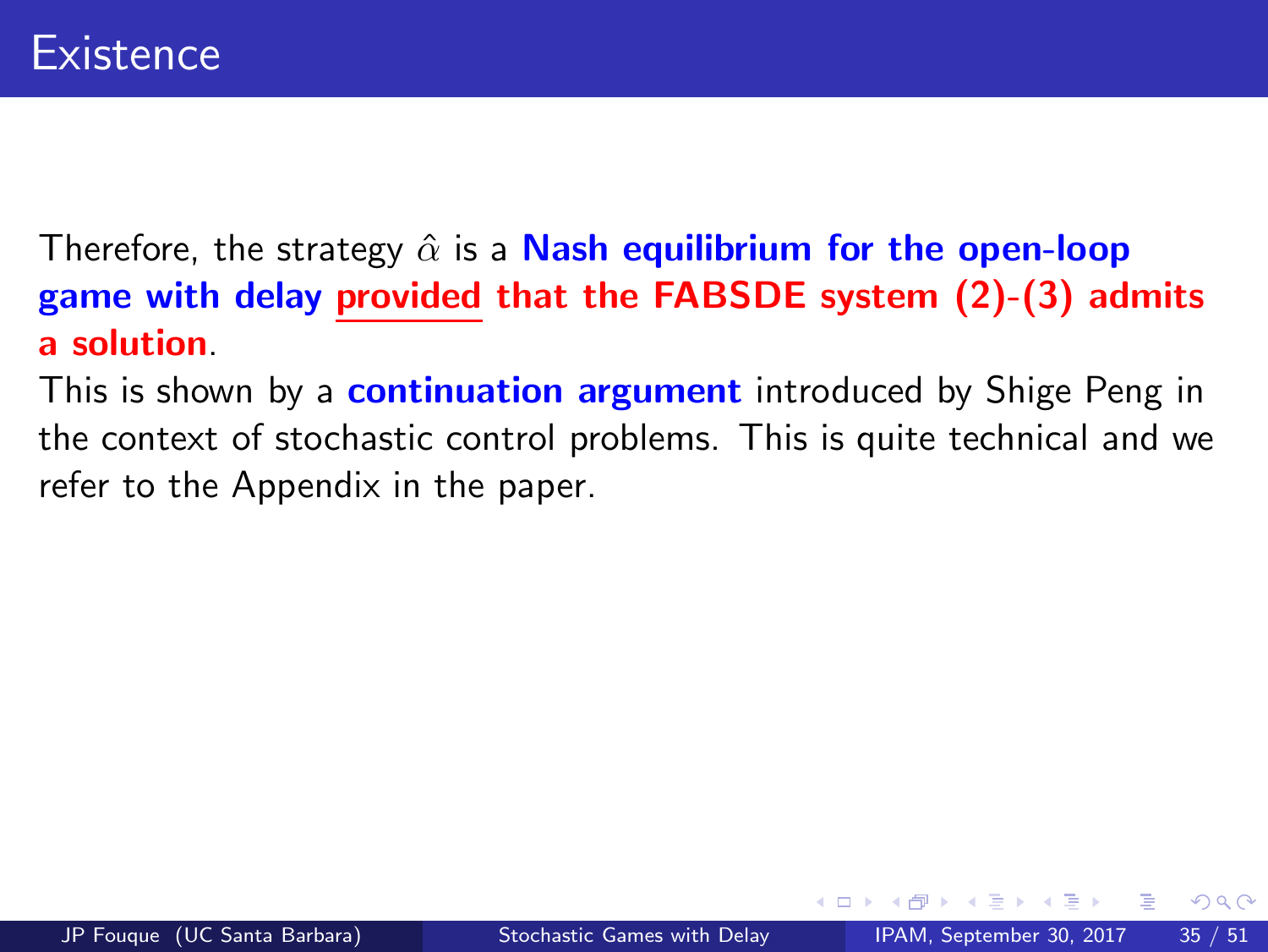<span id="page-35-0"></span>Therefore, the strategy  $\hat{\alpha}$  is a **Nash equilibrium for the open-loop** game with delay provided that the FABSDE system [\(2\)](#page-29-2)-[\(3\)](#page-29-3) admits a solution.

This is shown by a **continuation argument** introduced by Shige Peng in the context of stochastic control problems. This is quite technical and we refer to the Appendix in the paper.

In general, there is **no uniqueness** of Nash equilibrium for the open-loop game with delay.

We observe that in contrast with the case without delay, there is **no** simple explicit formula for the optimal strategy  $\hat{\alpha}$  given by [\(1\)](#page-29-1).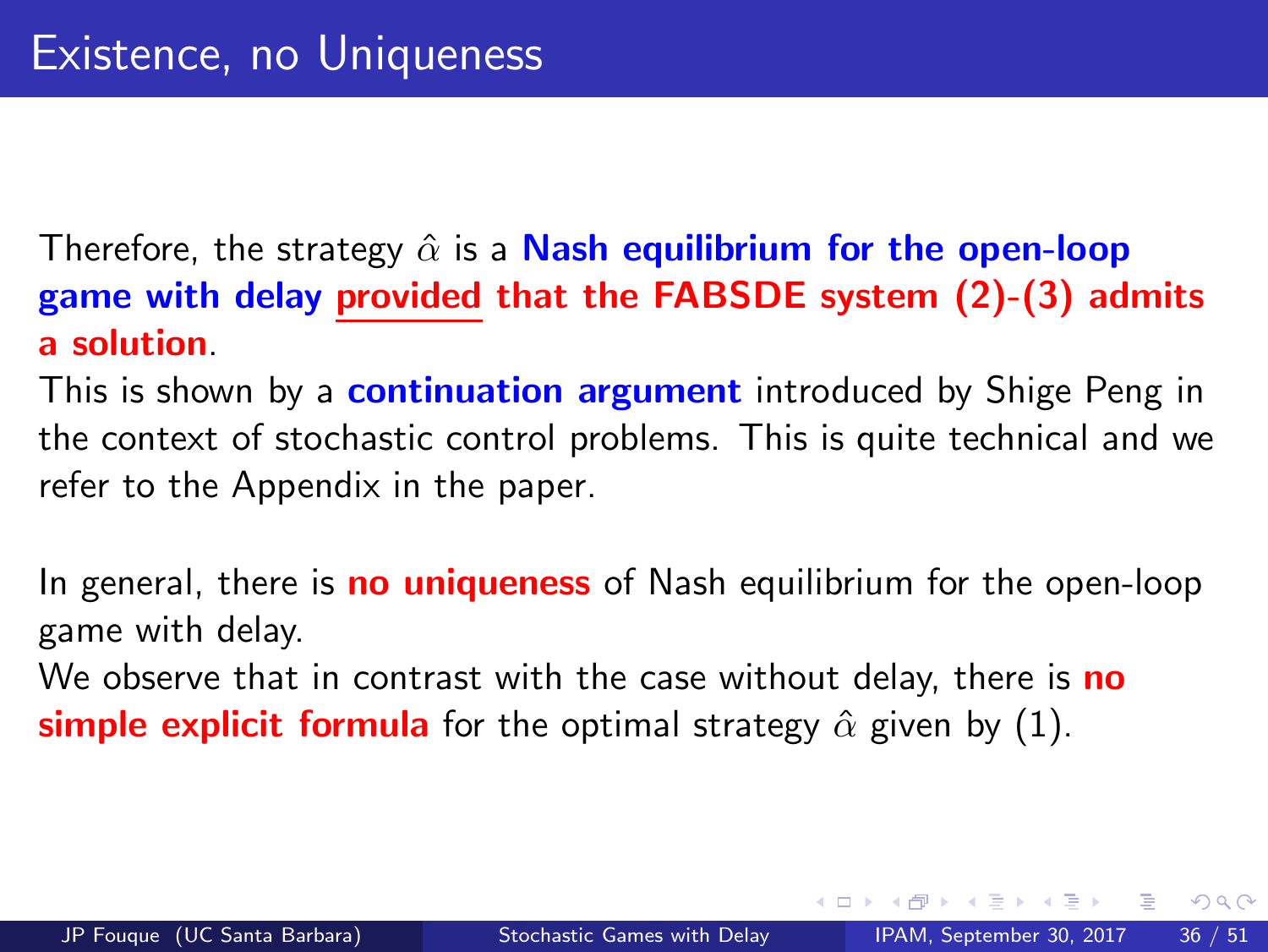## <span id="page-36-0"></span>Clearing House Property

Summing over 
$$
i = 1, \dots, N
$$
 the equations for  $Y^{i,i}$  and denoting  
\n
$$
\overline{Y}_t = \frac{1}{N} \sum_{i=1}^N Y_t^{i,i}, \overline{Z}_t^k = \frac{1}{N} \sum_{i=1}^N Z_t^{i,i,k},
$$
 gives  
\n
$$
d\overline{Y}_t = -\left(\frac{1}{N} - 1\right) q \left(\overline{Y}_t - \boldsymbol{E}^{\mathcal{F}_t}(\overline{Y}_{t+\tau})\right) dt + \sum_{k=1}^N \overline{Z}_t^k dW_t^k, \quad t \in [0, T],
$$
\n
$$
\overline{Y}_t = 0, \quad t \in [T, T + \tau],
$$

which admits the unique solution

$$
\overline{Y}_t = 0, \quad t \in [0, T + \tau], \quad \text{with} \quad \overline{Z}_t^k = 0, \ k = 1, \cdots, N, \ t \in [0, T].
$$

Summing over  $i=1,\cdots,N$  the equations for  $\hat{\alpha}^i_t$  gives

$$
\sum_{i=1}^N \hat{\alpha}_t^i = \sum_{i=1}^N \left[ q(\overline{X}_t - X_t^i) - Y_t^{i,i} + \boldsymbol{E}^{\mathcal{F}_t} (Y_{t+\tau}^{i,i}) \right] = 0.
$$

Note that  $\overline{X}_t = \overline{\xi} + \frac{\sigma}{\Lambda}$  $\frac{\sigma}{N}\sum_{i=1}^N W^i_t$  as in the case [wit](#page-35-0)[h](#page-37-0) [n](#page-35-0)[o](#page-36-0) [de](#page-37-0)[la](#page-0-0)[y.](#page-50-0)

JP Fouque (UC Santa Barbara) [Stochastic Games with Delay](#page-0-0) IPAM, September 30, 2017 37 / 51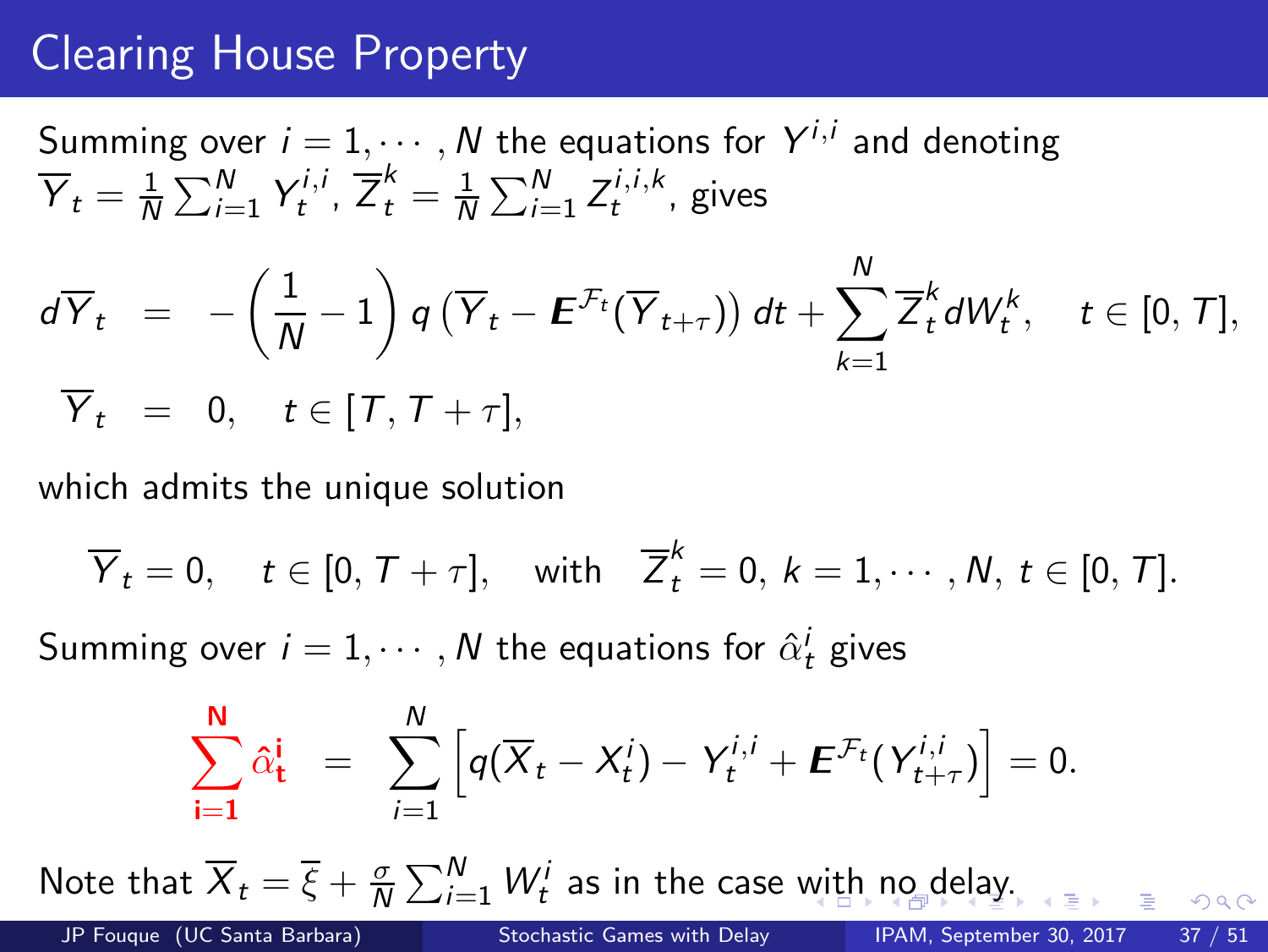<span id="page-37-0"></span>Following Gozzi and Marinelli (2004). Let  $H^N$  be the Hilbert space defined by  $\boldsymbol{H}^{\boldsymbol{N}}=\boldsymbol{R}^{\boldsymbol{N}}\times\boldsymbol{L}^2([-\tau,0];\boldsymbol{R}^{\boldsymbol{N}}),$  with the inner product  $\langle z,\tilde{z}\rangle=z_0\tilde{z}_0+\int_{-\tau}^0 z_1(\xi)\tilde{z}_1(\xi)\,d\xi,$  where  $z,\tilde{z}\in H^N$ , and  $z_0$  and  $z_1(.)$ correspond respectively to the  $\bm{\mathit{R}}^{\bm{\mathit{N}}}$ -valued and  $\bm{\mathit{L}}^2([-\tau,0];\bm{\mathit{R}}^{\bm{\mathit{N}}})$ -valued components (the states and the past of the strategies in our case). In order to use the **dynamic programming principle** for stochastic game in search of a **closed-loop Nash equilibrium**, at time  $t \in [0, T]$ , given the initial state  $Z_t=z$  , bank  $i$  chooses the control  $\alpha^i$  to minimise its objective function  $J^i(t,z,\alpha).$ 

$$
J^{i}(t,z,\alpha) = \mathbf{E}\bigg\{\int_{t}^{T}f_{i}(Z_{0,s},\alpha_{s}^{i})dt + g_{i}(Z_{0,T})\mid Z_{t}=z\bigg\},\,
$$

See also Stochastic Control and Differential Games with Path-Dependent Controls by Yuri Saporito (2017) for a FITO (PPDE) approach.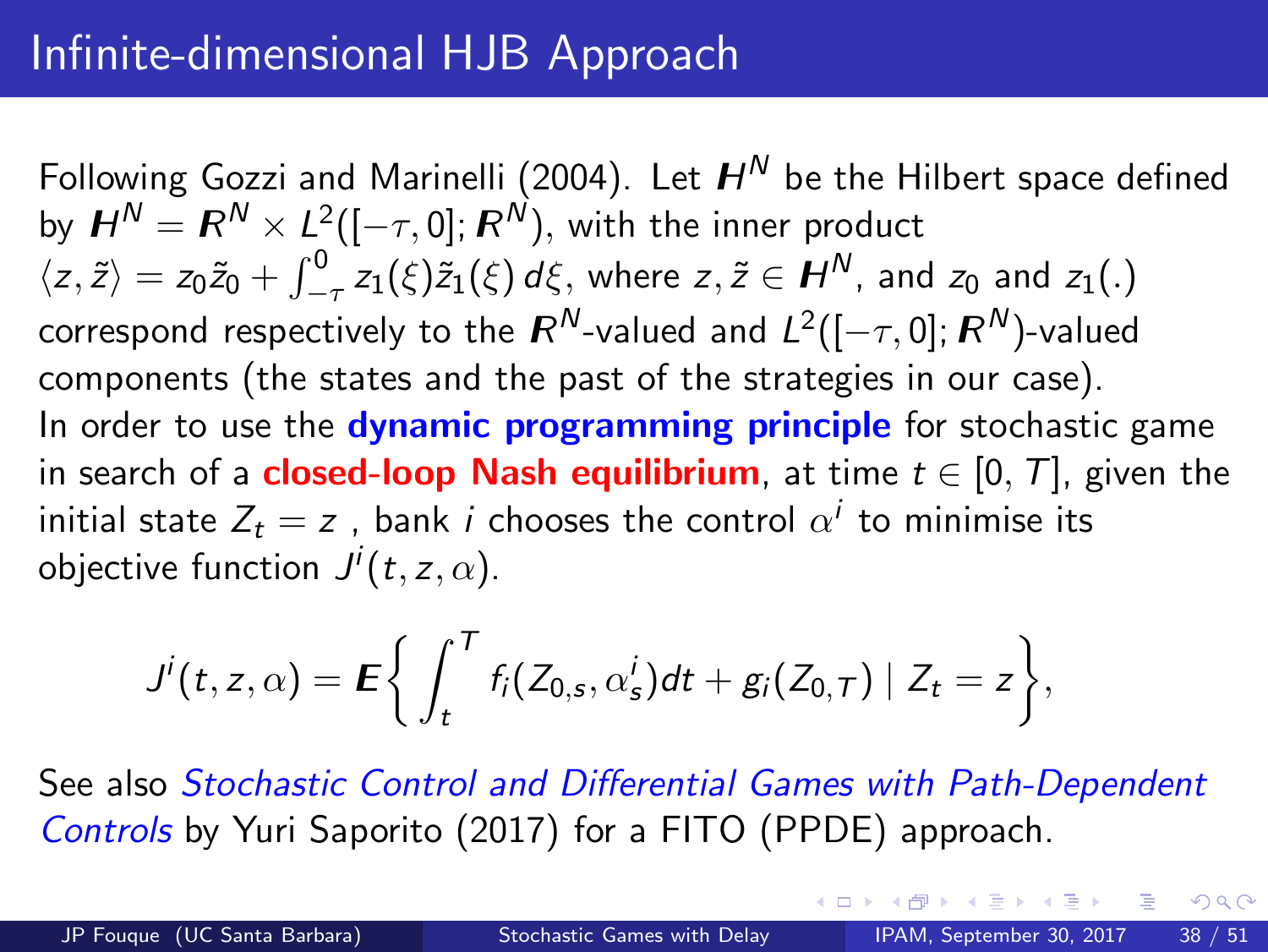## <span id="page-38-0"></span>Coupled HJB Equations

Bank *i*'s value function  $V^i(t,z)$  is

$$
V^{i}(t,z)=\inf_{\alpha}J^{i}(t,z,\alpha).
$$

The set of **value functions**  $V^{i}(t, z)$ ,  $i = 1, \dots, N$  is the unique solution (in a suitable sense) of the following system of **coupled HJB equations**:

$$
\partial_t V^i + \frac{1}{2} \text{Tr}(Q \partial_{zz} V^i) + \langle Az, \partial_z V^i \rangle + H_0^i(\partial_z V^i) = 0,
$$
\n
$$
V^i(T) = g_i,
$$
\n
$$
Q = G * G, \quad G : z_0 \to (\sigma z_0, 0),
$$
\n
$$
A : (z_0, z_1(\gamma)) \to (z_1(0), -\frac{dz_1(\gamma)}{d\gamma}) \quad a.e., \quad \gamma \in [-\tau, 0],
$$
\n
$$
H_0^i(p^i) = \inf_{\alpha} [\langle B\alpha, p^i \rangle + f_i(z_0, \alpha^i)], \quad p^i \in H^N,
$$
\n
$$
B : u \to (u, -\delta_{-\tau}(\gamma)u), \quad \gamma \in [-\tau, 0].
$$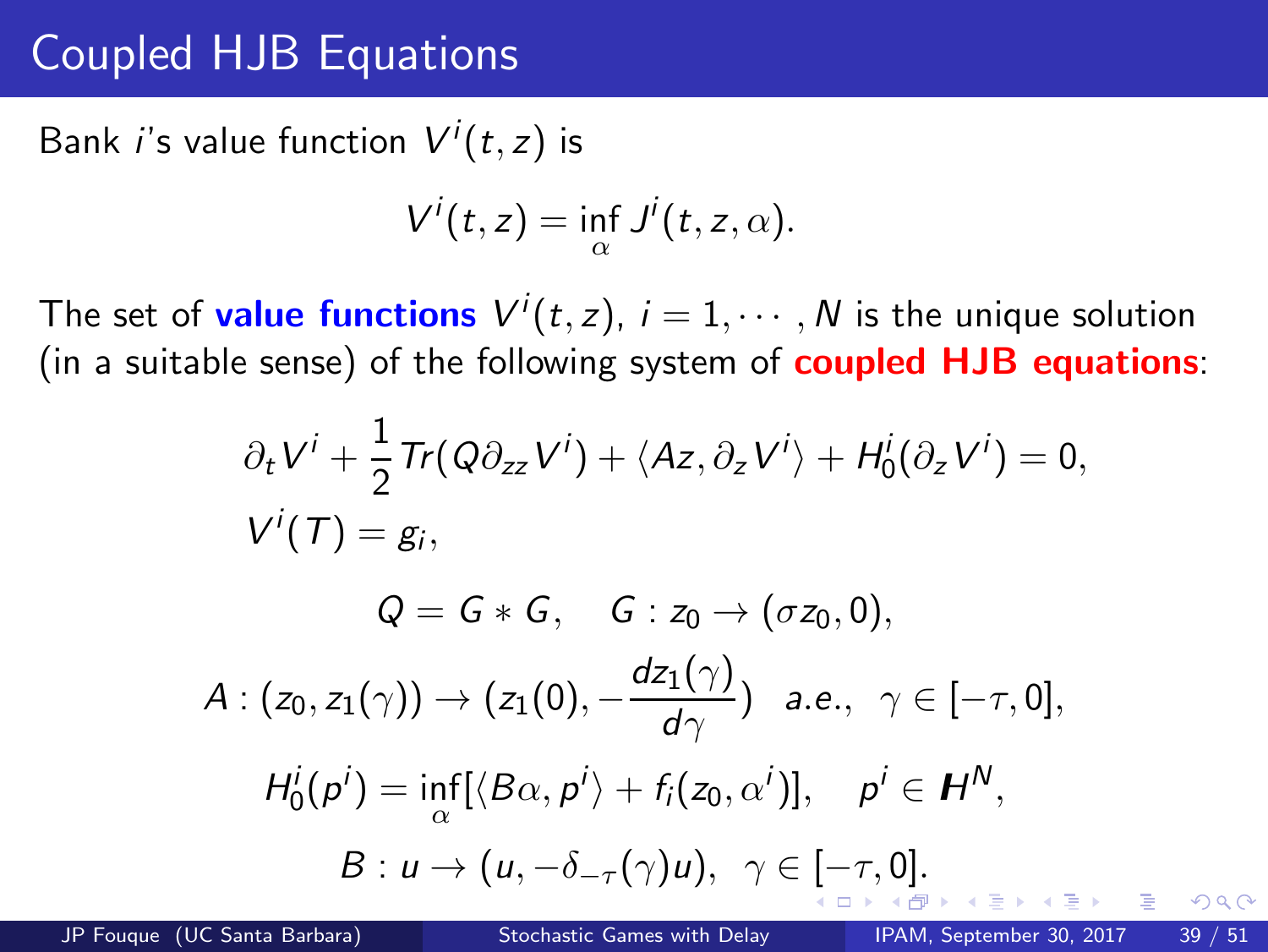#### <span id="page-39-0"></span>Ansatz

By convexity of  $f_i(z_0,\alpha^i)$  with respect to  $(z_0,\alpha^i)$ ,  $\hat{\alpha}^i = -\langle B, p^{i,j}\rangle - q(z_0^i - \bar{z}_0), \quad \text{and}$  $H_0^i(p^i)$  =  $\langle B\hat{\alpha}, p^i \rangle + f_i(z_0, \hat{\alpha}^i),$  $=$   $\sum$ N  $_{k=1}$  $\langle B, p^{i,k} \rangle \left( -\langle B, p^{k,k} \rangle - q(z_0^k - \bar{z}_0) \right)$  $+\frac{1}{2}$  $\frac{1}{2}\langle B, p^{i,j}\rangle^2 + \frac{1}{2}$  $\frac{1}{2}(\epsilon - q^2)(\bar{z}_0 - z_0^i)^2.$ 

We then make the **ansatz** 

$$
V^{i}(t,z) = E_{0}(t)(\bar{z}_{0} - z_{0}^{i})^{2} - 2(\bar{z}_{0} - z_{0}^{i}) \int_{-\tau}^{0} E_{1}(t, -\tau - \theta)(\bar{z}_{1,\theta} - z_{1,\theta}^{i}) d\theta
$$

$$
+\int\limits_{-\tau}^0\int\limits_{-\tau}^0E_2(t,-\tau-\theta,-\tau-\gamma)(\bar{z}_{1,\theta}-z^i_{1,\theta})(\bar{z}_{1,\gamma}-z^i_{1,\gamma})d\theta d\gamma+E_3(t).
$$

JP Fouque (UC Santa Barbara) [Stochastic Games with Delay](#page-0-0) IPAM, September 30, 2017 40 / 51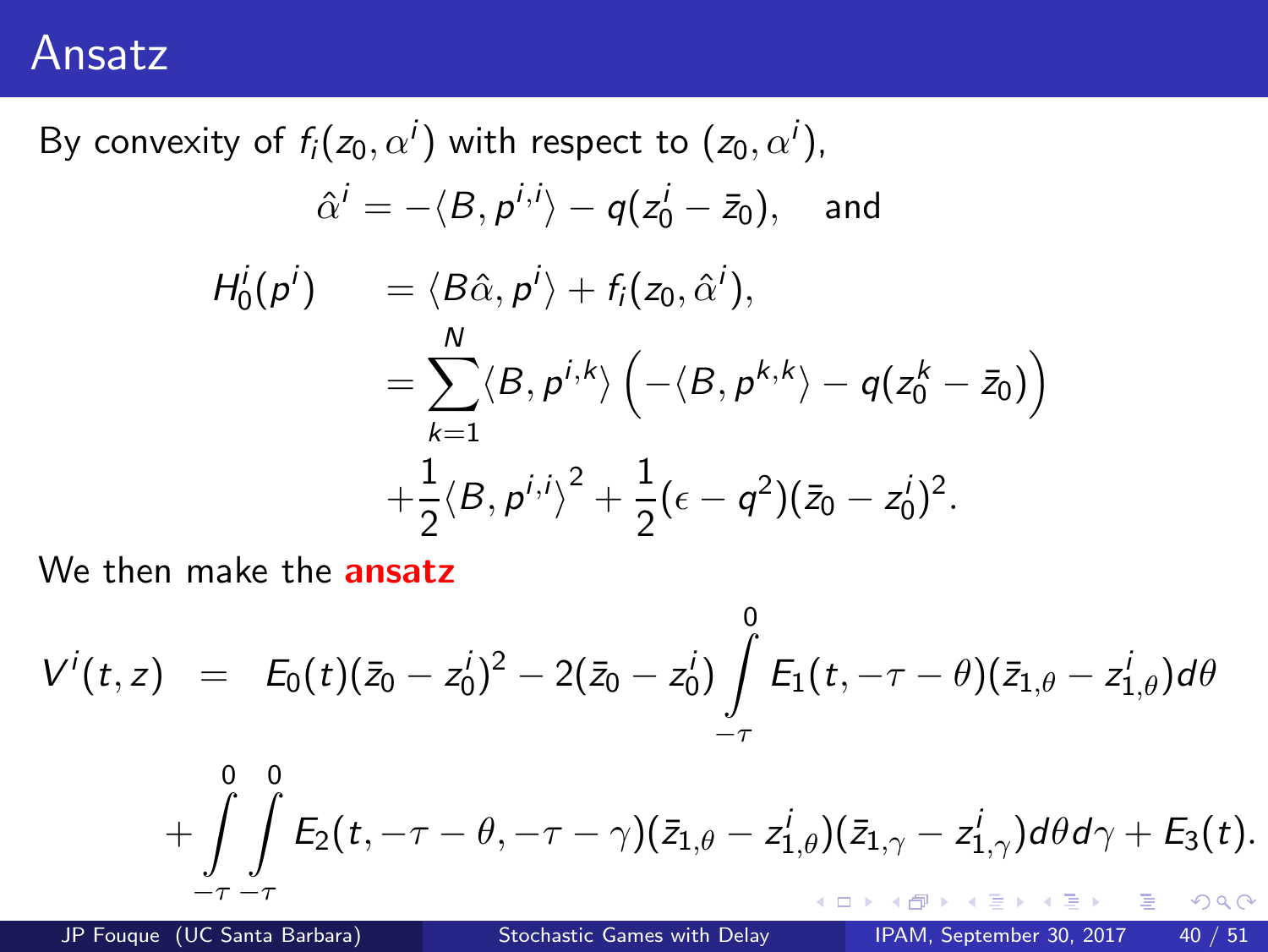#### Partial Derivatives

$$
\partial_t V^i \;\; = \;\; \frac{dE_0(t)}{dt} (\bar{z}_0 - z_0^i)^2 - 2(\bar{z}_0 - z_0^i) \int\limits_{-\tau}^0 \frac{\partial E_1(t, -\tau - \theta)}{\partial t} (\bar{z}_{1, \theta} - z_{1, \theta}^i) d\theta
$$

$$
+\int\limits_{-\tau}^{0}\int\limits_{-\tau}^{0}\frac{\partial E_2(t,-\tau-\theta,-\tau-\gamma)}{\partial t}(\bar{z}_{1,\theta}-z^{i}_{1,\theta})(\bar{z}_{1,\gamma}-z^{i}_{1,\gamma})d\theta d\gamma+\frac{dE_3(t)}{dt},
$$

$$
\partial_{z^j} V^i =
$$
\n
$$
2E_0(t)(\bar{z}_0 - z_0^i) - 2 \int\limits_{-\tau}^0 E_1(t, -\tau - \theta)(\bar{z}_{1,\theta} - z_{1,\theta}^i) d\theta
$$
\n
$$
-2(\bar{z}_0 - z_0^i) E_1(t, \theta) + 2 \int\limits_{-\tau}^0 E_2(t, -\tau - \theta, -\tau - \gamma)(\bar{z}_{1,\gamma} - z_{1,\gamma}^i) d\gamma \Bigg] \left(\frac{1}{N} - \delta_{i,j}\right),
$$

$$
\partial_{z^jz^k}V^i=\begin{bmatrix} 2E_0(t) & -2E_1(t,-\tau-\theta) \\ -2E_1(t,-\tau-\theta) & 2E_2(t,-\tau-\theta,-\tau-\gamma) \end{bmatrix} \left(\frac{1}{N}-\delta_{i,j}\right)\left(\frac{1}{N}-\delta_{i,k}\right),
$$

and plug in the HJB equation.

JP Fouque (UC Santa Barbara) [Stochastic Games with Delay](#page-0-0) IPAM, September 30, 2017 41 / 51

化重新 化重新

**← ロ ▶ → イ 冊** 

 $298$ 

重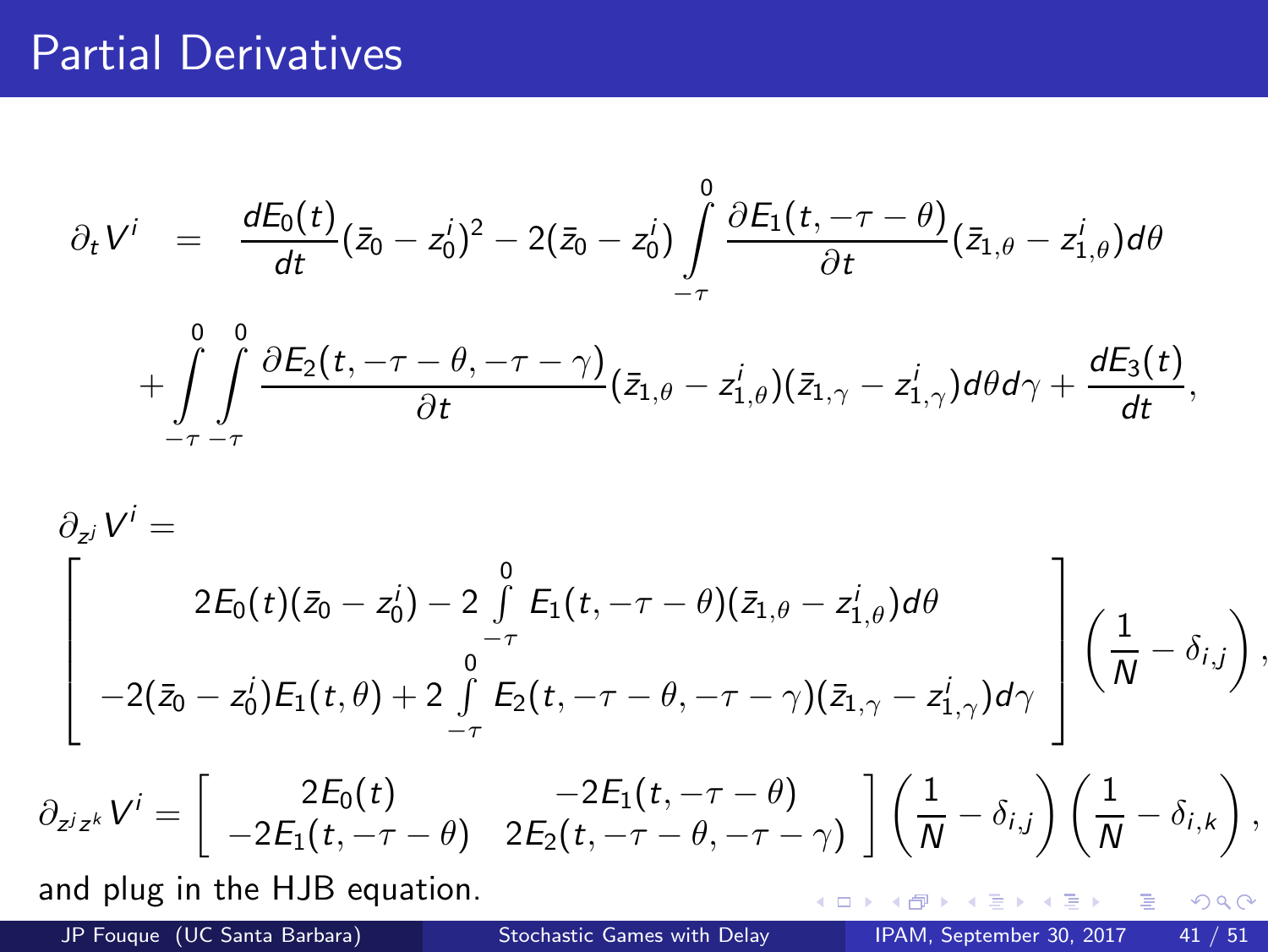# PDEs for the coefficients  $E_i$ ,  $i = 0, 1, 2, 3, 4$

The equation corresponding to the **constant terms** is

$$
\frac{dE_3(t)}{dt}+(1-\frac{1}{N})\sigma^2E_0(t)=0,
$$

The equation corresponding to the  $(\bar{z}_0 - z_0^i)^2$  terms is

$$
\frac{dE_0(t)}{dt}+\frac{\epsilon}{2}=2(1-\frac{1}{N^2})(E_1(t,0)+E_0(t))^2+2q(E_1(t,0)+E_0(t))+\frac{q^2}{2}.
$$

The equation corresponding to the  $(\bar{z}_0 - z_0^i)(\bar{z}_1 - z_1^i)$  terms is

$$
\frac{\partial E_1(t,\theta)}{\partial t} - \frac{\partial E_1(t,\theta)}{\partial \theta} = \left[2(1-\frac{1}{N^2})\left(E_1(t,0) + E_0(t)\right) + q\right]\left(E_2(t,\theta,0) + E_1(t,\theta)\right).
$$

The equation corresponding to the  $(\bar{z}_1 - z_1^i)(\bar{z}_1 - z_1^i)$  terms is

$$
\frac{\frac{\partial E_2(t,\theta,\gamma)}{\partial t}-\frac{\partial E_2(t,\theta,\gamma)}{\partial \theta}-\frac{\partial E_2(t,\theta,\gamma)}{\partial \gamma}}{2(1-\frac{1}{N^2})\left(E_2(t,\theta,0)+E_1(t,\theta)\right)\left(E_2(t,\gamma,0)+E_1(t,\gamma)\right).
$$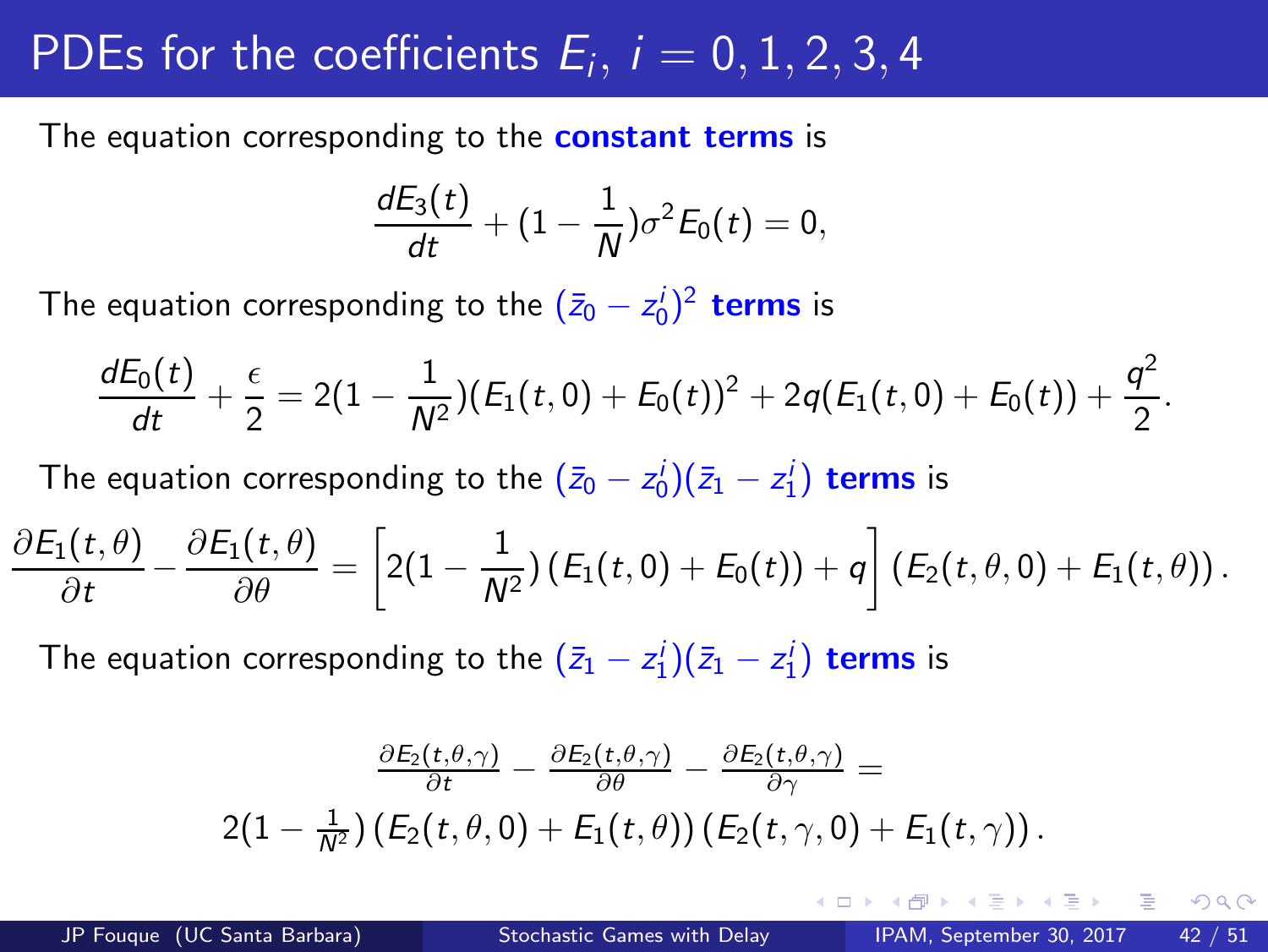$$
E_0(T) = \frac{c}{2},
$$
  
\n
$$
E_1(T, \theta) = 0,
$$
  
\n
$$
E_2(T, \theta, \gamma) = 0,
$$
  
\n
$$
E_2(t, \theta, \gamma) = E_2(t, \gamma, \theta),
$$
  
\n
$$
E_1(t, -\tau) = -E_0(t), \quad \forall t \in [0, T),
$$
  
\n
$$
E_2(t, \theta, -\tau) = -E_1(t, \theta), \quad \forall t \in [0, T),
$$
  
\n
$$
E_3(T) = 0.
$$

#### We have existence and uniqueness for this system of PDEs

4 0 8

 $2Q$ 

э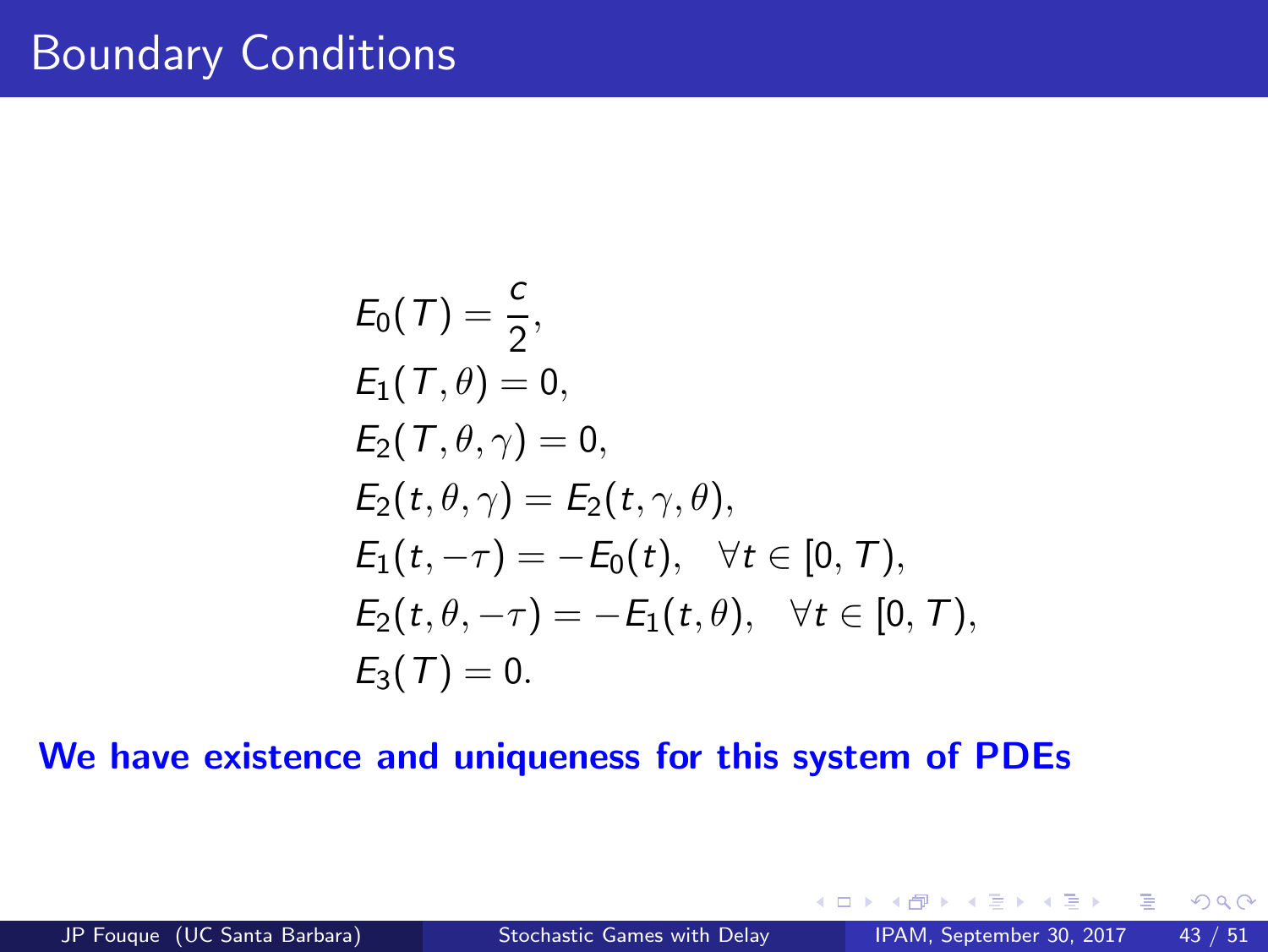### Optimal Strategies

$$
\begin{array}{lll} \hat{\alpha}^i_t & = -\langle B, \partial_{z^i} V^i \rangle - q(z^i_0 - \bar{z}_0), \\ & = 2\left(1 - \frac{1}{N}\right) \left[ \left(E_1(t,0) + E_0(t) + \frac{q}{2\left(1 - \frac{1}{N}\right)}\right) \left(\bar{z}_0 - z^i_0\right) \right. \\ & & \left. - \int_{-\tau}^0 \left(E_2(t, -\tau - \theta, 0) + E_1(t, -\tau - \theta)\right) \left(\bar{z}_{1,\theta} - z^i_{1,\theta}\right) d\theta \right]. \end{array}
$$

In terms of the original system of coupled diffusions, the **closed-loop** Nash equilibrium corresponds to

$$
\hat{\alpha}_t^i = \left[2\left(1-\frac{1}{N}\right)\left(E_1(t,0)+E_0(t)\right)+q\right](\bar{X}_t-X_t^i) \n+2\int_{t-\tau}^t \left[E_2(t,\theta-t,0)+E_1(t,\theta-t)\right](\bar{\hat{\alpha}}_{\theta}-\hat{\alpha}_{\theta}^i)d\theta, \quad i=1,\cdots,N.
$$

Clearing house property:  $\sum_{i=1}^{N} \hat{\alpha}_t^i = 0$ .

JP Fouque (UC Santa Barbara) [Stochastic Games with Delay](#page-0-0) IPAM, September 30, 2017 44 / 51

 $QQ$ 

4 D F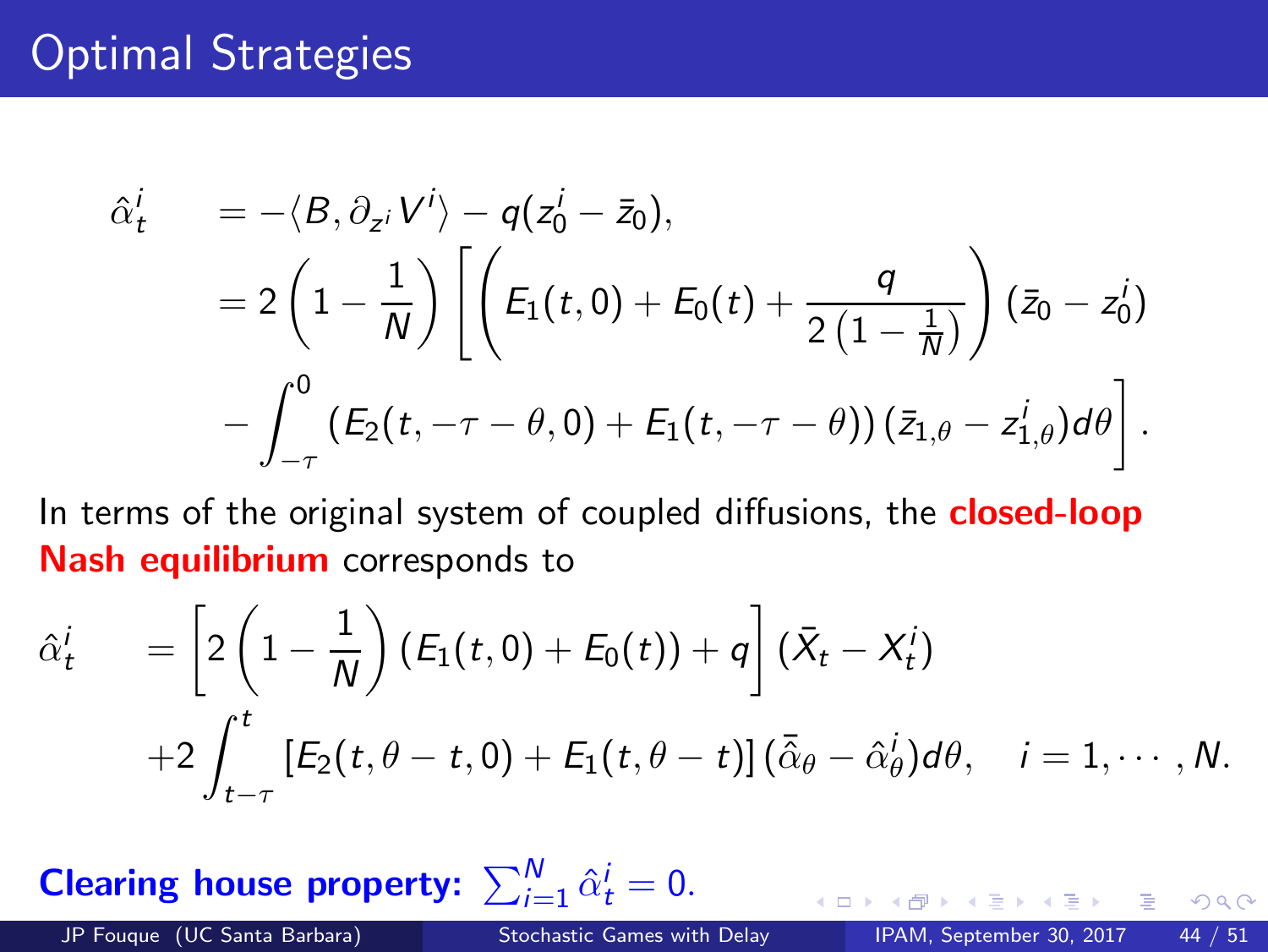At time  $t\in [0,\,T]$ , given  $X_t=x$  and  $\alpha_{[t)}=(\alpha_\theta)_{\theta\in [t-\tau,t)},$  bank  $i$  chooses the strategy  $\alpha^i$  to minimise its objective function

$$
J^{i}(t,x,\alpha,\alpha^{i}) = \mathbf{E}\left\{\int_{t}^{T} f_{i}(X_{s},\alpha^{i}_{s})ds + g_{i}(X_{T}) \mid X_{t} = x, \alpha_{[t]} = \alpha\right\}.
$$

Bank  $i$ 's value function  $V^i(t,\mathsf{x},\mathsf{\alpha})$  is

$$
V^{i}(t,x,\alpha)=\inf_{\alpha^{i}}J^{i}(t,x,\alpha,\alpha^{i}).
$$

Guessing that the value function should be quadratic in the state and in the past of the control, we make the following **ansatz** for the value function:

 $QQQ$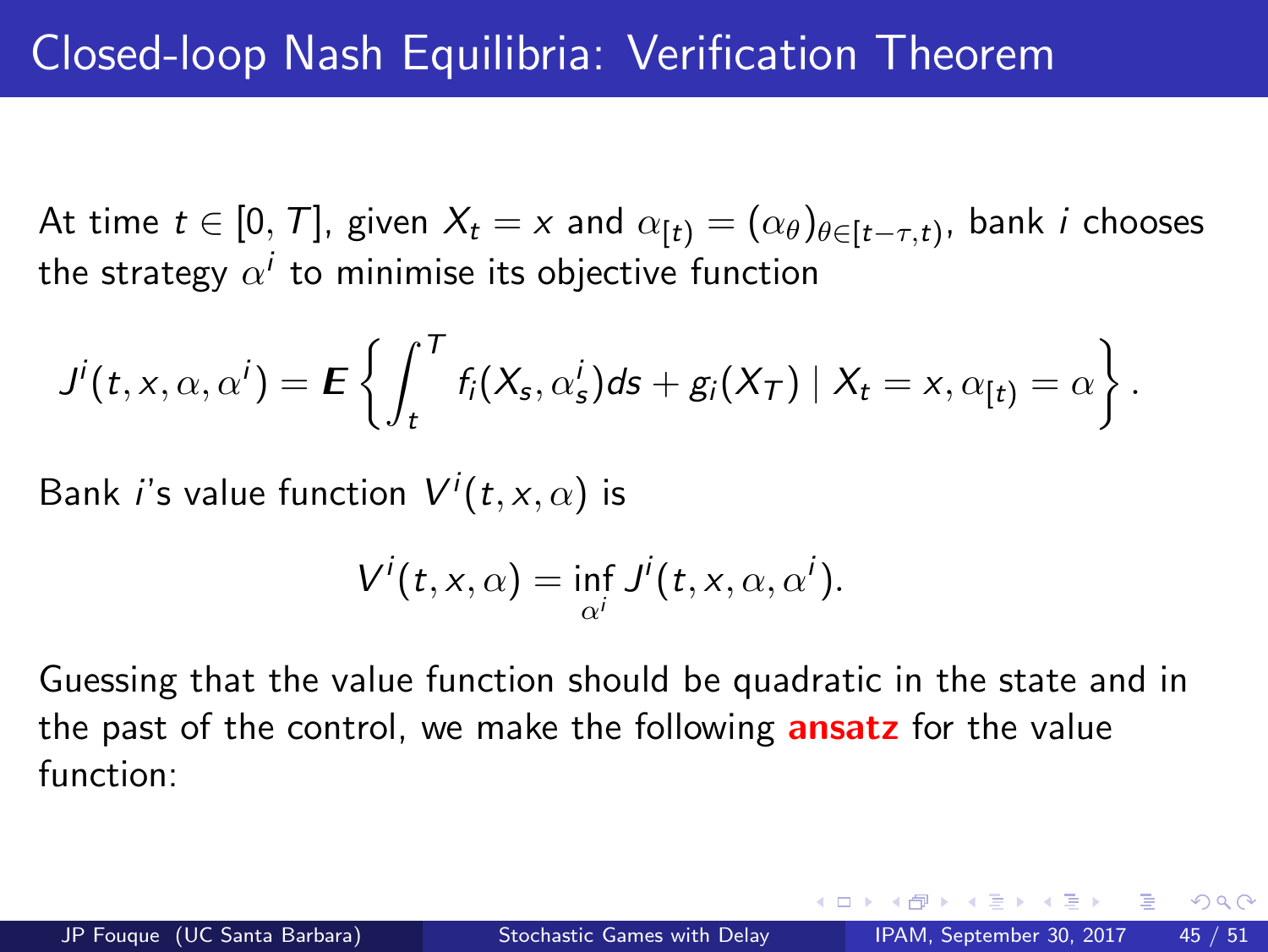$$
V^{i}(t,x,\alpha) = E_{0}(t)(\bar{x}-x^{i})^{2}+2(\bar{x}-x^{i})\int_{t-\tau}^{t}E_{1}(t,\theta-t)(\bar{\alpha}_{\theta}-\alpha_{\theta}^{i})d\theta
$$

$$
+ \int\limits_{t-\tau}^t \int\limits_{t-\tau}^t E_2(t,\theta-t,\gamma-t)(\bar{\alpha}_{\theta}-\alpha_{\theta}^i)(\bar{\alpha}_{\gamma}-\alpha_{\gamma}^i)d\theta d\gamma + E_3(t),
$$

where  $E_0(t)$ ,  $E_1(t, \theta)$ ,  $E_2(t, \theta, \gamma)$ ,  $E_3(t)$ , are deterministic functions satisfying the particular system of partial differential equations for  $t \in [0, T]$  and  $\theta, \gamma \in [-\tau, 0]$  obtained before.

JP Fouque (UC Santa Barbara) [Stochastic Games with Delay](#page-0-0) IPAM, September 30, 2017 46 / 51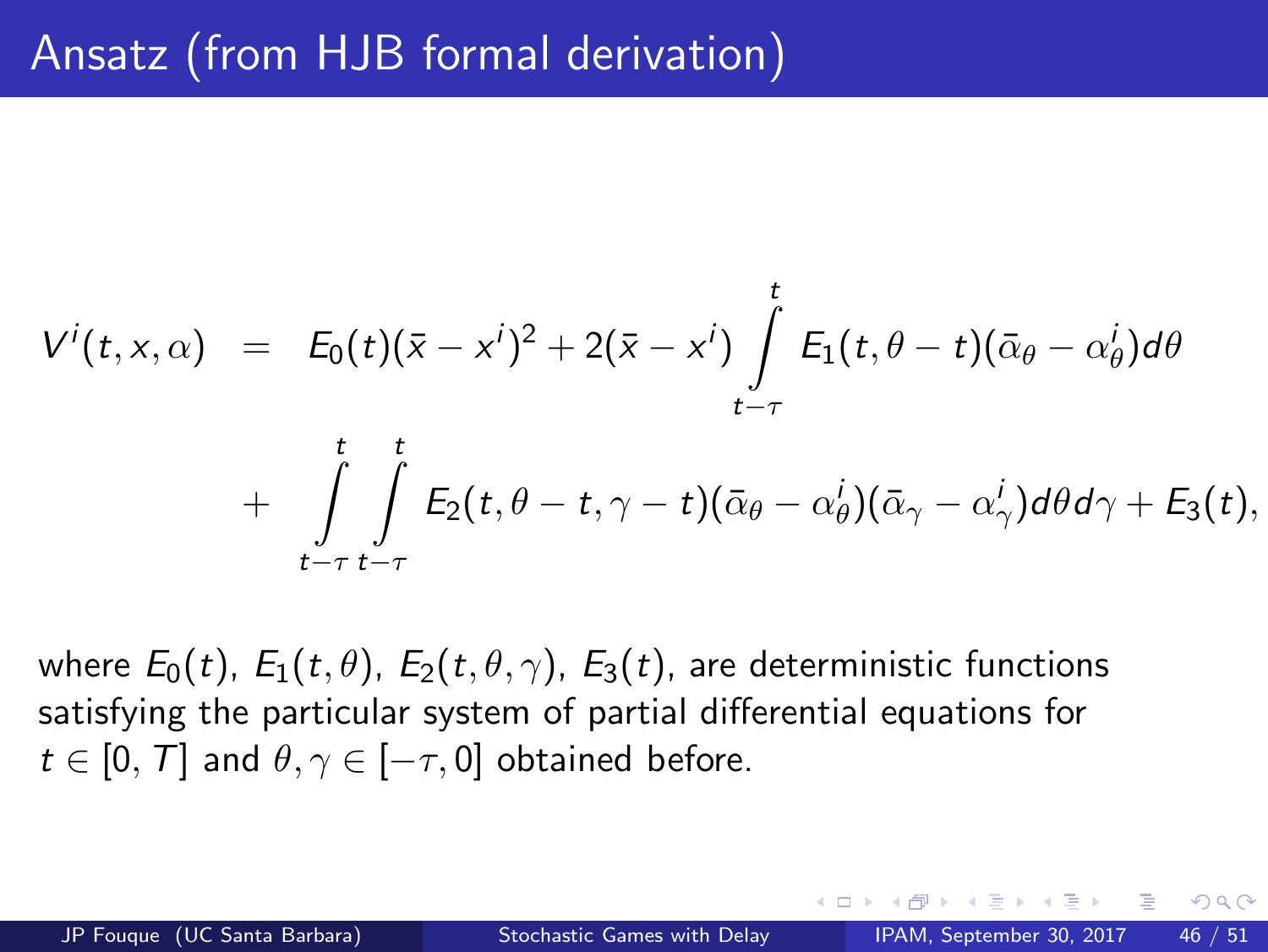Applying Itô's formula to  $V^i(t, X_t, \alpha_{[t)}),$  we obtain the following expression for the nonnegative quantity

$$
\boldsymbol{E} V^i(T,X_T,\alpha_{[T]}) - V^i(0,\xi^i,\alpha_{[0]}) + \boldsymbol{E} \int\limits_0^T f^i(X_s,\alpha_s^i) dt
$$

A long computation and use of the system of PDEs for the  $E_i$ 's  $\longrightarrow$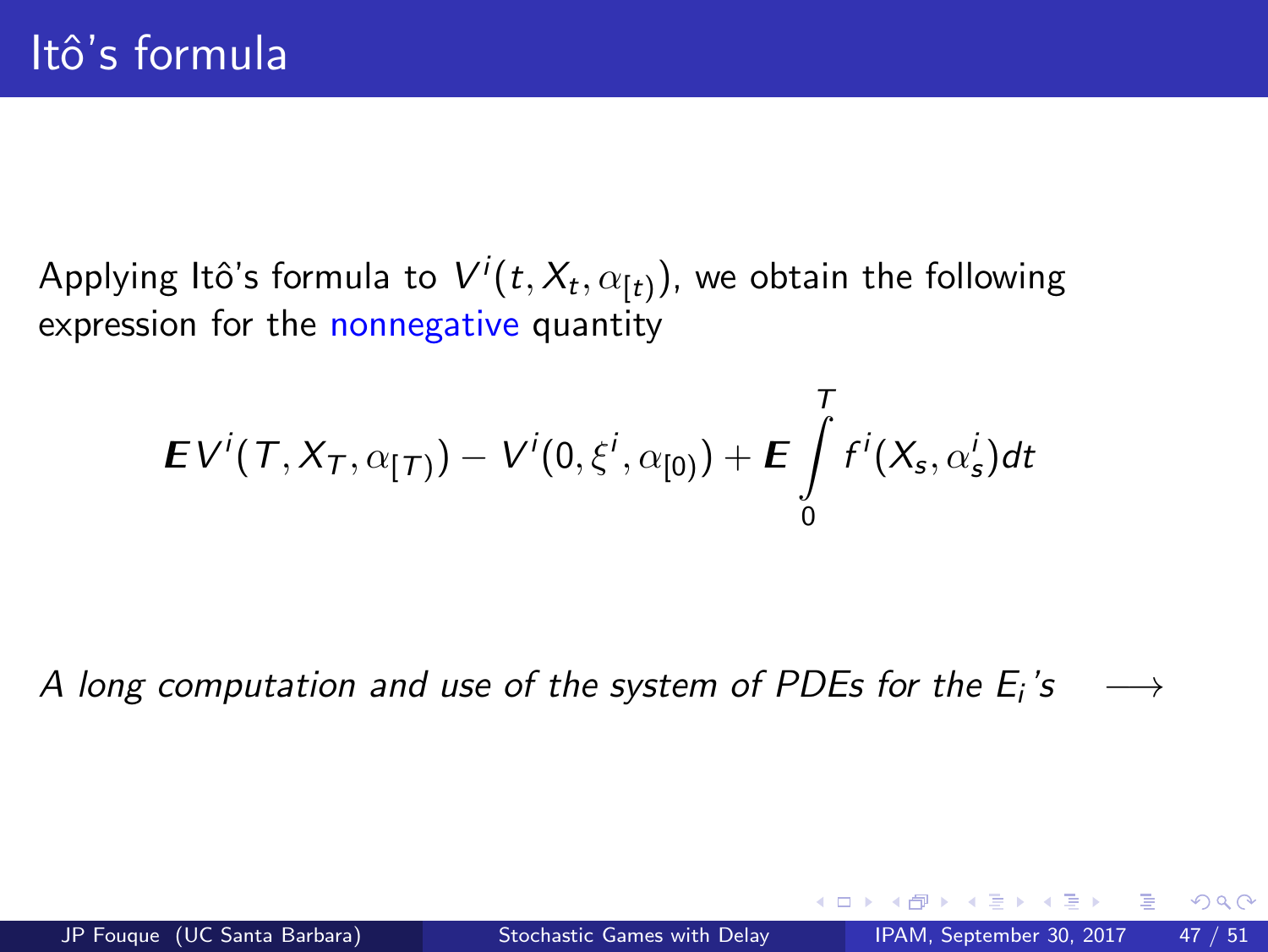## Outline of proof

$$
\mathbf{E} \int_{0}^{T} \left\{ \frac{1}{2} \left( \alpha_{t}^{i} - 2 \left( E_{1}(t, 0) + E_{0}(t) + \frac{q}{2} \right) (\bar{X}_{t} - X_{t}^{i}) - 2 \int_{t-\tau}^{t} \left[ E_{2}(t, \theta - t, 0) + E_{1}(t, \theta - t) \right] (\bar{\alpha}_{\theta} - \alpha_{\theta}^{i}) d\theta \right)^{2} + 2(\bar{\alpha}_{t} - \bar{\alpha}_{t-\tau}) \left[ E_{0}(t) (\bar{X}_{t} - X_{t}^{i}) + \int_{t-\tau}^{t} E_{1}(t, \theta - t) (\bar{\alpha}_{\theta} - \alpha_{\theta}^{i}) d\theta \right] + 2\bar{\alpha}_{t} \left[ (E_{1}(t, 0) - \frac{q}{2}) (\bar{X}_{t} - X_{t}^{i}) + \int_{t-\tau}^{t} E_{2}(t, \theta - t, 0) (\bar{\alpha}_{\theta} - \alpha_{\theta}^{i}) d\theta \right] - 2\bar{\alpha}_{t-\tau} \left[ E_{1}(t, -\tau) (\bar{X}_{t} - X_{t}^{i}) + \int_{t-\tau}^{t} E_{2}(t, \theta - t, -\tau) (\bar{\alpha}_{\theta} - \alpha_{\theta}^{i}) d\theta \right] \right\} dt.
$$

×

э

 $\rightarrow$ Þ

 $\leftarrow$   $\Box$ 4 母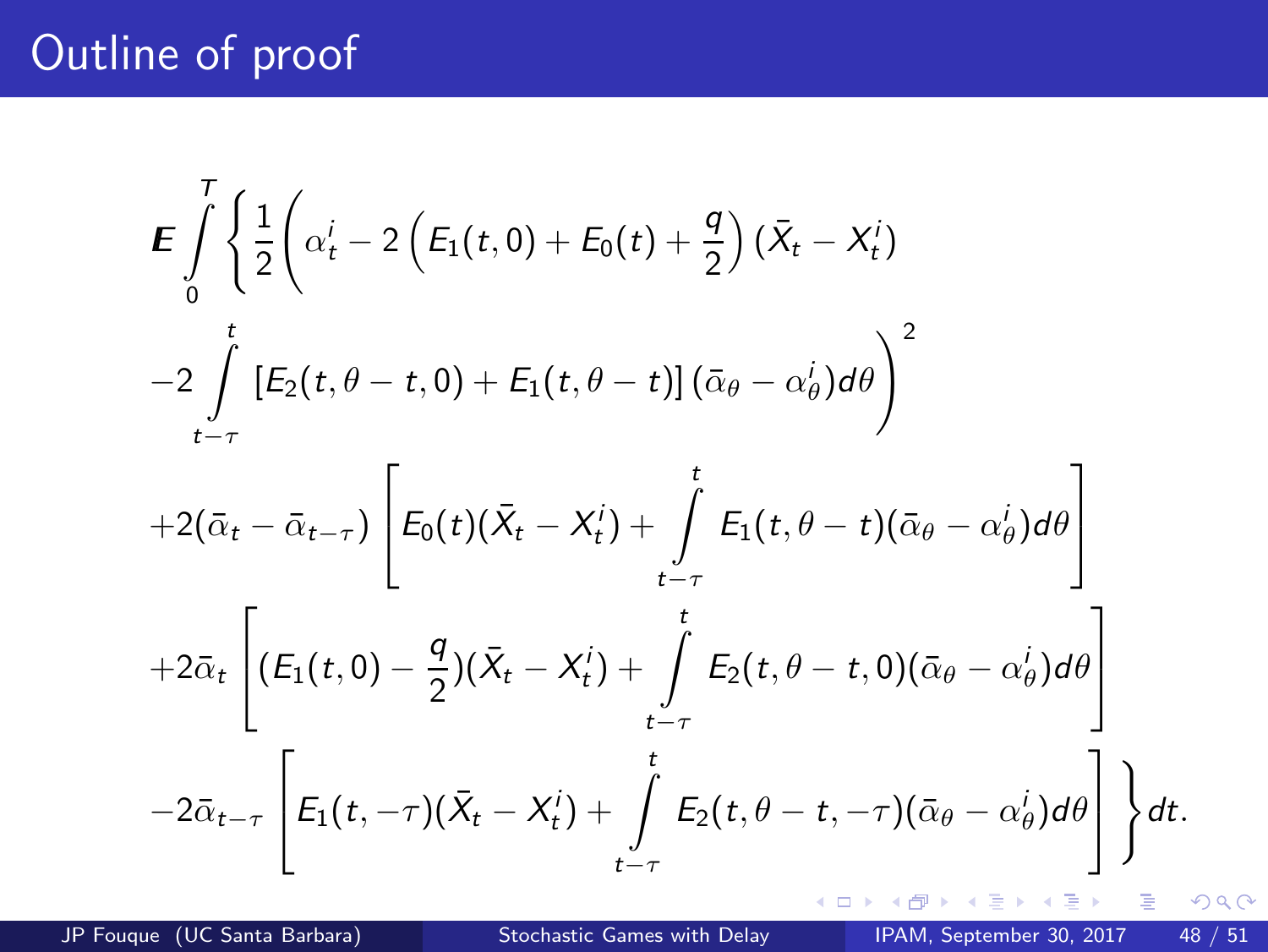An optimal strategy can be characterized as the strategy  $\hat{\alpha}$  which makes the previous quantity equal to zero.

Therefore, if all the other banks choose their optimal strategies, bank i's optimal strategy  $\hat{\alpha}^i$  should satisfy

$$
\hat{\alpha}_t^i = 2 \left[ E_1(t,0) + E_0(t) + \frac{q}{2} \right] (\bar{X}_t - X_t^i)
$$
  
+ 
$$
2 \int_{t-\tau}^t \left[ E_2(t, \theta - t, 0) + E_1(t, \theta - t) \right] (\bar{\hat{\alpha}}_{\theta} - \hat{\alpha}_{\theta}^i) d\theta,
$$
  
for  $i = 1, \dots, N$ ,

since, with that choice, the square term in the integral is zero, and the three other terms vanish because  $\bar{\alpha}_t = \bar{\alpha}_{t-\tau} = 0$  (by summing over *i*).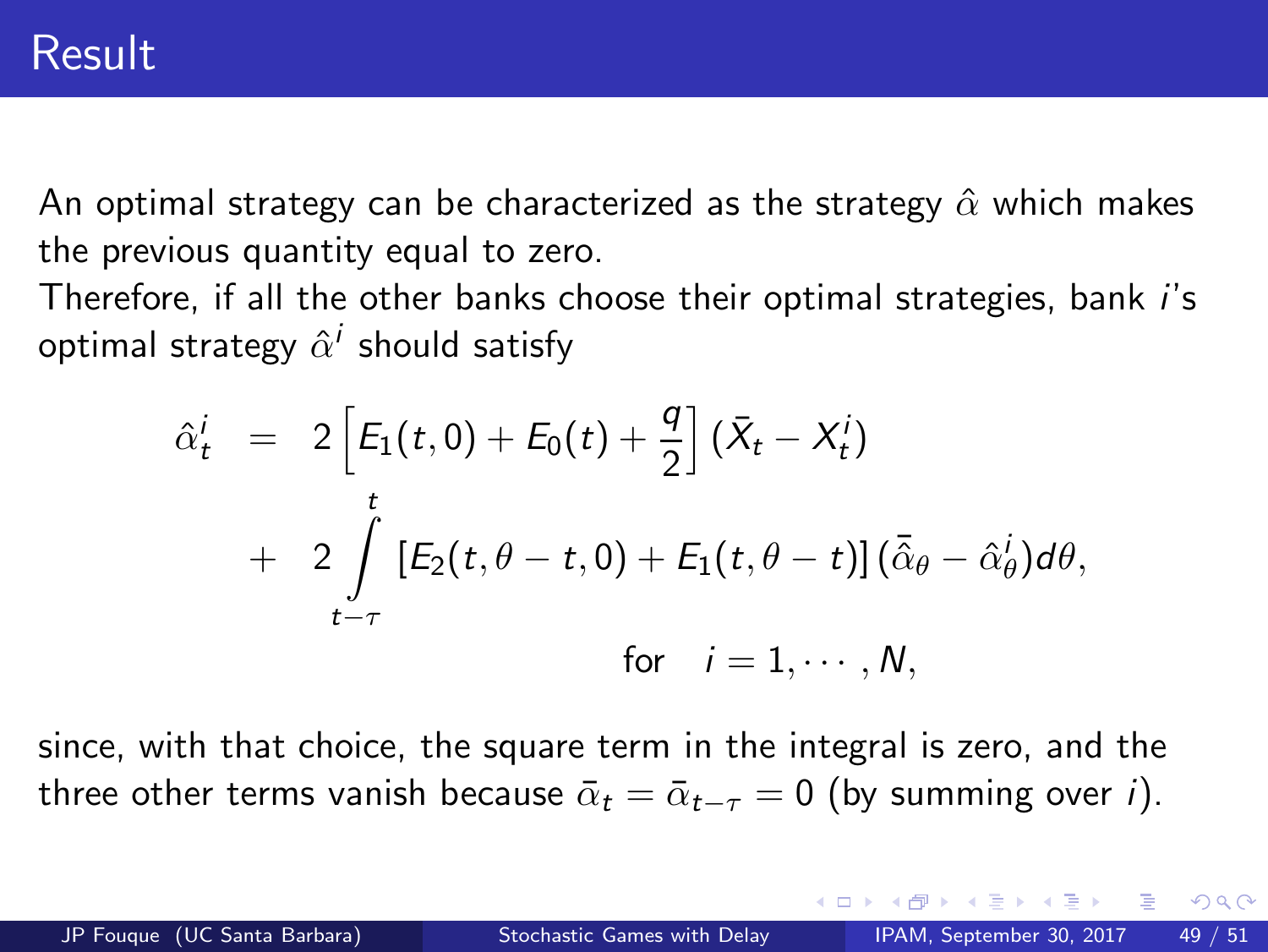#### Effect of delay on liquidity





€ ⊡ .

 $299$